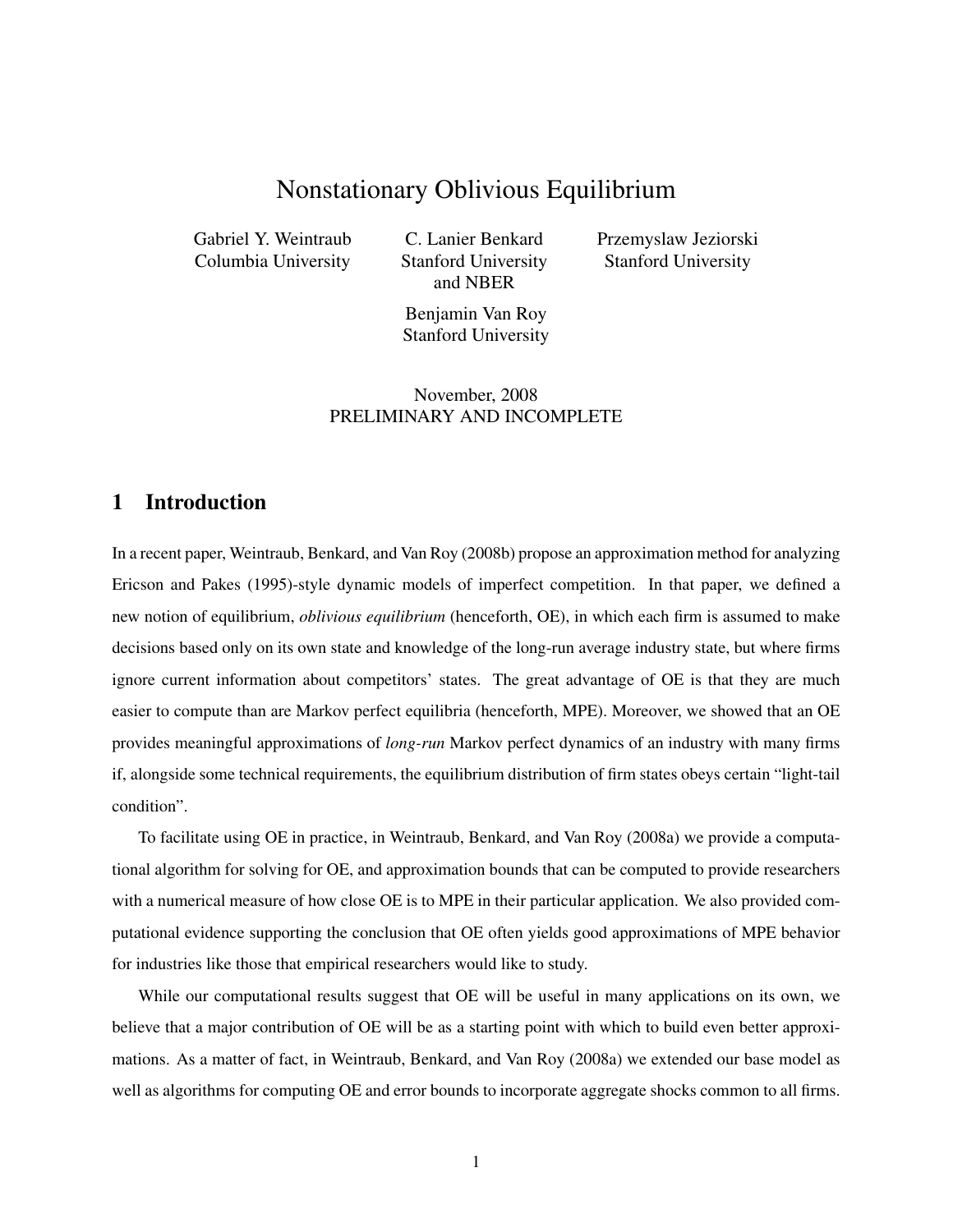Such an extension is important, for example, when analyzing the dynamic effects of industry-wide business cycles.

In this paper we introduce another important extension to OE. OE offers a way to approximate *longrun* Markov perfect industry dynamics with many firms, and it could be used if one is interested in longrun economic indicators, such as long-run average investment. These quantities are independent of the initial state of the industry. In other cases, one may be interested in the short-run dynamic behavior of an industry starting from a given initial condition. For example, one may want to asses how an industry would evolve over a few years after a policy or environmental change. With this motivation, we introduce a nonstationary notion of OE in which every firm knows the industry state in the initial period but does not update this knowledge after that point. We call this new equilibrium concept, *nonstationary oblivious equilibrium* (henceforth, NOE). NOE is based on the same idea as oblivious equilibrium but it offers a way to approximate *short-run* transitional dynamics that may result, for example, from shocks or policy changes.

The model and assumptions in this paper are the same as in Section 3 of Weintraub, Benkard, and Van Roy (2008b). For the sake of completeness, we present the model in the Appendix.

In Section 2 we define nonstationary oblivious equilibrium (henceforth, NOE). Moreover, in our computational experiments we focus on NOE that become stationary as time progresses. In Section 2 we also show that under mild technical conditions such NOE exist. In the following sections we present algorithms and results for NOE in a similar spirit to those presented in Weintraub, Benkard, and Van Roy (2008b) and Weintraub, Benkard, and Van Roy (2008a) for OE.

In Section 3 we provide an algorithm to compute NOE that become stationary as time progresses. The algorithm is computationally efficient; it can compute NOE in few minutes even for industries with hundreds of firms.

In Section 4 we provide an efficient simulation-based algorithm to compute a bound on approximation error. Error here is measured in terms of the expected incremental value that an individual firm in the industry can capture by unilaterally deviating from the NOE strategy. The algorithm for bounding approximation error allow us to verify accuracy of NOE as an approximation for each problem instance.

In Section 5 we provide a computational study and, using the error bounds, show that NOE offers useful approximations for relevant models of industries with hundreds or even tens of firms. We also show that NOE can endogenously generate industry dynamics, like industry shake-outs, similar to those observed in data sets. Our results show that by using NOE it is possible to further expand the set of dynamic industries that can be analyzed computationally.

While the previous results provide support for using NOE in practice, in Section 6 we provide an asymp-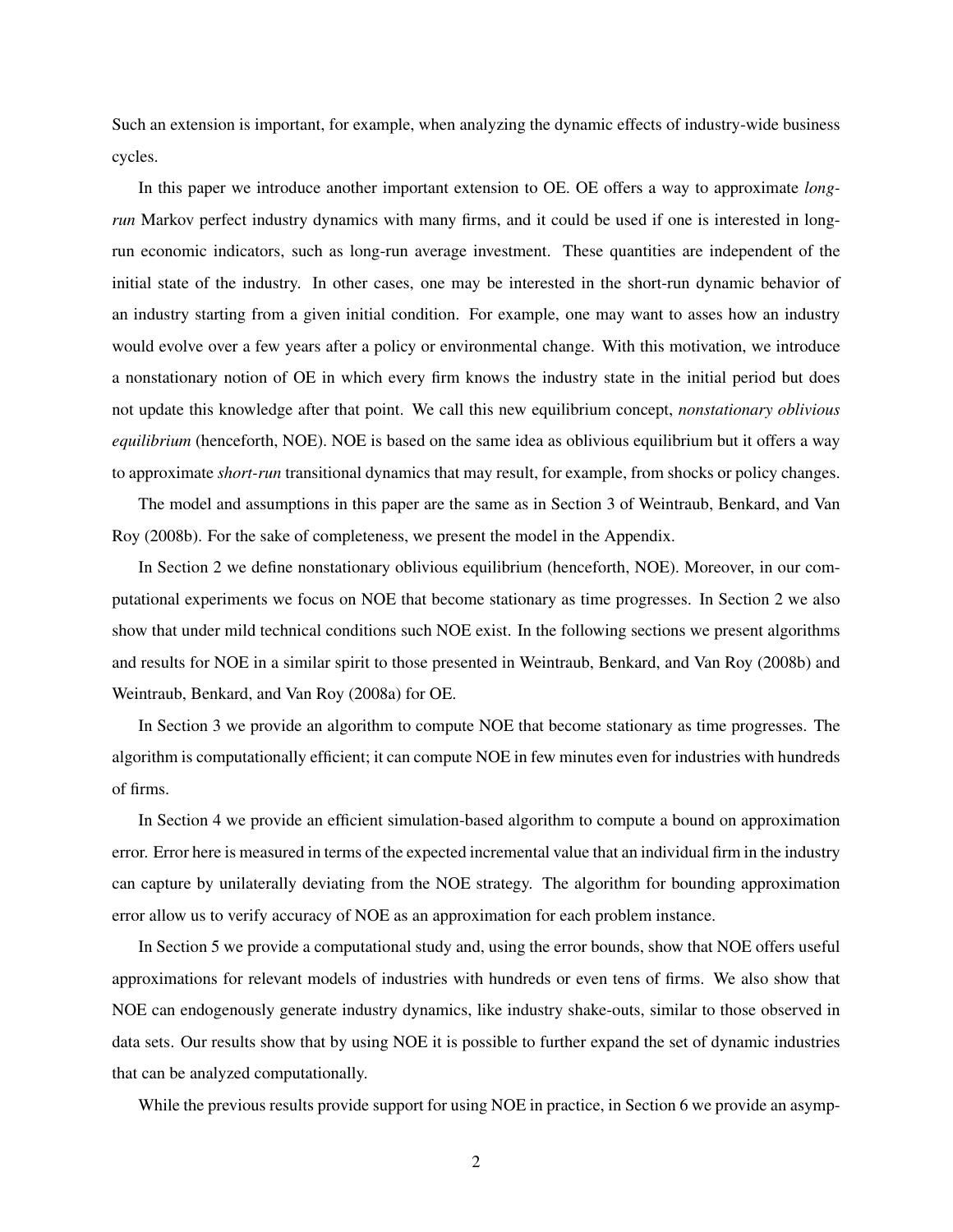totic result that provides a theoretical justification for the approximation. We show that, if alongside some technical requirements, the equilibrium distribution of firm states obeys certain "light-tail" condition, then the approximation error vanishes as the market sizes grows. We note that important parts of the proof of this result require different techniques to the ones used in its analog theorem for OE in Weintraub, Benkard, and Van Roy (2008b).

Finally, in Section 7 we provide conclusions and some thoughts for future research.

# 2 Nonstationary Oblivious Equilibrium

Oblivious equilibrium, offers a way to approximate *long-run* Markov perfect industry dynamics. In this section we introduce a new equilibrium concept, nonstationary oblivious equilibrium, that can be used to approximate the *short-run* dynamic behavior of an industry starting from an initial state of interest.

Recall that an oblivious equilibrium was based on the idea that when there are a large number of firms (and no aggregate shocks), simultaneous changes in individual firm quality levels can average out such that in the long-run the industry state remains roughly constant over time. Based on a similar idea we introduce a method to approximate the short-run behavior of an industry that starts from a given state of interest. If there are a large number of firms (and no aggregate shocks), the industry state starting from a given initial state roughly follows a deterministic trajectory. In this setting, each firm can make near-optimal decisions based only on its own quality level and by knowing the deterministic trajectory followed by the industry state. With this motivation, we consider restricting firm strategies so that each firm's decisions depend only on the firm's quality level and the time period. We call such restricted strategies *nonstationary oblivious* since they involve decisions made without full knowledge of the circumstances — in particular, the state of the industry. Note that nonstationary oblivious strategies differ from oblivious strategies because they depend on the time period. To simplify notation we assume that the industry is at the initial state of interest at time period  $t = 0$ .

## 2.1 Nonstationary Oblivious Strategies and Entry Rate Functions

Let  $\tilde{M}_{ns} = \tilde{M}^{\infty} \subset M^{\infty}$  and  $\tilde{\Lambda}_{ns} = \tilde{\Lambda}^{\infty} \subset \Lambda^{\infty}$  denote the set of nonstationary oblivious strategies and the set of nonstationary oblivious entry rate functions.<sup>1</sup> A nonstationary oblivious strategy is a sequence

<sup>&</sup>lt;sup>1</sup>Recall that  $\tilde{M} \subset M$  and  $\tilde{\Lambda} \subset \Lambda$  denote the set of oblivious strategies and the set of oblivious entry rate functions; M and  $\Lambda$ are the set of Markov strategies and the set of entry rate functions (see Weintraub, Benkard, and Van Roy (2008b)). The set  $X^{\infty}$  is the infinite cross product of X, i.e.  $X^{\infty} = X \times X \times X$ ....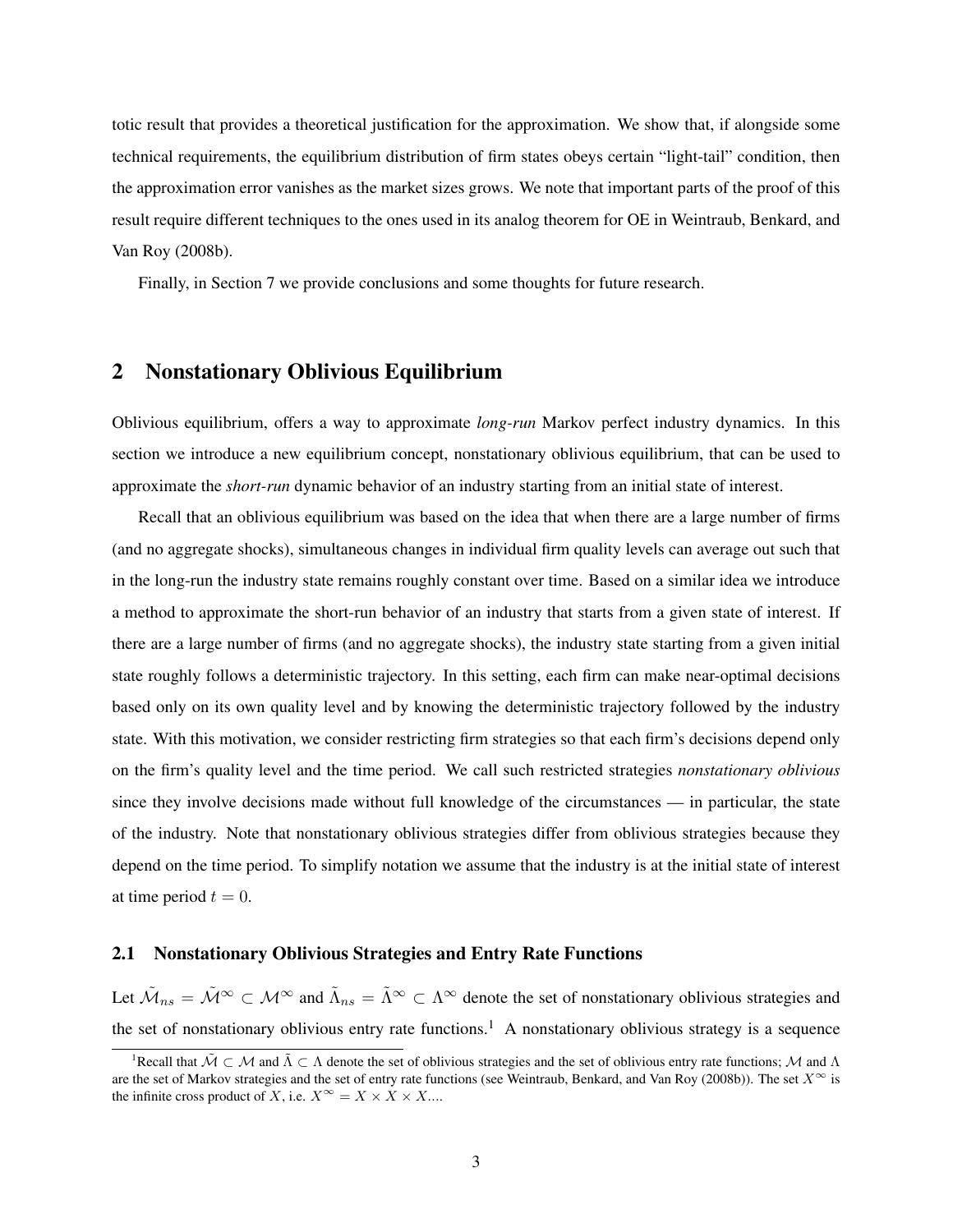of oblivious strategies. Hence, if  $\mu \in \tilde{\mathcal{M}}_{ns}$  is a nonstationary oblivious strategy, then  $\mu = {\mu_0, \mu_1, ...\}$ , where for each time period  $t \geq 0$ ,  $\mu_t \in \tilde{\mathcal{M}}$  is an oblivious strategy. For example, if firm i uses strategy  $\mu \in \tilde{\mathcal{M}}_{ns}$  then at time period t, firm i takes action  $\mu_t(x_{it})$ , where  $x_{it}$  is the state of firm i at time t (so the action depends both on the time period and the state). In a NOE firms will make decisions assuming that the industry state evolves deterministically. Moreover, firms will assume the industry state at time period t is the *expected* industry state after t time periods of evolution given the competitors' strategy and starting from the industry state of interest. Therefore, under this assumption, the time period determines the industry state.

A nonstationary oblivious entry rate function is a sequence of oblivious entry rate functions. Hence, if  $\lambda \in \tilde{\Lambda}_{ns}$  is a nonstationary oblivious entry rate function, then  $\lambda = \{\lambda_0, \lambda_1, ...\}$  where for every period  $t \geq 0$ ,  $\lambda_t$  is real-valued.

### 2.2 Nonstationary Oblivious Equilibrium

Note that if all firms use a common strategy  $\mu \in \tilde{\mathcal{M}}_{ns}$ , the quality level of each evolves as an independent transient non-homogenous Markov chain. Let the transition sub-probabilities of this transient Markov chain for period t be denoted by  $P_{\mu_t}(x, y)$ . If there were an infinite number of firms, though each evolves stochastically, the percentage of firms that transition from any given quality level to another would be deterministic. Similarly, the percentage of firms that exit would be deterministic. Motivated by this fact, for  $\mu \in \tilde{\mathcal{M}}_{ns}$ ,  $\lambda \in \tilde{\Lambda}_{ns}$ , and  $s \in \overline{\mathcal{S}}$  we define the following sequence of industry states:

(2.1) 
$$
\tilde{s}_{t+1}(x) = \begin{cases} \sum_{y \in \mathbb{N}} P_{\mu_t}(y, x) \tilde{s}_t(y) + \lambda_t & \text{if } x = x^e \\ \sum_{y \in \mathbb{N}} P_{\mu_t}(y, x) \tilde{s}_t(y) & \text{otherwise,} \end{cases}
$$

where  $\tilde{s}_0 = s \in \overline{S}$ . Note that  $\tilde{s}_t$  is the expected industry state at time t given strategy  $\mu$  and it can be easily computed by matrix multiplication. For all  $x \in \mathbb{N}$ , we let  $\tilde{s}_{(\mu,\lambda,s),t}(x) = \tilde{s}_t(x)$ , where for all  $t \geq 0$ ,  $\tilde{s}_t(x)$  is given by equation (2.1).

For nonstationary oblivious strategies  $\mu', \mu \in \tilde{\mathcal{M}}_{ns}$ , a nonstationary oblivious entry rate function  $\lambda \in$  $\tilde{\Lambda}_{ns}$ , and an initial industry state s, we define a *nonstationary oblivious value function* for period t

(2.2)

$$
\tilde{V}_t(x|\mu',\mu,\lambda,s) = E_{\mu'}\left[\sum_{k=t}^{\tau_i} \beta^{k-t} \left(\pi(x_{ik},\tilde{s}_{(\mu,\lambda,s),k}) - d\iota_{ik}\right) + \beta^{\tau_i-t} \phi_{i,\tau_i}\Big| x_{it} = x\right].
$$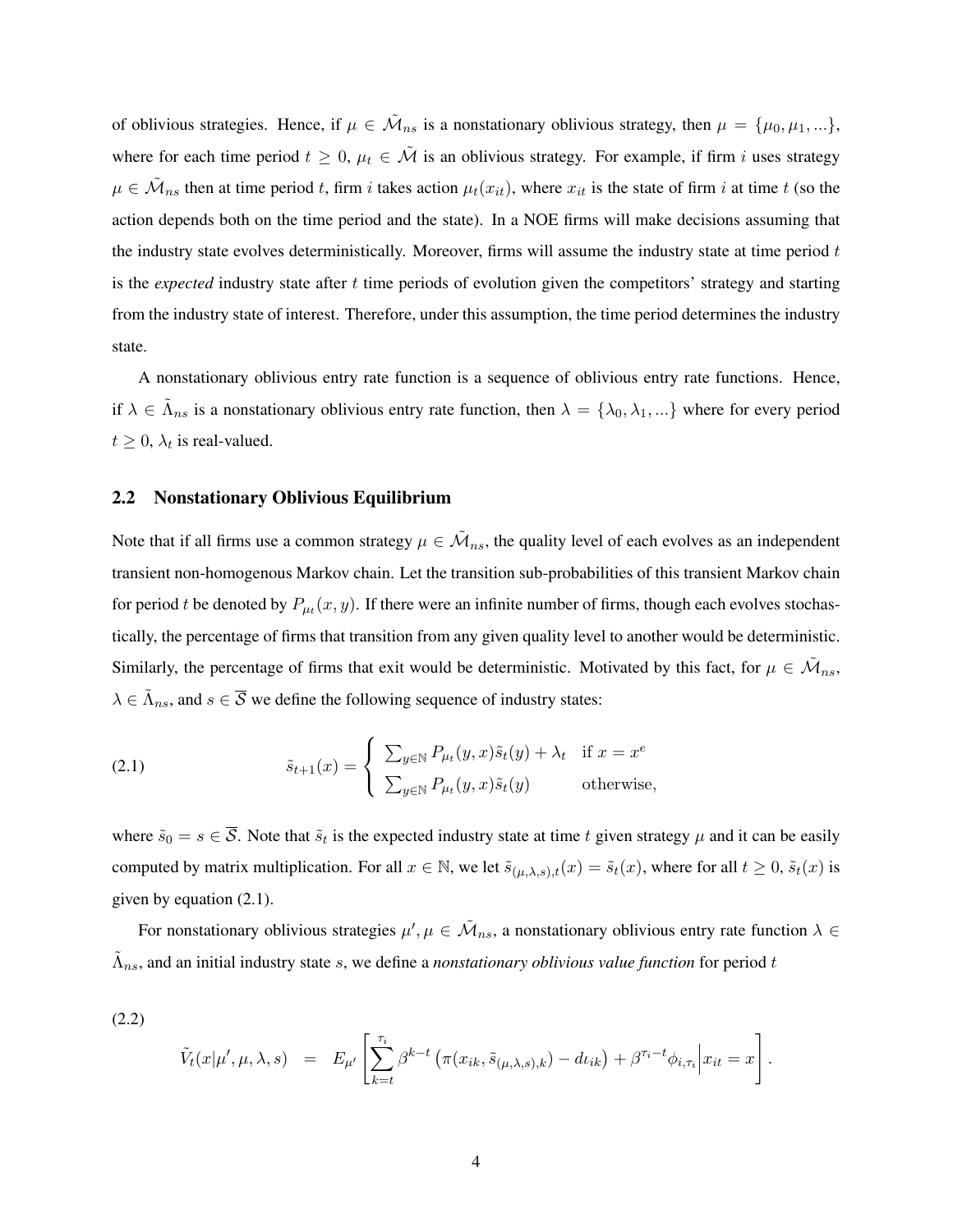This value function should be interpreted as the expected net present value of a firm that is at quality level x at time t and follows nonstationary oblivious strategy  $\mu'$ , under the assumption that, for all  $t \geq 0$ , its competitors' state will be given by  $\tilde{s}_{(\mu,\lambda,s),t}$  at time t. Note that even though the firm's state trajectory only depends on the firm's own strategy  $\mu'$ , the nonstationary oblivious value function remains a function of the competitors' strategy  $\mu$  and the entry rate  $\lambda$  through the expected industry state trajectory  $\tilde{s}_{(\mu,\lambda,s),\cdot}$ . We abuse notation by using  $\tilde V_t(x|\mu,\lambda,s)\equiv \tilde V_t(x|\mu,\mu,\lambda,s)$  to refer to the nonstationary oblivious value function when firm *i* follows the same strategy  $\mu$  as its competitors.

We now define a new solution concept. To avoid pathological behavior in which an entry rate grows unboundedly large and is followed by massive exit, we restrict all entry rates to be less than a predetermined upper bound  $\lambda_{max} \geq \sup_{x,s} \pi(x,s)/(1-\beta) + \overline{\phi}$ . We introduce the following assumption that is kept throughout the paper unless otherwise explicitly noted:<sup>2</sup>

**Assumption 2.1.**  $\tilde{\Lambda} = [0, \lambda_{max}]$ .

An s–*nonstationary oblivious equilibrium* consists of a strategy  $\mu \in \tilde{\mathcal{M}}_{ns}$  and an entry rate function  $\lambda \in \tilde{\Lambda}_{ns}$  that satisfy the following conditions:

1. Firm strategies optimize a nonstationary oblivious value function:

(2.3) 
$$
\sup_{\mu' \in \tilde{\mathcal{M}}_{ns}} \tilde{V}_0(x | \mu', \mu, \lambda, s) = \tilde{V}_0(x | \mu, \lambda, s), \qquad \forall x \in \mathbb{N}.
$$

2. At every period of time, the nonstationary oblivious expected value of entry is zero or boundary conditions are satisfied. For all  $t \geq 0$ ,

$$
\lambda_t \in (0, \lambda_{max}) \text{ implies } \beta \tilde{V}_{t+1}(x^e | \mu, \lambda, s) - \kappa = 0
$$

$$
\beta \tilde{V}_{t+1}(x^e | \mu, \lambda, s) - \kappa < 0 \text{ implies } \lambda_t = 0
$$

$$
\beta \tilde{V}_{t+1}(x^e | \mu, \lambda, s) - \kappa > 0 \text{ implies } \lambda_t = \lambda_{max} \, .
$$

Note that the optimization of  $\tilde{V}_0$  implies, by dynamic programming principles, that firms optimize  $\tilde{V}_t$  for all  $t \geq 0$ .

In this paper, we focus on NOE that become stationary as time progresses. That is, we focus on NOE  $(\mu, \lambda) \in \tilde{\mathcal{M}}_{ns} \times \tilde{\Lambda}_{ns}$  that converge to an OE  $(\tilde{\mu}, \tilde{\lambda}) \in \tilde{\mathcal{M}} \times \tilde{\Lambda}$  as time progresses in the following sense:

<sup>&</sup>lt;sup>2</sup>It is simple to show that an OE entry rate must be smaller than  $\lambda_{max}$ . Moreover, in our computational experiments we never observed NOE entry rates growing unboundedly large and they were always much smaller than  $\lambda_{max}$ . For this reason and to simplify the explanation,  $\lambda_{max}$  is omitted in the description of the algorithm in Section 3. We make use of  $\lambda_{max}$ , however, in the existence proof that follows.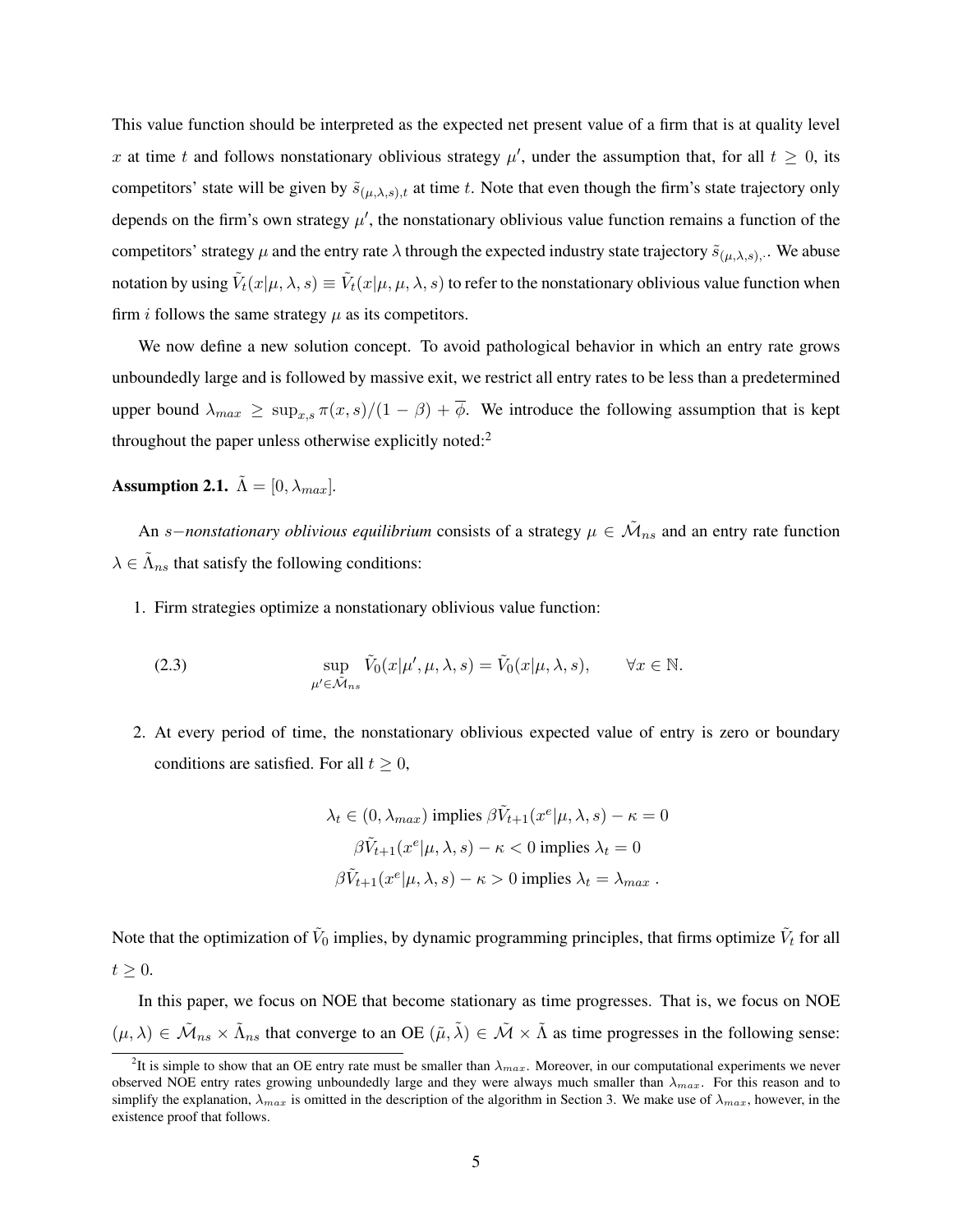for all  $x \in \mathbb{N}$ ,  $\lim_{t\to\infty} \mu_t(x) = \tilde{\mu}(x)$ , and  $\lim_{t\to\infty} \lambda_t = \tilde{\lambda}$ . In the next subsection, we show the existence of such NOE.

## 2.3 Existence of NOE that Become Stationary

By Assumptions A.1 and A.2, investments and expected discounted profits are uniformly bounded over all states by  $\hat{\iota}$  and  $\sup_{x,s}\pi(x,s)/(1-\beta)+\overline{\phi}$ , respectively. Therefore, with out loss of generality, we restrict the range of  $\mu \in \tilde{\mathcal{M}}$  to  $[0, \hat{\iota}] \times [0, \sup_{x,s} \pi(x, s)/(1 - \beta) + \overline{\phi}]$ .

We introduce the following additional assumption.

Assumption 2.2. *For all*  $i \in \mathbb{N}$  *and*  $t \in \mathbb{N}$ *,*  $x_{it} \leq x_{max}$ *.* 

Assumption 2.2 implies that all the analysis can be restricted to the finite space of quality levels  $\{0, ..., x_{max}\}.$ We define the set of converging nonstationary strategies and entry rate functions:

$$
\hat{\mathcal{M}}_{ns} = \{ \mu \in \tilde{\mathcal{M}}_{ns} : \text{ for which there exists } \mu \in \tilde{\mathcal{M}}, \text{ such that, for all } x, \lim_{t \to \infty} \mu_t(x) = \mu(x) \},
$$

$$
\hat{\Lambda}_{ns} = \{ \lambda \in \tilde{\Lambda}_{ns} : \text{ for which there exists } \lambda \in \tilde{\Lambda}, \text{ such that, } \lim_{t \to \infty} \lambda_t = \lambda \}.
$$

We endowed this sets with the metric compatible with the product topology.

The following is the main result of this section. The proof is provided in the Appendix.

**Theorem 2.1.** *Suppose Assumptions A.1, A.2, A.3, 2.1, and 2.2 hold. Then, there exists a NOE*  $(\mu, \lambda) \in$  $\hat{\mathcal{M}}_{ns}\times \hat{\Lambda}_{ns}$ *. Moreover, for all x,*  $\lim_{t\to\infty}\mu_t(x)=\tilde{\mu}(x)$  and  $\lim_{t\to\infty}\lambda_t=\tilde{\lambda}$ *, where*  $(\tilde{\mu},\tilde{\lambda})\in \tilde{\mathcal{M}}\times \tilde{\Lambda}$  is an *OE.*

# 3 Algorithm to Compute NOE

We propose an algorithm to compute NOE that become stationary and converge to OE. We impose this form of convergence in the algorithm and then solve backwards. In this way, the problem of finding a NOE is reduced to a finite horizon problem.

Suppose we are mostly interested in the behavior of the industry in the interval between time periods  $t = 0$  and  $t = T$ . Let  $\tilde{V}, \tilde{\mu}, \tilde{\lambda}, \tilde{s}$  be a (stationary) OE value function, strategy, entry rate, and expected state, respectively. Let  $\overline{T} := \min\{t|\beta^{t-1} \tilde{V}(x^e + t\overline{w}) \le \delta\}$ , where  $\delta > 0$  is a predetermined precision. We assume there is a finite time horizon of length  $\overline{T}$ , and that after  $\overline{T}$  the NOE coincides with an OE. More specifically,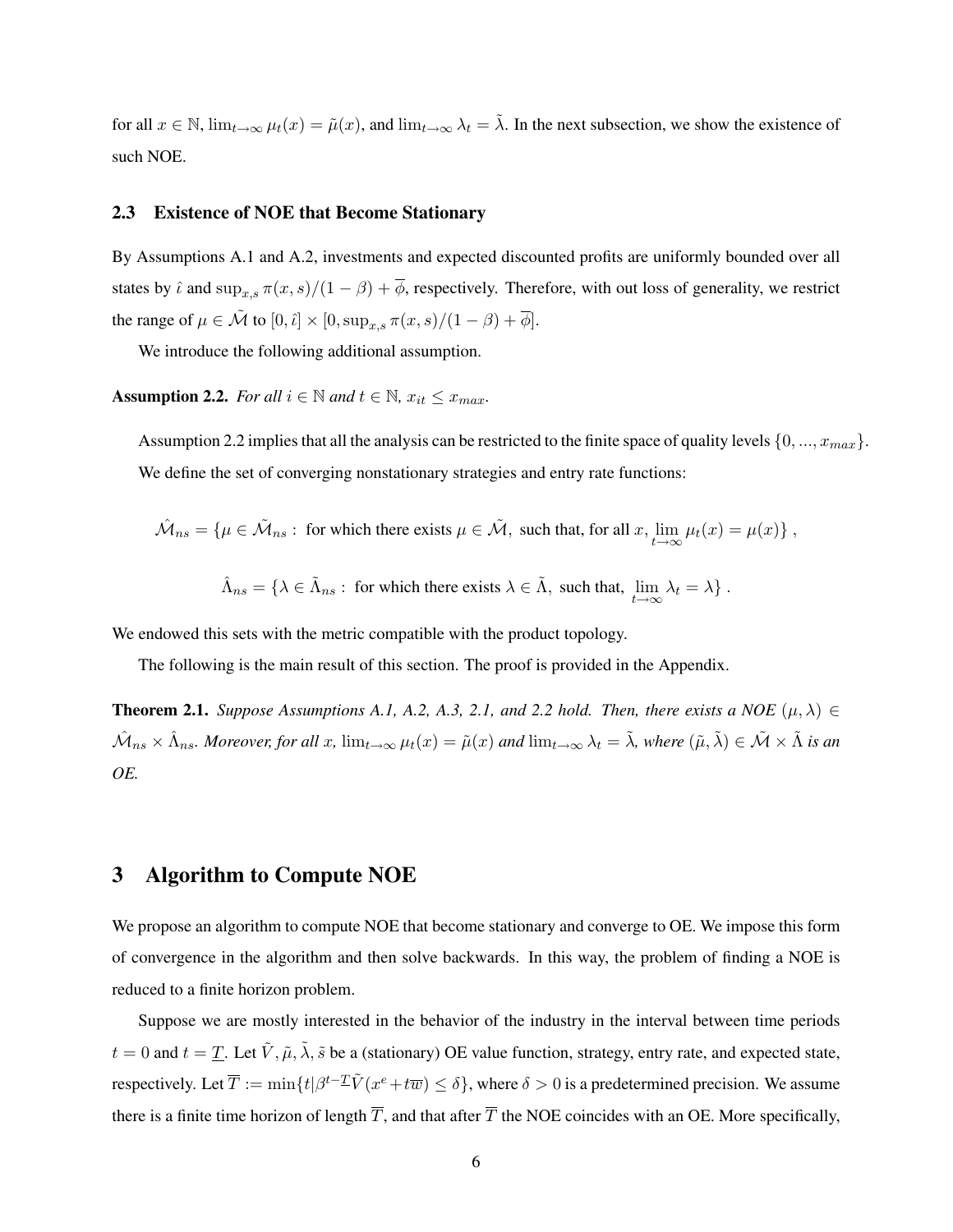for all  $t > \overline{T}$ ,  $\mu_t = \tilde{\mu}$ ,  $\lambda_t = \tilde{\lambda}$ , and  $\tilde{s}_t = \tilde{s}$ . In addition, for  $t > \overline{T}$ , firms garner profits according to the OE value function. This simplification should not have a significant impact on the behavior of the industry for the time periods of interest between  $t = 0$  and  $t = T$ . After this reduction computing a NOE is simple; it requires solving finite-horizon one-dimensional dynamic programming problems.

At each iteration of the algorithm, we (1) compute the strategies that maximize the nonstationary oblivious value functions (step 10) and (2) we compute new entry rates depending on the extent of the violation of the zero-profit conditions (step 16). Strategies and entry rates are updated "smoothly" (steps 20 and 21). The parameters  $N_1$ ,  $N_2$ ,  $\gamma_1$ , and  $\gamma_2$  are set after some experimentation to speed up convergence.

If  $\delta = 0, \epsilon_0 = 0$  and the termination condition of the outer loop is satisfied with  $\epsilon_1 = \epsilon_2 = 0$ , we have an s−nonstationary oblivious equilibrium. Small values of  $\epsilon_0$ ,  $\epsilon_1$ , and  $\epsilon_2$  allow for small errors associated with limitations of numerical precision.

#### Algorithm 1 s–Nonstationary Oblivious Equilibrium Solver

1:  $\lambda_t := \tilde{\lambda}$ , for all t. 2:  $\mu_t := \tilde{\mu}$ , for all t. 3: Define  $\tilde{V}_{\overline{T}+1}(x|\mu^*,\mu,\lambda,s) := \tilde{V}(x)$ , for all  $x \mu^*, \mu$ , and  $\lambda$ . 4:  $n := 1$ . 5: repeat 6: Compute  $\tilde{s}_{(\mu,\lambda,s),t}$  for  $t \in \{0, ..., \overline{T}\}.$ 7:  $\Delta_0 := 0; \Delta_1 := 0.$ 8:  $t := T$ . 9: repeat 10: Choose  $\mu_t^* \in \tilde{\mathcal{M}}$  to maximize  $\tilde{V}_t(x|\mu^*, \mu, \lambda, s)$  simultaneously for all x. 11:  $\psi_t = \beta \tilde{V}_{t+1}(x^e | \mu^*, \mu, \lambda, s)) - \kappa$ 12:  $\Delta_0 = \max(\Delta_0, \psi_t).$ 13: if  $\lambda_t > \epsilon_0$  then 14:  $\Delta_1 = \max(\Delta_1, -\psi_t).$  $15:$  end if 16: λ  $t^* := \lambda_t(\beta \tilde{V}_{t+1}(x^e | \mu^*, \mu, \lambda, s)) / \kappa.$ 17: Let  $t := t - 1$ . 18: **until**  $t = 0$ . 19:  $\Delta_2 := || \mu - \mu^* ||_{\infty}.$ 20:  $\mu := \mu + (\mu^* - \mu)/(n^{\gamma_1} + N_1).$ 21:  $\lambda := \lambda + (\lambda^* - \lambda)/(n^{\gamma_2} + N_2).$ 22:  $n := n + 1$ . 23: **until**  $\Delta_0 \leq \epsilon_1$  and  $\Delta_1 \leq \epsilon_1$  and  $\Delta_2 \leq \epsilon_2$ .

We use an s−nonstationary oblivious equilibrium to approximate short-run behavior of an industry that starts from a given initial state s. In the next section, we provide error bounds that are useful to asses the accuracy of the approximation for any given applied problem.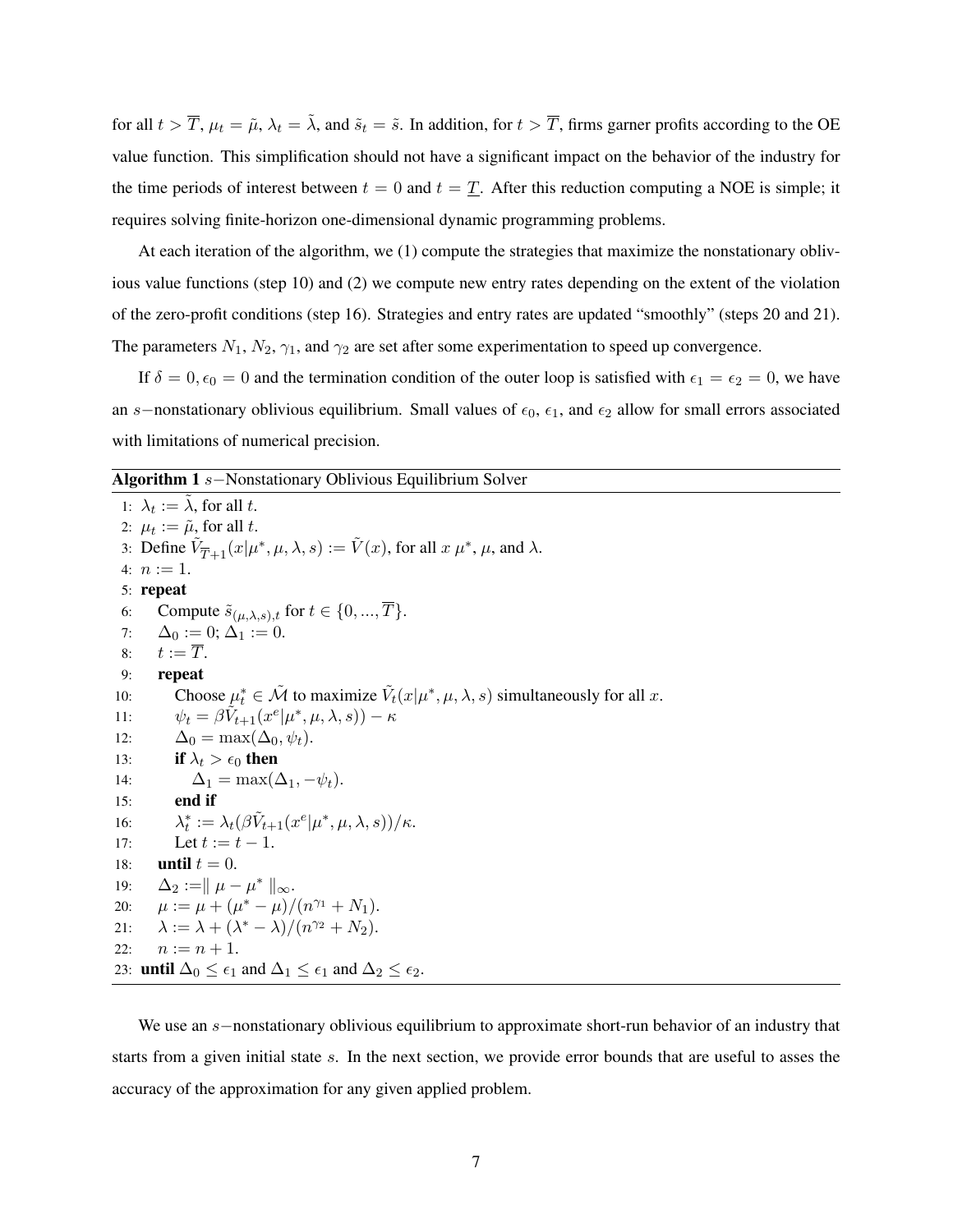# 4 Error Bounds

We derive error bounds in this section. To bound approximation error, we first define what is meant by approximation error in this context. Because an optimal strategy for a firm that unilaterally deviates from a NOE strategy depends on the time period (since its competitors are using nonstationary strategies), we introduce nonstationary Markov strategies. We define  $\mathcal{M}_{ns} = \mathcal{M}^{\infty}$  and  $\Lambda_{ns} = \Lambda^{\infty}$  as the set of nonstationary Markov strategies and entry rate functions, respectively. A nonstationary Markov strategy is a sequence of Markov strategies. Hence, if  $\mu \in \mathcal{M}_{ns}$  is a nonstationary Markov strategy, then  $\mu = {\mu_0, \mu_1, ...\}$ , where for all  $t \geq 0$ ,  $\mu_t \in \mathcal{M}$  is a Markov strategy. Similarly, a nonstationary entry rate function is a sequence of entry rate functions. Hence, if  $\lambda \in \Lambda_{ns}$  is a nonstationary entry rate function, then  $\lambda = {\lambda_0, \lambda_1, ...}$  where for all  $t \geq 0$ ,  $\lambda_t \in \Lambda$  is an entry rate function. For nonstationary Markov strategies  $\mu', \mu \in \mathcal{M}_{ns}$  and nonstationary entry rate function  $\lambda \in \Lambda_{ns}$ , we define the nonstationary value function,

$$
V_t(x, s | \mu', \mu, \lambda) = E_{\mu', \mu, \lambda} \left[ \sum_{k=t}^{\tau_i} \beta^{k-t} \left( \pi(x_{ik}, s_{-i,k}) - d\mu_{ik} \right) + \beta^{\tau_i - t} \phi_{i, \tau_i} \middle| x_{it} = x, s_{-i, t} = s \right],
$$

where i is taken to be the index of a firm at quality level x at time t. In an abuse of notation, we will use the shorthand,  $V_t(x, s | \mu, \lambda) \equiv V_t(x, s | \mu, \mu, \lambda)$ . The nonstationary value function allows for dependence on nonstationary Markov strategies. We use this value function to evaluate the *actual* expected discounted profits garner by a firm that uses a nonstationary Markov strategy. Suppose we are interested in the short-run dynamic behavior of an industry that starts at state  $s \in \overline{S}$ . Let  $(\tilde{\mu}, \tilde{\lambda})$  be a NOE. We quantify approximation error at each state  $x \in \mathbb{N}$  by

$$
\sup_{\mu' \in \mathcal{M}_{ns}} V_0 \left( x, s | \mu', \tilde{\mu}, \tilde{\lambda} \right) - V_0 \left( x, s | \tilde{\mu}, \tilde{\lambda} \right).
$$

Hence, approximation error is the amount by which a firm in state x with competitors in state s can improve its expected discounted profits by unilaterally deviating from the nonstationary oblivious strategy  $\tilde{\mu}$  to an optimal nonstationary (non-oblivious) Markov strategy. We introduce our error bound. We denote  $|x|^+$  =  $\max(x, 0)$  and  $\underline{x}(k) = [x - k\overline{w}]^+$ .

**Theorem 4.1.** Let Assumptions A.1, A.2, and A.3 hold. Let  $\tilde{\mu} \in \tilde{\mathcal{M}}_{ns}$  and  $\tilde{\lambda} \in \tilde{\Lambda}_{ns}$  be an s–nonstationary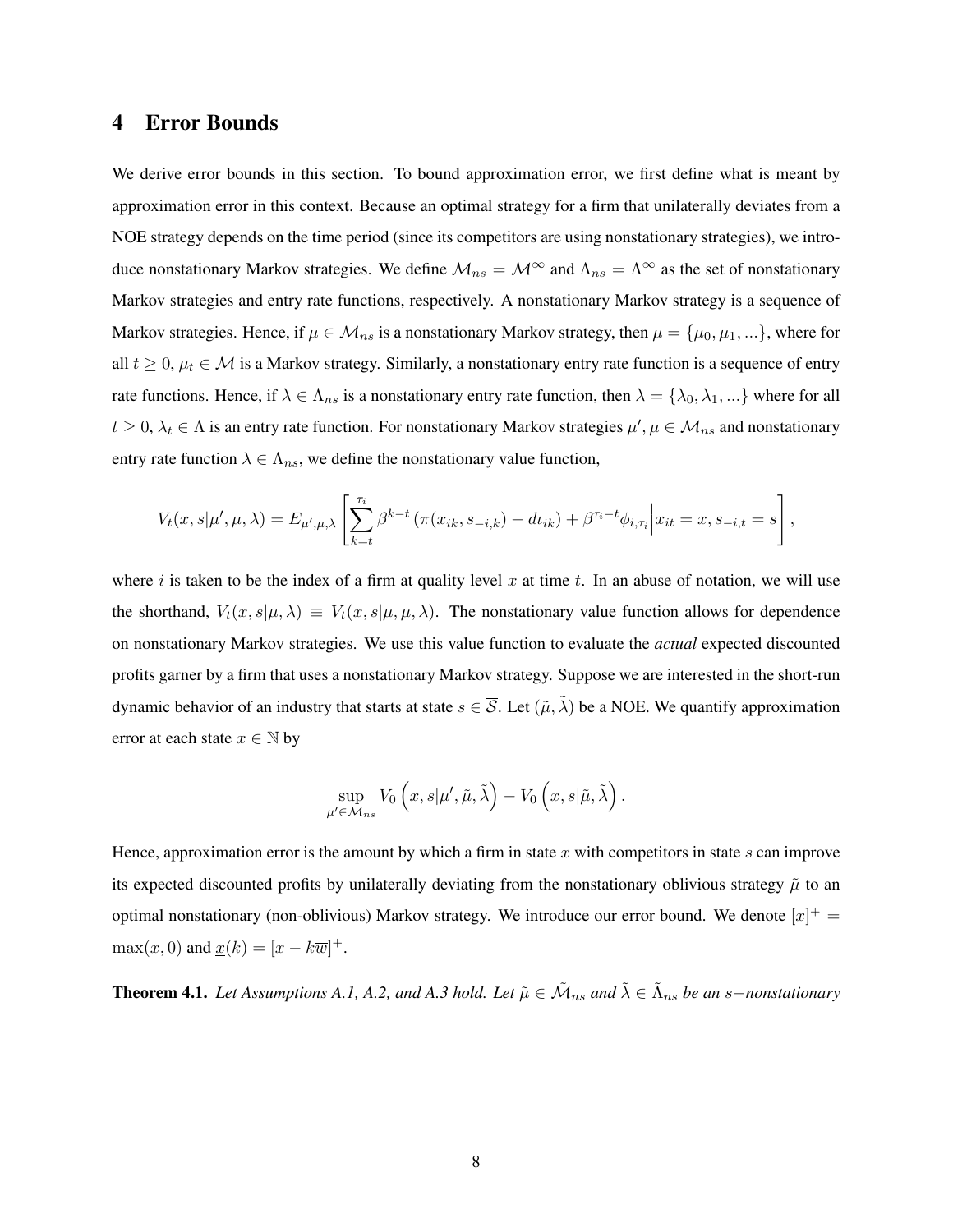*oblivious equilibrium. Then, for all*  $x \in \mathbb{N}$ *,* 

$$
(4.1) \quad \sup_{\mu' \in \mathcal{M}_{ns}} V_0 \left( x, s | \mu', \tilde{\mu}, \tilde{\lambda} \right) - V_0 \left( x, s | \tilde{\mu}, \tilde{\lambda} \right) \le
$$
\n
$$
E_{\tilde{\mu}, \tilde{\lambda}} \left[ \sum_{k=0}^{\infty} \beta^k \left[ \max_{x' \in \{\underline{x}(k), \dots, x + k\overline{w}\}} \left( \pi(x', s_{-i,k}) - \pi(x', \tilde{s}_{(\tilde{\mu}, \tilde{\lambda}, s), k}) \right) \right]^+ \Big| s_{-i, 0} = s \right]
$$
\n
$$
+ E_{\tilde{\mu}, \tilde{\lambda}} \left[ \sum_{k=0}^{\tau_i} \beta^k \left( \pi(x_{ik}, \tilde{s}_{(\tilde{\mu}, \tilde{\lambda}, s), k}) - \pi(x_{ik}, s_{-i,k}) \right) \Big| x_{i0} = x, s_{-i, 0} = s \right].
$$

The proofs can be found in the Appendix. Given a NOE, the error bound can be computed using simulation. It requires simulating the industry evolution under NOE strategies starting from the initial industry state  $s^3$ . It is worth mentioning that the result can be generalized a great deal. In particular, many of the prior assumptions can be dropped; for instance, most alternative entry processes will not change the result.

If the dynamics of the model include depreciation, that is, there is a positive probability the quality level of the firm goes down even if investment is arbitrarily large, tighter bounds can be derived. Let  $\Delta_k(y, s) = \pi(y, s) - \pi(y, \tilde{s}_{(\tilde{\mu}, \tilde{\lambda}, s), k}).$  Let  $\hat{\mu}$  be a strategy such that the firm never exits the industry and invests an infinite amount at every state. We have the following result.

**Theorem 4.2.** Let Assumptions A.1, A.2, and A.3 hold. Let  $\tilde{\mu} \in \tilde{\mathcal{M}}_{ns}$  and  $\tilde{\lambda} \in \tilde{\Lambda}_{ns}$  be an s–nonstationary  $oblivious equilibrium.$  Suppose that, for all  $s\in\overline{\mathcal{S}}$  and for all  $k\geq0$ , the function  $\Delta_k(y,s)^+$  is nondecreasing *in* y. Then, for all  $x \in \mathbb{N}$ ,

(4.2) 
$$
\sup_{\mu' \in \mathcal{M}_{ns}} V_0 \left( x, s | \mu', \tilde{\mu}, \tilde{\lambda} \right) - V_0 \left( x, s | \tilde{\mu}, \tilde{\lambda} \right)
$$
  

$$
\leq \sum_{k=0}^{\infty} \beta^k E_{\hat{\mu}, \tilde{\mu}, \tilde{\lambda}} \left[ \left[ \pi(x_{ik}, s_{-i,k}) - \pi(x_{ik}, \tilde{s}_{(\tilde{\mu}, \tilde{\lambda}, s), k}) \right]^+ \Big| x_{i0} = x, s_{-i, 0} = s \right]
$$
  

$$
+ E_{\tilde{\mu}, \tilde{\lambda}} \left[ \sum_{k=0}^{\tau_i} \beta^k \left( \pi(x_{ik}, \tilde{s}_{(\tilde{\mu}, \tilde{\lambda}, s), k}) - \pi(x_{ik}, s_{-i,k}) \right) \Big| x_{i0} = x, s_{-i, 0} = s \right].
$$

Note that  $x_{it}$  is controlled by strategy  $\hat{\mu}$ , therefore, it is independent of everything else. If there is depreciation and  $\Delta_k(y, s)^+$  is nondecreasing in y, bound (4.2) is generally tighter than bound (4.1). The latter takes a maximum over achievable states in the first sum. The former takes an expectation with respect to  $\hat{\mu}$  and because of depreciation, larger achievable states have smaller weights, reducing the magnitude of the bound.

<sup>&</sup>lt;sup>3</sup>Note that under our assumptions, for all  $t > \overline{T}$ ,  $\tilde{s}_t = \tilde{s}$ ,  $\tilde{\mu}_t = \tilde{\mu}$ , and  $\tilde{\lambda}_t = \tilde{\lambda}$ .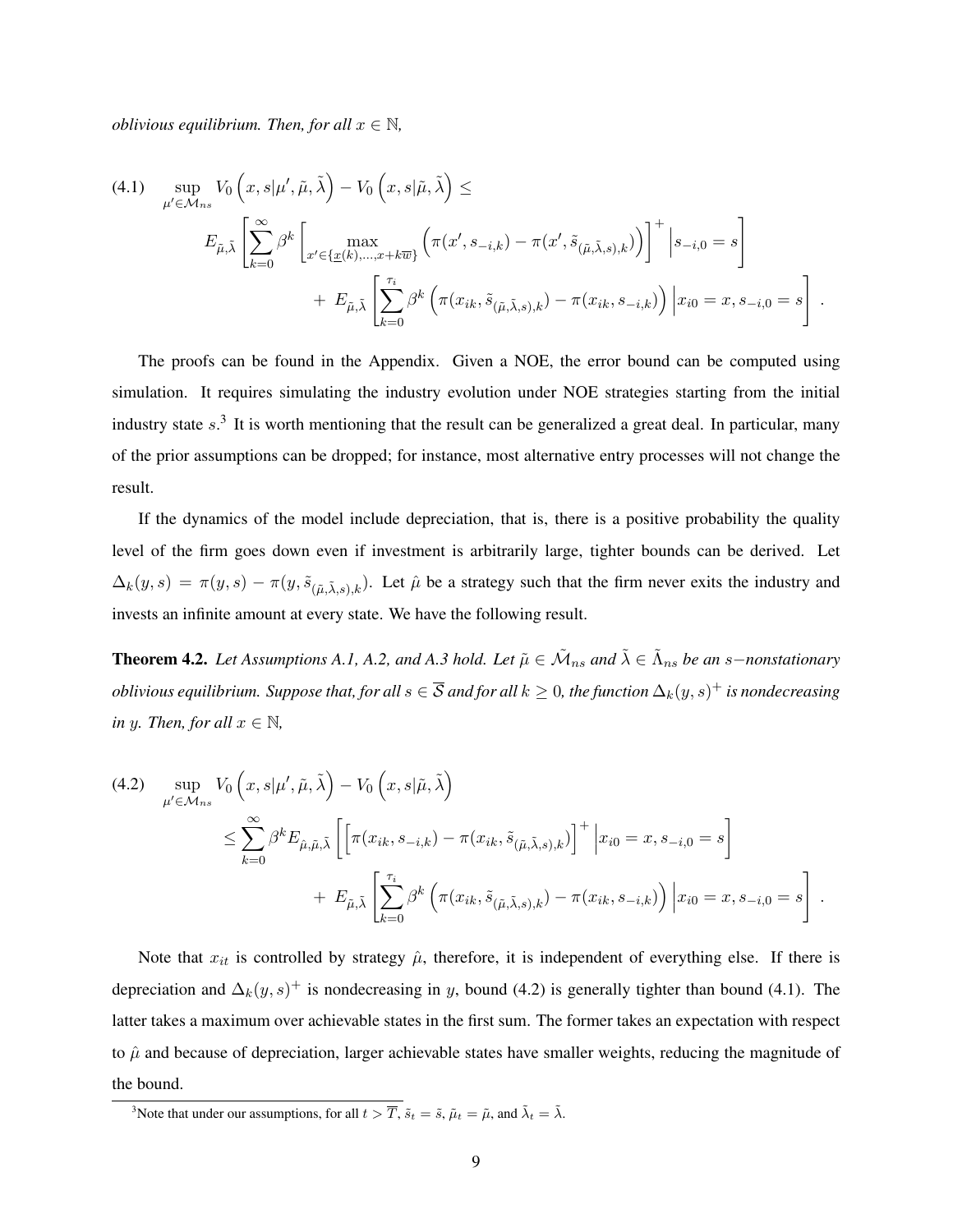The expectation over  $x_{ik}$  can be written in closed form for the model in Section 6.1 of Weintraub, Benkard, and Van Roy (2008a) where firms can change their state by at most one quality level per time period facilitating its computation.

Corollary 4.1. *Let Assumptions A.1, A.2, and A.3 hold. Consider the industry model in Section 6.1 of Weintraub, Benkard, and Van Roy (2008a) where firms can change their state by at most one quality level* per time period. Let  $\tilde{\mu} \in \tilde{\mathcal{M}}_{ns}$  and  $\tilde{\lambda} \in \tilde{\Lambda}_{ns}$  be an s–nonstationary oblivious equilibrium. Suppose that, for all  $s\in\overline{\mathcal{S}}$  and for all  $k\geq 0$ , the function  $\Delta_k(y,s)^+$  is nondecreasing in y. Then, for all  $x\in\mathbb{N}$ ,

(4.3) 
$$
\sup_{\mu' \in \mathcal{M}_{ns}} V_0 \left( x, s | \mu', \tilde{\mu}, \tilde{\lambda} \right) - V_0 \left( x, s | \tilde{\mu}, \tilde{\lambda} \right)
$$
  

$$
\leq \sum_{k=0}^{\infty} \beta^k \sum_{y \in \{x, ..., x+k\}} \binom{k}{y-x} (1-\delta)^{y-x} \delta^{k-(y-x)} E \left[ \left[ \pi(y, s_{-i,k}) - \pi(y, \tilde{s}_{(\tilde{\mu}, \tilde{\lambda}, s), k}) \right]^+ \Big| s_{-i,0} = s \right]
$$
  

$$
+ E_{\tilde{\mu}, \tilde{\lambda}} \left[ \sum_{k=0}^{\tau_i} \beta^k \left( \pi(x_{ik}, \tilde{s}_{(\tilde{\mu}, \tilde{\lambda}, s), k}) - \pi(x_{ik}, s_{-i,k}) \right) \Big| x_{i0} = x, s_{-i,0} = s \right].
$$

# 5 Computational Experiments

In this section we conduct some computational experiments to evaluate how NOE performs in practice. In particular, we use NOE to analyze the short-run transitional industry dynamics from one long-run OE to another after a profit shock. More specifically, we compute OE for a given industry model. Then, we increase the market size by 25% and compute the new OE. We compute a NOE that converges to the new OE and for which the initial state is the original OE expected state. Figure 1 schematizes the industry evolution. We use the same model as in Section 6 of Weintraub, Benkard, and Van Roy (2008a). In Section 5.1 we study the behavior of the error bound for different parameter specifications. In Section 5.2 we show the different dynamics that NOE can generate.

## 5.1 Behavior of the Bound

Our first set of results investigate the behavior of the approximation error bound under several different model specifications. We use the same parameters as in Section 6.2 of Weintraub, Benkard, and Van Roy (2008a) with the "almost deterministic" entry process. We consider two different values of  $\theta_1$  and the investment cost d:  $(\theta_1, d) = (0.2, 0.2)$  and  $(\theta_1, d) = (0.7, 0.7)$ . The former ("Low") is a situation where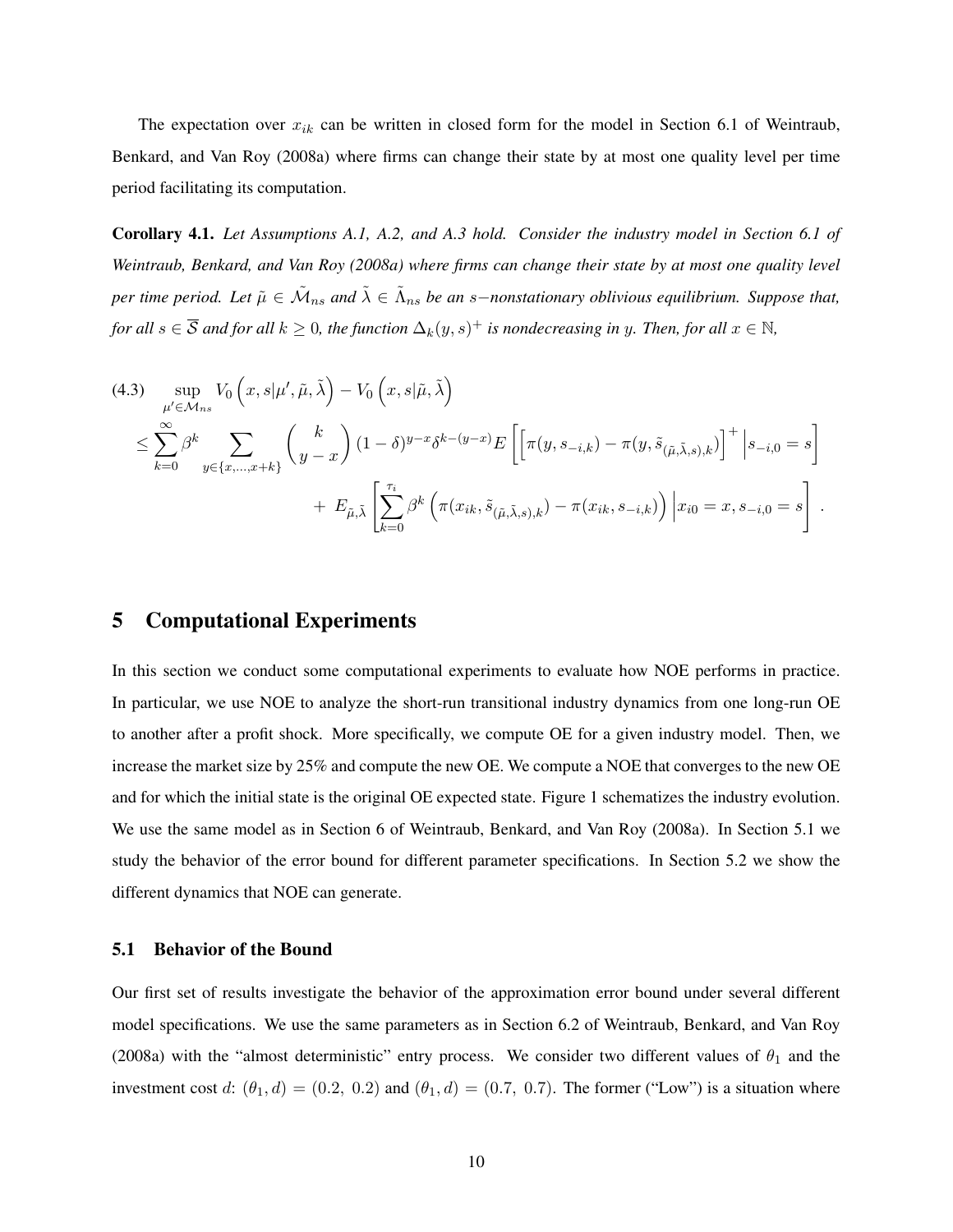the level of vertical differentiation is low and it is inexpensive to invest to improve quality. The latter ("High") is the opposite.

For each set of parameters, we compute a NOE where the starting state is the OE expected state.<sup>4</sup> We then use the approximation error bound in Theorem 4.2 to compute an upper bound on the percentage error in the value function,  $\frac{\sup_{\mu'\in\mathcal{M}_{ns}} V_0(x,s|\mu',\tilde{\mu},\tilde{\lambda}) - V_0(x,s|\tilde{\mu},\tilde{\lambda})}{\tilde{V}_0(x|\mu,\lambda,s)}$  $\frac{(x,s|\mu',\tilde{\mu},\lambda)-V_0(x,s|\tilde{\mu},\lambda)}{\tilde{V}_0(x|\mu,\lambda,s)}$ , where  $(\tilde{\mu},\tilde{\lambda})$  are the NOE strategy and entry rate, respectively.<sup>5</sup> Percentage error is taken with respect to the nonstationary oblivious value function. We estimate the expectations using simulation.<sup>6</sup> We compute the previously mentioned percentage approximation error bound for different market sizes. As the market size increases, the expected number of firms in the original OE (and hence in the initial state) increases, and the approximation error bound decreases.

In Figure 2 (see Appendix) we present the percentage approximation error bound as a function of the number of firms at the initial state for the two levels of vertical differentiation. For the low vertical differentiation case it takes around 60 firms to bring the bound down to around 2%, and 200 firms to bring it to around 1%. For the high case it takes around 100 firms to bring the bound to 3% and 200 firms to bring it to 2%.

Most economic applications would involve from less than ten to several hundred firms. These results show that the approximation error bound may sometimes be small  $\left(\langle 2\% \right)$  in these cases, though this would depend on the model and parameter values for the industry under study.

#### 5.2 Short-Run Transitional Industry Dynamics

In this section we study transitional dynamics that NOE can generate. We consider the same model and parameters as in the previous section with two variants:  $m = 750$ ,  $\theta_1 = 0.5$ ,  $d = 0.5$ , and  $m = 1500$ ,  $\theta_1 =$ 2,  $d = 1$ .<sup>7</sup> In the same spirit as above, we refer to the former as a case of low level of vertical differentiation, and to the latter as a case of high level of vertical differentiation.

Figure 3 shows the evolution for the case of low level of vertical differentiation. First, note that because the market size increases the new OE holds more firms than the original OE. Potential entrants realize

<sup>4</sup>We round fractional numbers in the OE expected state to the closest integer.

<sup>&</sup>lt;sup>5</sup>While we are not able to show that  $\Delta_k(y, s)^+$  is nondecreasing in y, we check it computationally for all sampled states in the simulation.

<sup>&</sup>lt;sup>6</sup>The bound is estimated with a relative precision of at most  $10\%$  and a confidence level of 98% (in cases where the bound is very small it is difficult to achieve better precision than this). Note that the percentage approximation error bound depends on the state  $x$  so for the purposes of this section we consider the percentage bound evaluated at the entry state. For the computations we took the maximum achievable state,  $x_{max}$ , to be a state such that the expected number of visits of a firm using the OE strategy was at most 10<sup>-5</sup>. In computing the bounds, we assumed that the maximum achievable state under the best response (non-oblivious) strategy was also  $x_{max}$ .

<sup>&</sup>lt;sup>7</sup>In the latter, we also included an additional noise term,  $\epsilon_{it}$ , to the firm's evolution, which is independent of everything else. The noise term allows for random appreciation and depreciation in the following way:  $\mathcal{P}[\epsilon_{it} = 1] = 0.25$ ,  $\mathcal{P}[\epsilon_{it} = 0] = 0.5$ ,  $\mathcal{P}[\epsilon_{it} = 0]$  $-1$ ] = 0.25. The noise term generates richer dynamics.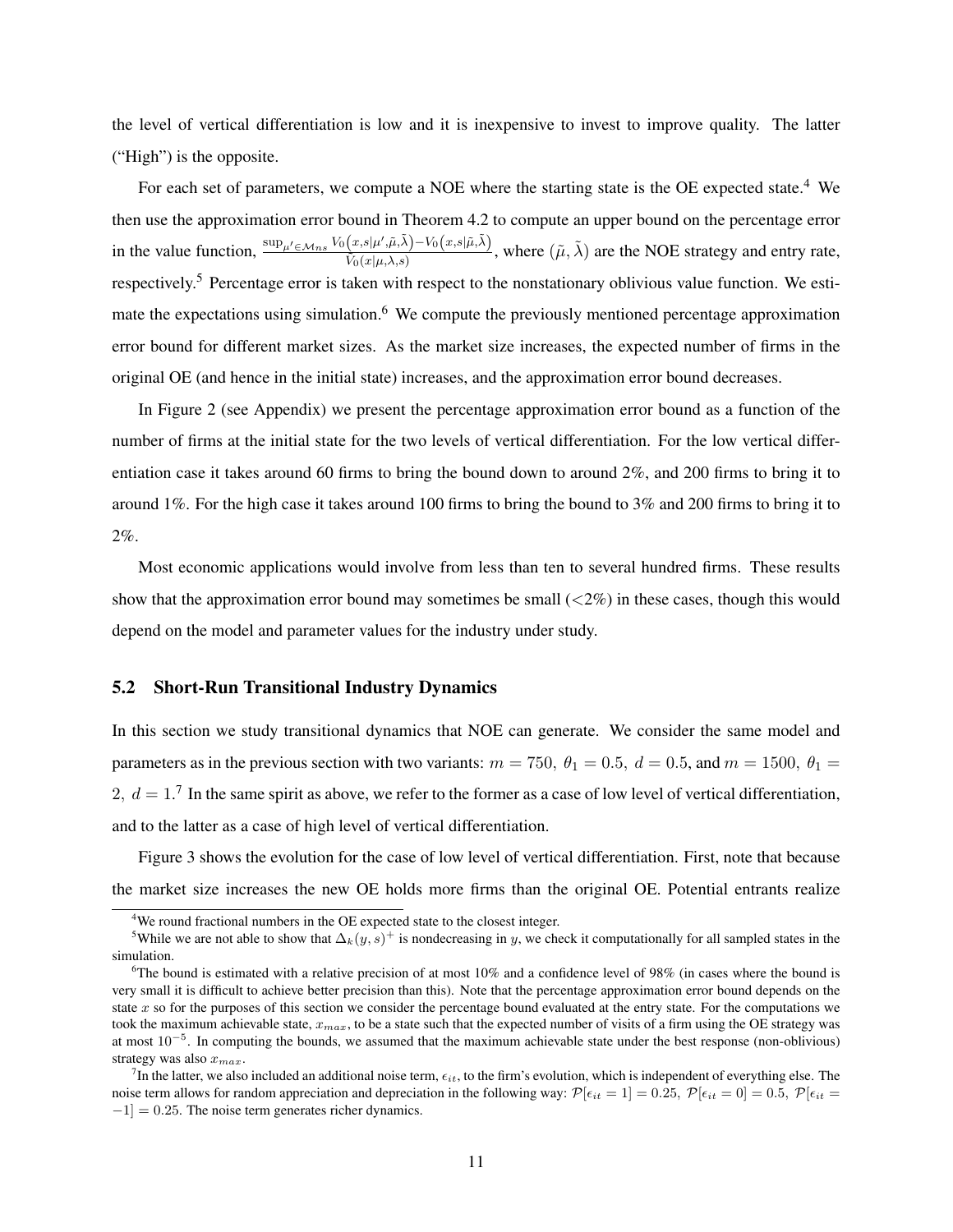the existence of this profitable opportunity and the NOE entry rate is high at the beginning. Then, after approximately ten periods, it converges to the new OE entry rate. As a consequence, the NOE expected total number of firms increases very quickly and in five periods is very close to converge to the new OE expected total number of firms.

Figure 4 shows the evolution for the case of high level of vertical differentiation. Again, the new OE holds more firms than the original, firms realize this profitable opportunity and the NOE entry rate is high at the beginning and then converges to the new OE entry rate. However, in this case there is "too much" entry at the beginning. Because the level of vertical differentiation is high, becoming one of the largest firms in the industry entails huge profits and too many firms enter the industry hoping to become dominant. However, only some of them receive favorable idiosyncratic shocks and the rest slowly starts exiting. Hence, after a burst of entry the industry exhibits a shake-out until it converges to the new OE expected state.

In summary, NOE generates different dynamics depending on the model. In a case of low level of vertical differentiation, the number of firms in the NOE increases and exhibits a quick convergence to the new long-run OE. In a case of high level of vertical differentiation, the NOE exhibits too much entry at the beginning and the industry exhibits a slow shake-out until it converges to the new long-run OE.

# 6 Asymptotic Theorem

In this section we establish an asymptotic result that provides conditions under which approximation error converges to zero as the market size grows. The main condition is that the sequence of NOE generates firm size distributions that are "light-tailed" in a sense that we will make precise. The result provides a theoretical justification for using NOE to approximate short-run industry dynamics.

The model in Section A does not explicitly depend on market size. However, market size would typically enter the profit function,  $\pi(x_{it}, s_{-i,t})$ , through the underlying demand system; in particular, profit for a firm at a given state  $(x, s)$  would typically increase with market size. Therefore, in this section we consider a sequence of markets indexed by market sizes  $m \in \mathbb{R}_+$ . All other model primitives are assumed to remain constant within this sequence except for the profit function, which depends on  $m$ . To convey this dependence, we denote profit functions by  $\pi_m$ .

We index functions and random variables associated with market size m with a superscript  $(m)$ . For our asymptotic analysis, we consider a sequence of initial states  $\tilde{s}_0^{(m)}$  $_0^{(m)}$  that are indexed by the market size m, and for which  $\sum_x \tilde{s}_0^{(m)}$  $\zeta_0^{(m)}(x) = \Theta(m)$ .<sup>8</sup> Hence, the number of firms at  $\tilde{\delta}_0^{(m)}$  $\binom{m}{0}$  increases proportionally to the market

<sup>&</sup>lt;sup>8</sup>In this notation  $f(m) = \Theta(m)$  means that there exists  $c_1, c_2 > 0$  and  $\overline{m}$  such that,  $c_1 m < f(m) < c_2 m$ , for all  $m > \overline{m}$ .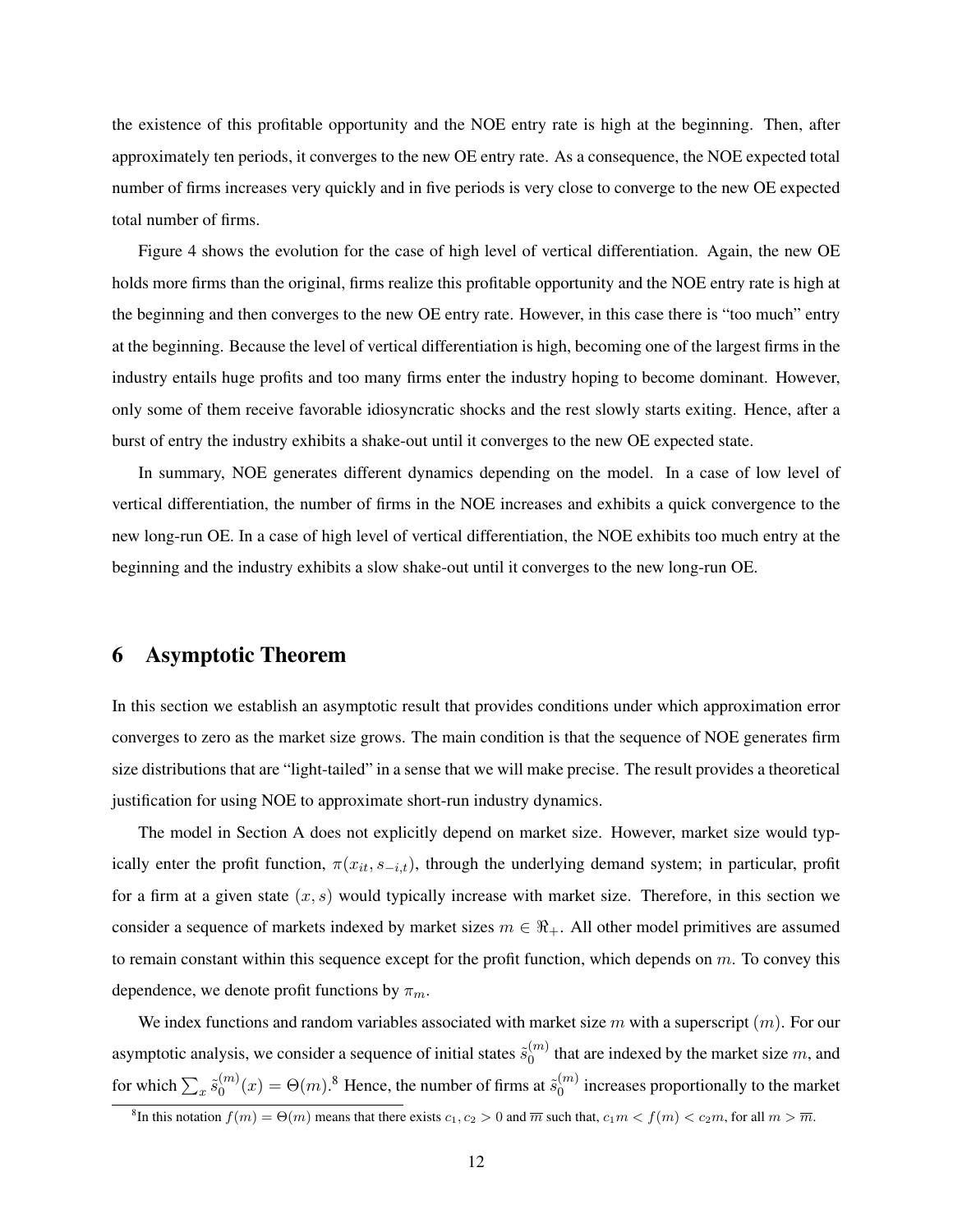size asymptotically. We do not impose further restrictions on  $\tilde{s}_0^{(m)}$  $\binom{m}{0}$ ; for example,  $\tilde{s}_0^{(m)}$  $\binom{m}{0}$  could have firms at higher quality levels in larger markets. We let  $(\mu^{(m)}, \lambda^{(m)})$  denote a NOE for market size m. Let  $V_t^{(m)}$  $t^{(m)}$  and  $\tilde{V}^{(m)}_t$  $t_t^{(m)}$  represent the nonstationary value function and nonstationary oblivious value function, respectively. The random vector  $s_t^{(m)}$  $t_t^{(m)}$  denotes the industry state at time t when every firm uses strategy  $\mu^{(m)}$ , the entry rate function is  $\lambda^{(m)}$ , and the initial state is  $\tilde{s}_0^{(m)}$  $\binom{m}{0}$ . Note that  $s_0^{(m)} = \tilde{s}_0^{(m)}$  $\overset{(m)}{0}$ .

It will be helpful to decompose  $s_t^{(m)}$  $t_t^{(m)}$  according to  $s_t^{(m)} = f_t^{(m)} n_t^{(m)}$  $t^{(m)}$ , where  $f_t^{(m)}$  $t^{(m)}$  is the random vector that represents the fraction of firms in each state, and  $n_t^{(m)}$  $t_t^{(m)}$  is the total number of firms, respectively. Let  $\tilde{n}_t^{(m)} \equiv E[n_t^{(m)}]$  $\left[ \begin{smallmatrix} (m) \ t \end{smallmatrix} \right] \, = \, \sum_x \widetilde{s}_t^{(m)}$  $t_t^{(m)}(x)$  denote the expected number of firms at time period t. Let  $\tilde{f}_t^{(m)}$  =  $\tilde{s}_t^{(m)}$  $_{t}^{(m)}/\tilde{n}_{t}^{(m)}$  $t_t^{(m)}$  denote the normalized expected industry state. With some abuse of notation, we define  $\pi_m(x_{it}, f_{-i,t}, n_{-i,t}) \equiv \pi_m(x_{it}, n_{-i,t} \cdot f_{-i,t}).$ 

#### 6.1 Assumptions about the Sequence of Profit Functions

In addition to Assumption A.1, which applies to individual profit functions, we will make the following assumptions, which apply to sequences of profit functions. Let  $S_1 = \{f \in S | \sum_{x \in \mathbb{N}} f(x) = 1\}$  and  $S_{1,z} = \{f \in S_1 | \forall x > z, f(x) = 0\}.$ 

#### Assumption 6.1.

$$
l. \ \sup_{x \in \mathbb{N}, s \in \mathcal{S}} \pi_m(x, s) = O(m).^9
$$

*2.*

$$
\sup_{m \in \Re_+, x \in \mathbb{N}, f \in \mathcal{S}_1, n > 0} \left| \frac{d \ln \pi_m(x, f, n)}{d \ln n} \right| < \infty.
$$

*3.* For all  $c > 0$  and  $\overline{m} \in \mathbb{N}$ , there exists a function  $\overline{\pi} : \mathbb{N} \to \mathbb{R}$ <sub>+</sub>, such that, for all sequences  $n : \mathbb{N} \to \mathbb{N}$ *satisfying*  $n(m) \ge cm$  *for all*  $m > \overline{m}$ *,* 

$$
\sup_{m \in \mathfrak{R}_+, f \in \mathcal{S}_1} \pi_m(x, f, n(m)) \le \overline{\pi}(x), \forall x \in \mathbb{N}.
$$

*Moreover, for all*  $x \in \mathbb{N}$ *,* 

$$
\sup_{\mu \in \mathcal{M}} E_{\mu} \left[ \sum_{k=t}^{\infty} \beta^{k-t} \overline{\pi}(x_{ik}) \Big| x_{it} = x \right] < \infty.
$$

*4.* For all  $z \in \mathbb{N}$ , there exists  $c > 0$  and  $\overline{m} \in \mathbb{N}$ , such that, if  $n(m) < cm$  and  $m > \overline{m}$ , then,

$$
\pi_m(x^e, f, n(m)) > \kappa/\beta + 1, \ \forall f \in \mathcal{S}_{1,z}.
$$

Assumption 6.1.1, which states that profits increase at most linearly with market size, should hold for virtually all relevant classes of profit functions. It is satisfied, for example, if the total disposable income of the

<sup>&</sup>lt;sup>9</sup>In this notation,  $f(m) = O(m)$  denotes  $\limsup_m \frac{f(m)}{m} < \infty$ .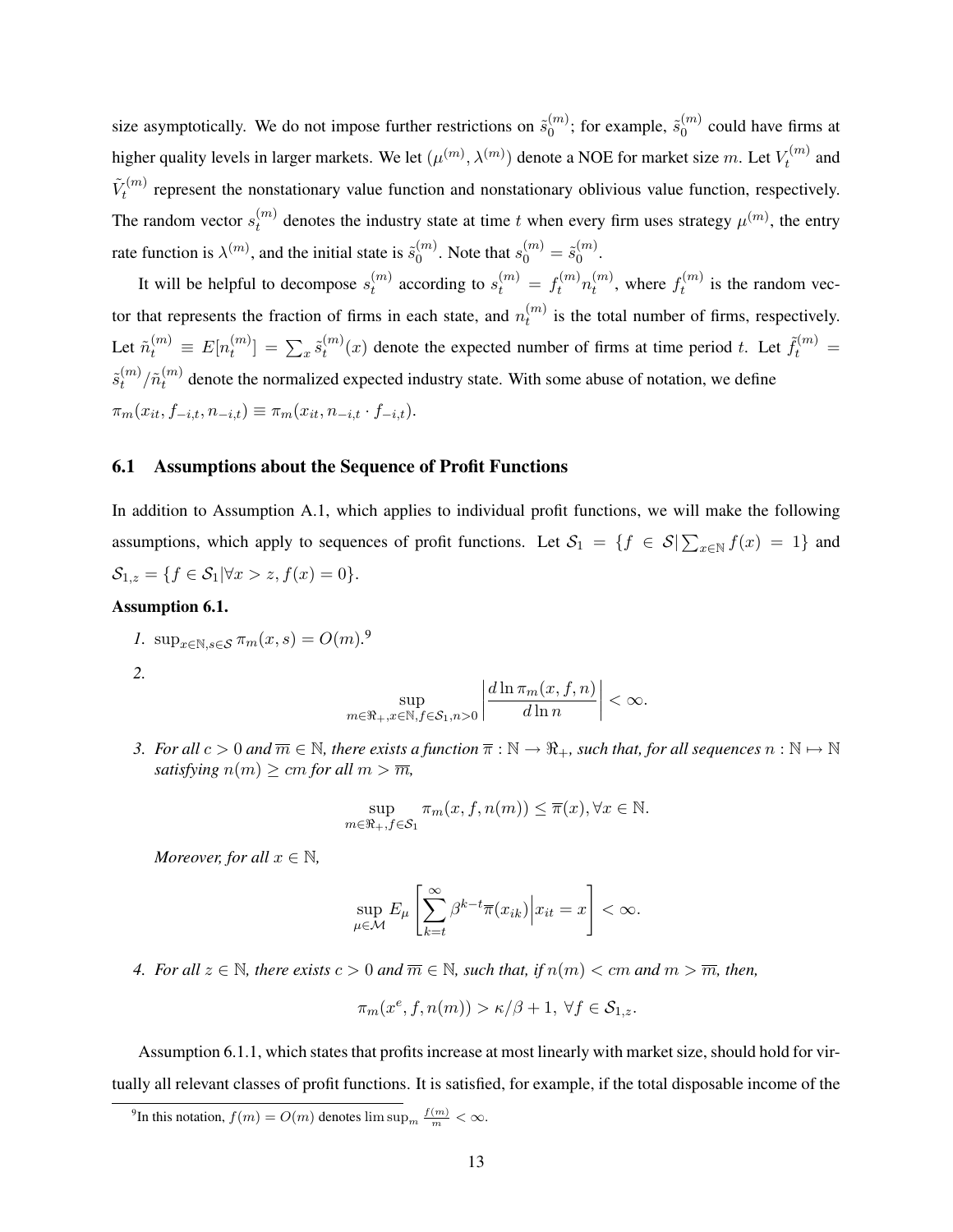consumer population grows linearly in market size.<sup>10</sup> Assumption 6.1.2 requires that profits are "smooth" with respect to the number of firms and, in particular, states that the relative rate of change of profit with respect to relative changes in the number of firms is uniformly bounded. Roughly speaking, Assumption 6.1.3 states that if number of firms grow at least linearly with the market size, maximum achievable expected discounted profits remain uniformly bounded over all market sizes. Assumption 6.1.4 states that if the number of firms is smaller than a fraction of the market size and the market size is large, then firm's profit at the entry state become large. The assumptions hold, for example, for a single-period profit function derived from a demand system given by a logit model where the spot market equilibrium is Nash in prices.

## 6.2 Asymptotic Nonstationary Markov Equilibrium Property

Our aim is to establish that, under certain conditions, NOE provides an accurate approximation as the market size grows. Motivated by our definition of approximation error, we define the following concept to formalize the sense in which this approximation becomes exact.

**Definition 6.1.** A sequence  $(\mu^{(m)}, \lambda^{(m)}) \in M_{ns} \times \Lambda_{ns}$  possesses the asymptotic nonstationary Markov *equilibrium (ANME) property if for all*  $x \in \mathbb{N}$ ,

$$
\lim_{m \to \infty} \sup_{\mu' \in \mathcal{M}_{ns}} V_0^{(m)}(x, s_0^{(m)} | \mu', \mu^{(m)}, \lambda^{(m)}) - V_0^{(m)}(x, s_0^{(m)} | \mu^{(m)}, \lambda^{(m)}) = 0.
$$

## 6.3 A Light-Tail Condition Implies ANME

Even when there are a large number of firms, if the market tends to be concentrated — for example, if the market is usually dominated by few firms — the ANME property is unlikely to hold. A strategy that does not keep track of the dominant firms will perform poorly. To ensure the ANME property, we need to impose a "light-tail" condition that rules out this kind of market concentration. In this section, we establish that under an appropriate light-tail condition the sequence of NOE possesses the ANME property.

Note that  $\frac{d \ln \pi_m(y, f, n)}{df(x)}$  is the semi-elasticity of one period profits with respect to the fraction of firms in state x. We define the *maximal absolute semi-elasticity function*:

$$
g(x) = \max_{m \in \mathbb{R}_+, y \in \mathbb{N}, f \in \mathcal{S}_1, n > 0} \left| \frac{d \ln \pi_m(y, f, n)}{df(x)} \right|.
$$

For each x,  $g(x)$  is the maximum rate of relative change of any firm's single-period profit that could result

<sup>&</sup>lt;sup>10</sup>For example, if each consumer has income that is less than some upper bound  $\overline{Y}$  then total disposable income of the consumer population (an upper bound to firm profits) is always less than  $m \cdot \overline{Y}$ .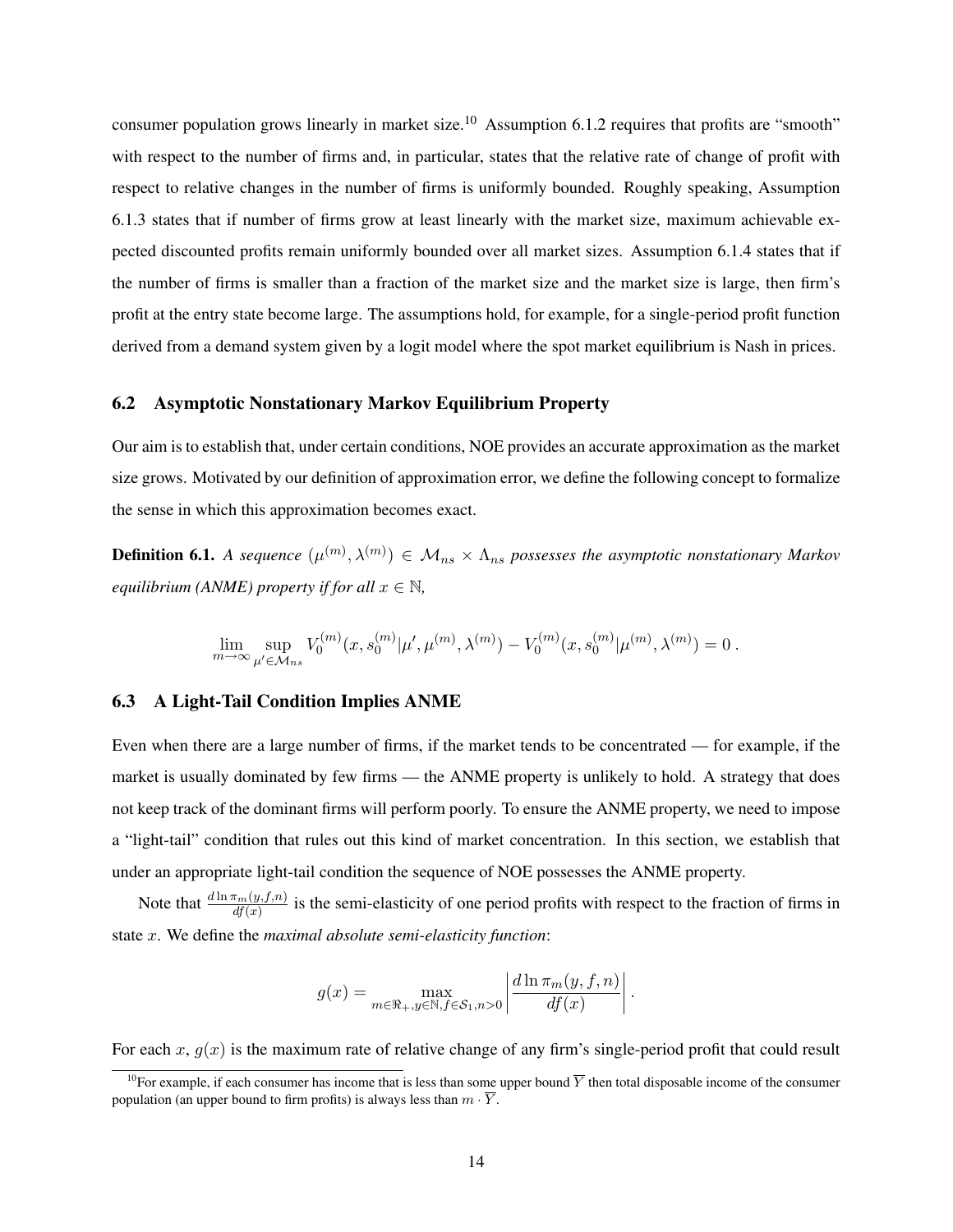from a small change in the fraction of firms at quality level  $x$ . Since larger competitors tend to have greater influence on firm profits,  $g(x)$  typically increases with x, and can be unbounded.

Finally, we introduce our light-tail condition. For each m and t, let  $\tilde{x}_t^{(m)} \sim \tilde{f}_t^{(m)}$  $\tilde{t}_t^{(m)}$ , that is,  $\tilde{x}_t^{(m)}$  $t^{(m)}$  is a random variable with probability mass function  $\tilde{f}_t^{(m)}$  $t_t^{(m)}$ . Recall that  $\tilde{f}_t^{(m)}$  $t_t^{(m)}$  is a vector that represents the normalized expected industry state at time  $t$  for market size  $m$ .

Assumption 6.2. For all quality levels x,  $g(x) < \infty$ . For all  $\epsilon > 0$ , there exists a quality level z such that

$$
E\left[g(\tilde{x}_t^{(m)})\mathbf{1}_{\{\tilde{x}_t^{(m)} > z\}}\right] \le \epsilon,
$$

*for all market sizes* m, and all time periods  $t > 0$ .

Put simply, the light tail condition requires that the number of firms in states where a small change in the fraction of firms has a large impact on the profits of other firms, must be relatively small in the sequence of expected states. In practice this typically means that very large firms (and hence high concentration) rarely occur when the industry starts from the chosen initial state.<sup>11</sup>

In Assumption 2.1, for each market size, we established an upper bound for entry rates,  $\lambda_{max}$ . This upper bound can vary with the market size. In the next assumption, we establish that the upper bound on entry rates  $\lambda_{max}^{(m)}$  grows at the same rate as the market size asymptotically. The assumption simplifies our asymptotic analysis.

 ${\bf Assumption~6.3.}$  *For each market size*  $m$ *, there is an upper bound on entry rates given by*  $\lambda_{max}^{(m)}$ *. Moreover,*  $\lambda_{max}^{(m)} = \Theta(m)$ .

In the next result, we establish that, for all time periods, the expected number of firms grows at least linearly in the market size asymptotically.

**Proposition 6.1.** *Let Assumptions A.1, A.2, A.3, 6.1.4, 6.2, and 6.3 hold. Then, there exists*  $c > 0$  *and*  $\overline{m}$ *,* such that, for all  $t>0$  and for all  $m>\overline{m},\,\tilde{n}^{(m)}_t$  $t^{(m)}/m \geq c$ .

All proofs of this section can be found in the Appendix. The result implies that if the light-tail condition is satisfied, then the expected number of firms under NOE strategies in each time period grows to infinity as the market size grows.

<sup>&</sup>lt;sup>11</sup>Note that the quality level z in the light-tail assumption above is the same for all market sizes m and time periods t. The results in this section allow for any sequence of NOE. We conjecture that if we constraint the results to sequences of NOE that become stationary as time progresses (Section 2.3), then we could weaken the light-tail assumption and allow  $z$  to vary with  $t$ . Also note that the light tail condition is not assumed at  $t = 0$ ; we do not need that condition to prove our results because at the initial period there is no uncertaity about the industry state.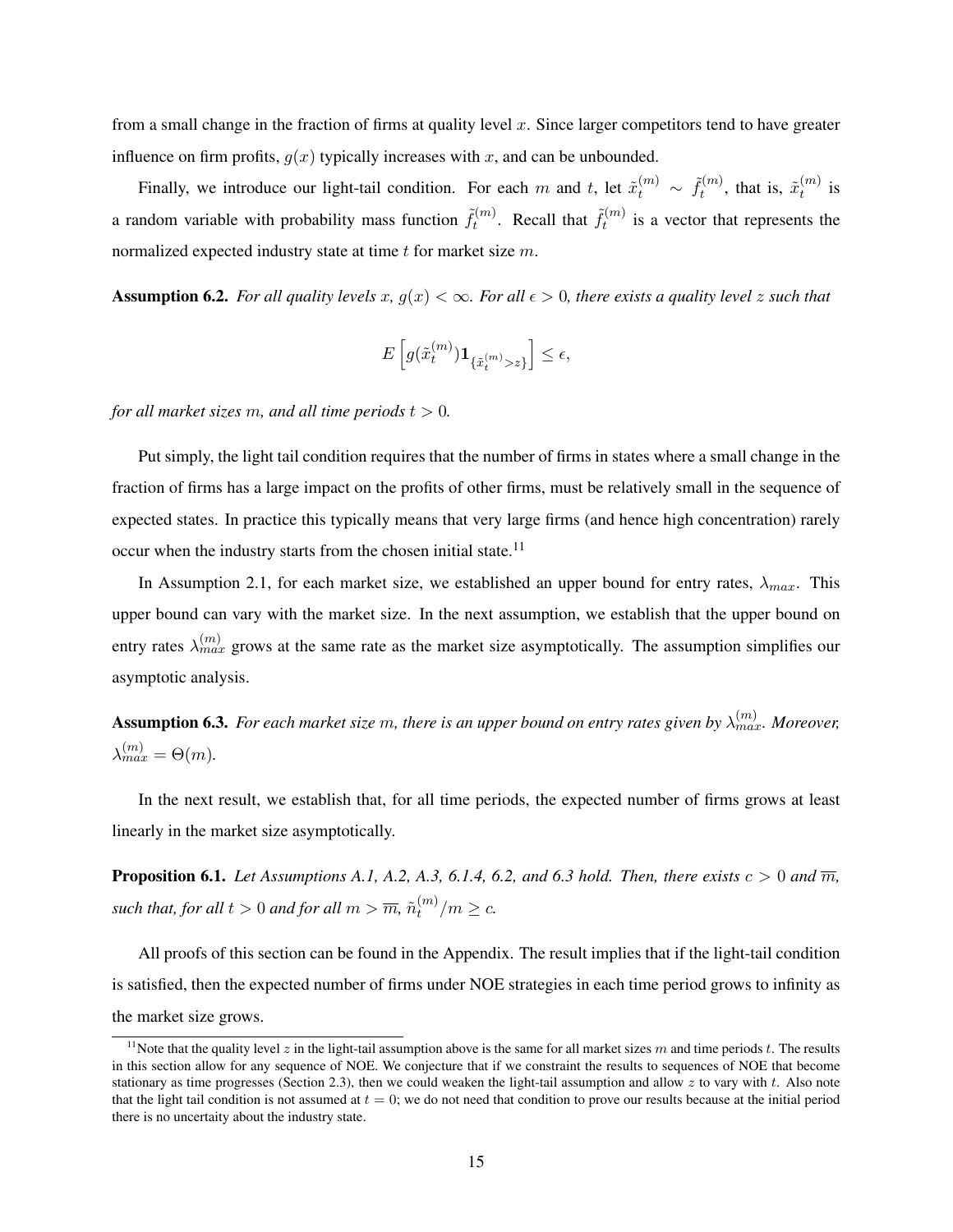The next result, establishes a form of convergence for the normalized industry states. First, we define  $||f||_{1,g} = \sum_{x} |f(x)|g(x).$ 

**Proposition 6.2.** Let Assumptions A.1, A.2, A.3, 6.1, 6.2, and 6.3 hold. Then, for all  $t > 0$ ,  $n_t^{(m)}$  $t^{(m)}/\tilde{n}_t^{(m)} \rightarrow_p 1$ and  $\Vert f_t^{(m)} - \tilde{f}_t^{(m)} \Vert$  $\mathcal{H}_t^{(m)}\|_{1,g} \rightarrow_p 0$ , as  $m$  grows.<sup>12</sup>

The light-tail condition is key to prove the second part of the result, namely, convergence of the normalized industry states in the  $\|\cdot\|_{1,g}$  weighted-norm. We also note that this part of the result requires a very different proof technique to its analog for OE in Weintraub, Benkard, and Van Roy (2008b). This form of convergence allows us to ensure the ANME property, which leads to the main result of this section.

**Theorem 6.1.** Under Assumptions A.1, A.2, A.3, 6.1, 6.2, and 6.3 the sequence  $\{\mu^{(m)}, \lambda^{(m)}\}$  of NOE pos*sesses the ANME property.*

# 7 Closing Remarks

In this paper we introduced nonstationary oblivious equilibrium as a way to approximate short-run transitional dynamics that may result, for example, from shocks or policy changes. We provided an efficient algorithm to compute NOE and an efficient simulation-based algorithm to compute a bound on approximation error. The algorithm for bounding approximation error allow us to verify accuracy of NOE as an approximation for each problem instance. Using these methods, we provided a computational study and showed that NOE offers useful approximations for relevant models of industries with hundreds or even tens of firms. We also showed that NOE can endogenously generate interesting industry dynamics, like industry shake-outs. Our results show that by using NOE it is possible to further expand the set of dynamic industries that can be analyzed computationally.

While the previous results provide support for using NOE in practice, we also provided an asymptotic result that provides a theoretical justification for the approximation. We showed that, if alongside some technical requirements, the equilibrium distribution of firm states obeys certain "light-tail" condition, then the approximation error vanishes as the market sizes grows.

The previous result suggests that OE and NOE will not provide accurate approximations for industries with few dominant firms that have a significant market share. In Weintraub, Benkard, and Van Roy (2007) we develop an extended notion of nonstationary oblivious equilibrium that allows for there to be a set of

<sup>&</sup>lt;sup>12</sup>We use  $\rightarrow_{p}$  to denote convergence in probability.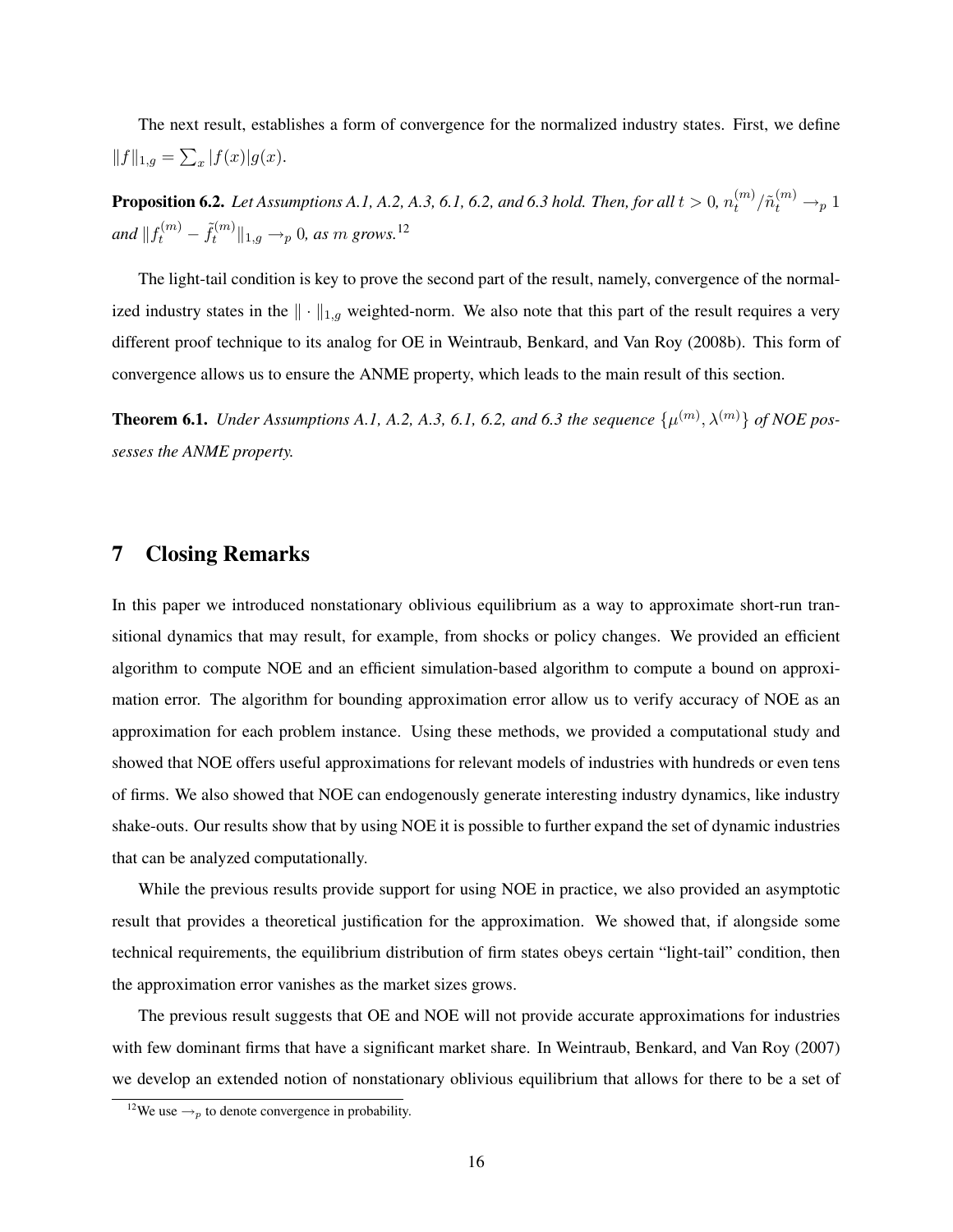"dominant firms", whose firm states are always monitored by every other firm. Our hope is that the dominant firm nonstationary OE will provide better approximations for more concentrated industries. Testing these approximations in empirical applications is the matter of current and future research.

# A A Dynamic Model of Imperfect Competition

In this section we formulate a model of an industry in which firms compete in a single-good market. The model is general enough to encompass numerous applied problems in economics. Indeed, a blossoming recent literature on EP-type models has applied similar models to advertising, auctions, collusion, consumer learning, environmental policy, international trade policy, learning-by-doing, limit order markets, mergers, network externalities, and other applied problems.

Our model is close in spirit to that of Ericson and Pakes (1995), but with some differences. Most notably, we modify the entry and exit processes in Ericson and Pakes (1995) so as to make them more realistic when there are a large number of firms. Additionally, the asymptotic theorem in this paper does not hold when there are aggregate industry shocks, so our model includes only idiosyncratic shocks.<sup>13</sup>

## A.1 Model and Notation

The industry evolves over discrete time periods and an infinite horizon. We index time periods with nonnegative integers  $t \in \mathbb{N}$  ( $\mathbb{N} = \{0, 1, 2, ...\}$ ). All random variables are defined on a probability space  $(\Omega, \mathcal{F}, \mathcal{P})$  equipped with a filtration  $\{\mathcal{F}_t : t \geq 0\}$ . We adopt a convention of indexing by t variables that are  $\mathcal{F}_t$ -measurable.

Each firm that enters the industry is assigned a unique positive integer-valued index. The set of indices of incumbent firms at time t is denoted by  $S_t$ . At each time  $t \in \mathbb{N}$ , we denote the number of incumbent firms as  $n_t$ .

Firm heterogeneity is reflected through firm states. To fix an interpretation, we will refer to a firm's state as its quality level. However, firm states might more generally reflect productivity, capacity, the size of its consumer network, or any other aspect of the firm that affects its profits. At time  $t$ , the quality level of firm  $i \in S_t$  is denoted by  $x_{it} \in \mathbb{N}$ .

We define the *industry state*  $s_t$  to be a vector over quality levels that specifies, for each quality level  $x \in \mathbb{N}$ , the number of incumbent firms at quality level x in period t. We define the state space  $\overline{S}$  =

 $13$ In Weintraub, Benkard, and Van Roy (2008a) we extend the model and analysis to include aggregate shocks.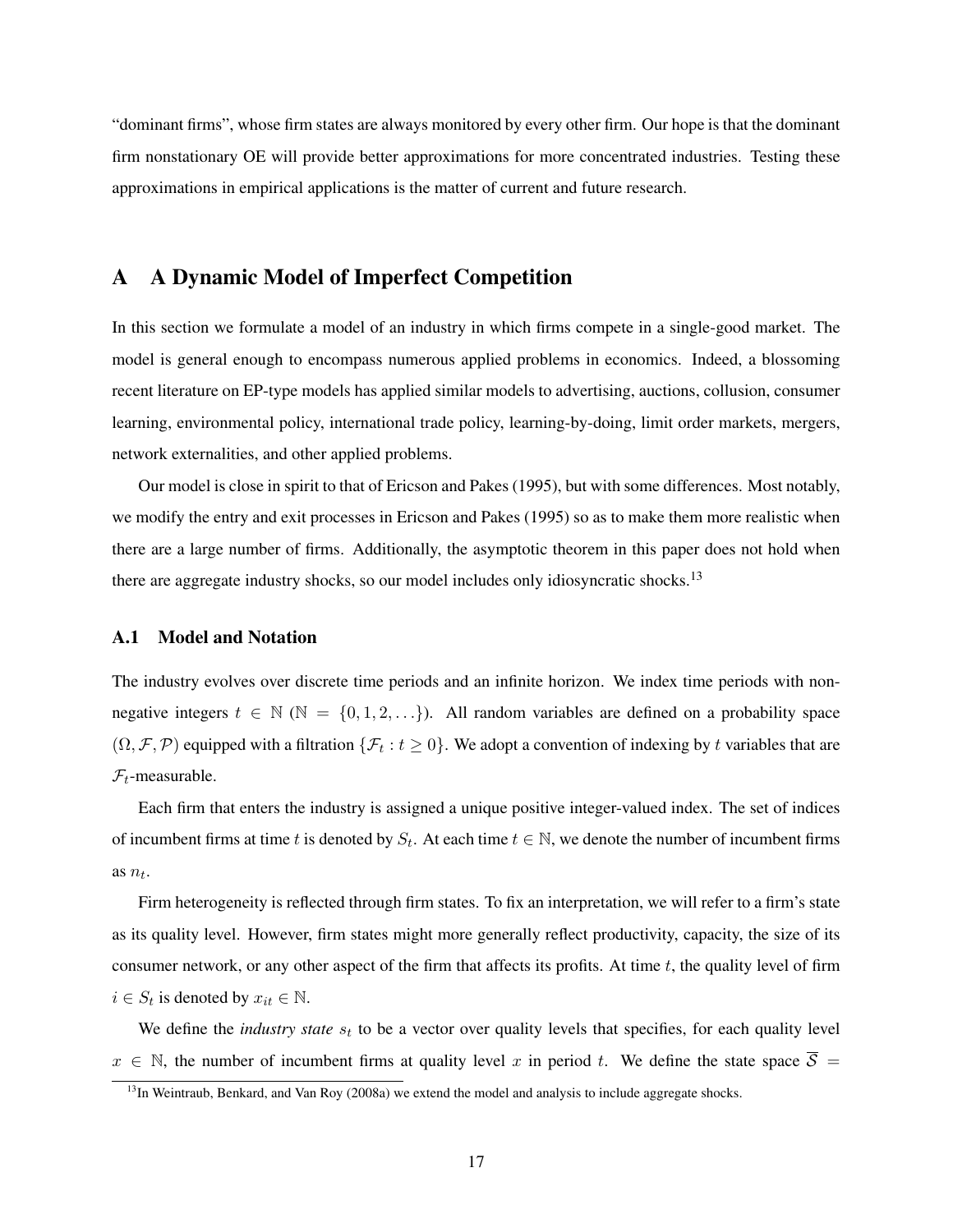$\Big\{s\in\mathbb{N}^{\infty}\Big\vert$  $\sum_{x=0}^{\infty} s(x) < \infty$ . Though in principle there are a countable number of industry states, we will also consider an extended state space  $S = \{ s \in \Re^{\infty}_+ \mid$  $\sum_{x=0}^{\infty} s(x) < \infty$ . This will allow us, for example, to consider derivatives of functions with respect to the industry state. For each  $i \in S_t$ , we define  $s_{-i,t} \in S$ to be the state of the *competitors* of firm i; that is,  $s_{-i,t}(x) = s_t(x) - 1$  if  $x_{it} = x$ , and  $s_{-i,t}(x) = s_t(x)$ , otherwise. Similarly,  $n_{-i,t}$  denotes the number of competitors of firm i.

In each period, each incumbent firm earns profits on a spot market. A firm's single period expected profit  $\pi(x_{it}, s_{-i,t})$  depends on its quality level  $x_{it}$  and its competitors' state  $s_{-i,t}$ .

The model also allows for entry and exit. In each period, each incumbent firm  $i \in S_t$  observes a positive real-valued sell-off value  $\phi_{it}$  that is private information to the firm. If the sell-off value exceeds the value of continuing in the industry then the firm may choose to exit, in which case it earns the sell-off value and then ceases operations permanently.

If the firm instead decides to remain in the industry, then it can invest to improve its quality level. If a firm invests  $\iota_{it} \in \mathbb{R}_+$ , then the firm's state at time  $t + 1$  is given by,

$$
x_{i,t+1} = \max(0, x_{it} + w(\iota_{it}, \zeta_{i,t+1})),
$$

where the function w captures the impact of investment on quality and  $\zeta_{i,t+1}$  reflects uncertainty in the outcome of investment. Uncertainty may arise, for example, due to the risk associated with a research and development endeavor or a marketing campaign. Note that this specification is very general as  $w$  may take on either positive or negative values (e.g., allowing for positive depreciation). We denote the unit cost of investment by d.

In each period new firms can enter the industry by paying a setup cost  $\kappa$ . Entrants do not earn profits in the period that they enter. They appear in the following period at state  $x^e \in \mathbb{N}$  and can earn profits thereafter.<sup>14</sup>

Each firm aims to maximize expected net present value. The interest rate is assumed to be positive and constant over time, resulting in a constant discount factor of  $\beta \in (0,1)$  per time period.

In each period, events occur in the following order:

- 1. Each incumbent firms observes its sell-off value and then makes exit and investment decisions.
- 2. The number of entering firms is determined and each entrant pays an entry cost of  $\kappa$ .
- 3. Incumbent firms compete in the spot market and receive profits.
- 4. Exiting firms exit and receive their sell-off values.

 $<sup>14</sup>$ Note that it would not change any of our results to assume that the entry state was a random variable.</sup>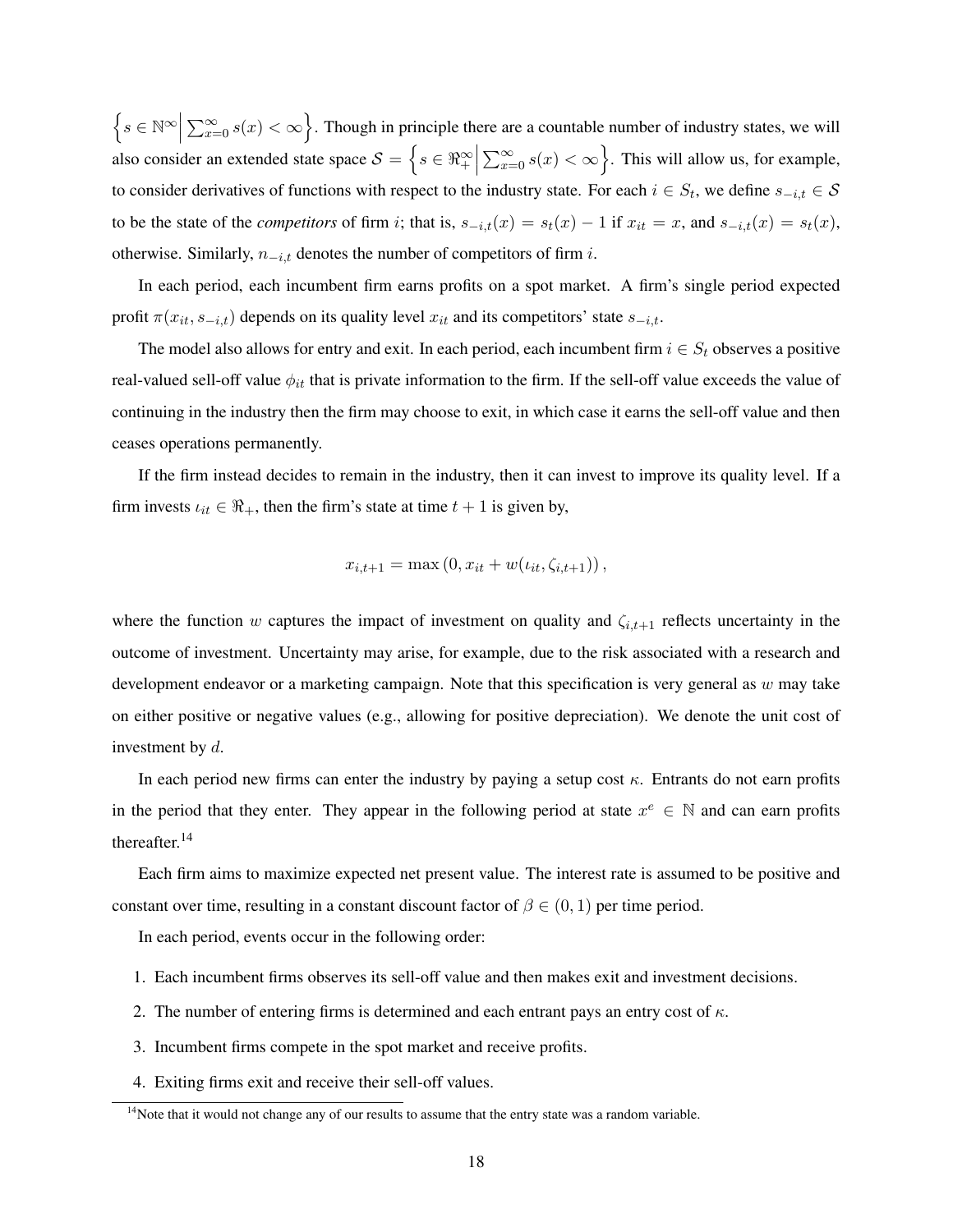5. Investment outcomes are determined, new entrants enter, and the industry takes on a new state  $s_{t+1}$ .

#### A.2 Model Primitives

Our model above allows for a wide variety of applied problems. To study any particular problem it is necessary to further specify the primitives of the model, including the profit function  $\pi$ , the distribution of the sell-off value  $\phi_{it}$ , the investment impact function w, the distribution of the investment uncertainty  $\zeta_{it}$ , the unit investment cost d, the entry cost  $\kappa$ , and the discount factor  $\beta$ .

Note that in most applications the profit function would not be specified directly, but would instead result from a deeper set of primitives that specify a demand function, a cost function, and a static equilibrium concept. An important parameter of the demand function (and hence the profit function) that we will focus on below, is the size of the relevant market, which we will denote as  $m$ . Later on in the paper we subscript the profit function with the market size parameter,  $\pi_m$ , to explicitly recognize the dependence of profits on market size. For expositional clarity, the subscript is omitted in the assumptions listed below, implying that the market size is being held fixed.

### A.3 Assumptions

We make several assumptions about the model primitives, beginning with the profit function. An industry state  $s \in S$  is said to *dominate*  $s' \in S$  if for all  $x \in \mathbb{N}$ ,  $\sum_{z \geq x} s(z) \geq \sum_{z \geq x} s'(z)$ . We will denote this relation by  $s \succeq s'$ . Intuitively, competition associated with s is no weaker than competition associated with  $s'.$ 

### Assumption A.1.

- *1. For all*  $s \in S$ ,  $\pi(x, s)$  *is increasing in x.*
- *2. For all*  $x \in \mathbb{N}$  *and*  $s, s' \in S$ *, if*  $s \succeq s'$  *then*  $\pi(x, s) \leq \pi(x, s')$ *.*
- *3. For all*  $x \in \mathbb{N}$  *and*  $s \in S$ *,*  $\pi(x, s) > 0$ *, and*  $\sup_{x,s} \pi(x, s) < \infty$ *.*
- *4.* For all  $x \in \mathbb{N}$ , the function  $\ln \pi(x, \cdot) : \mathcal{S} \to \mathbb{R}_+$  is continuously Fréchet differentiable. Hence, for all  $x \in \mathbb{N}, y \in \mathbb{N},$  and  $s \in \mathcal{S}, \ln \pi(x, s)$  *is continuously differentiable with respect to*  $s(y)$ *. Further, for any*  $x \in \mathbb{N}$ ,  $s \in \mathcal{S}$ , and  $h \in \mathcal{S}$  such that  $s + \gamma h \in \mathcal{S}$  for  $\gamma > 0$  sufficiently small, if

$$
\sum_{y \in \mathbb{N}} h(y) \left| \frac{\partial \ln \pi(x, s)}{\partial s(y)} \right| < \infty,
$$

*then*

$$
\frac{d \ln \pi(x, s + \gamma h)}{d\gamma} \Big|_{\gamma=0} = \sum_{y \in \mathbb{N}} h(y) \frac{\partial \ln \pi(x, s)}{\partial s(y)}.
$$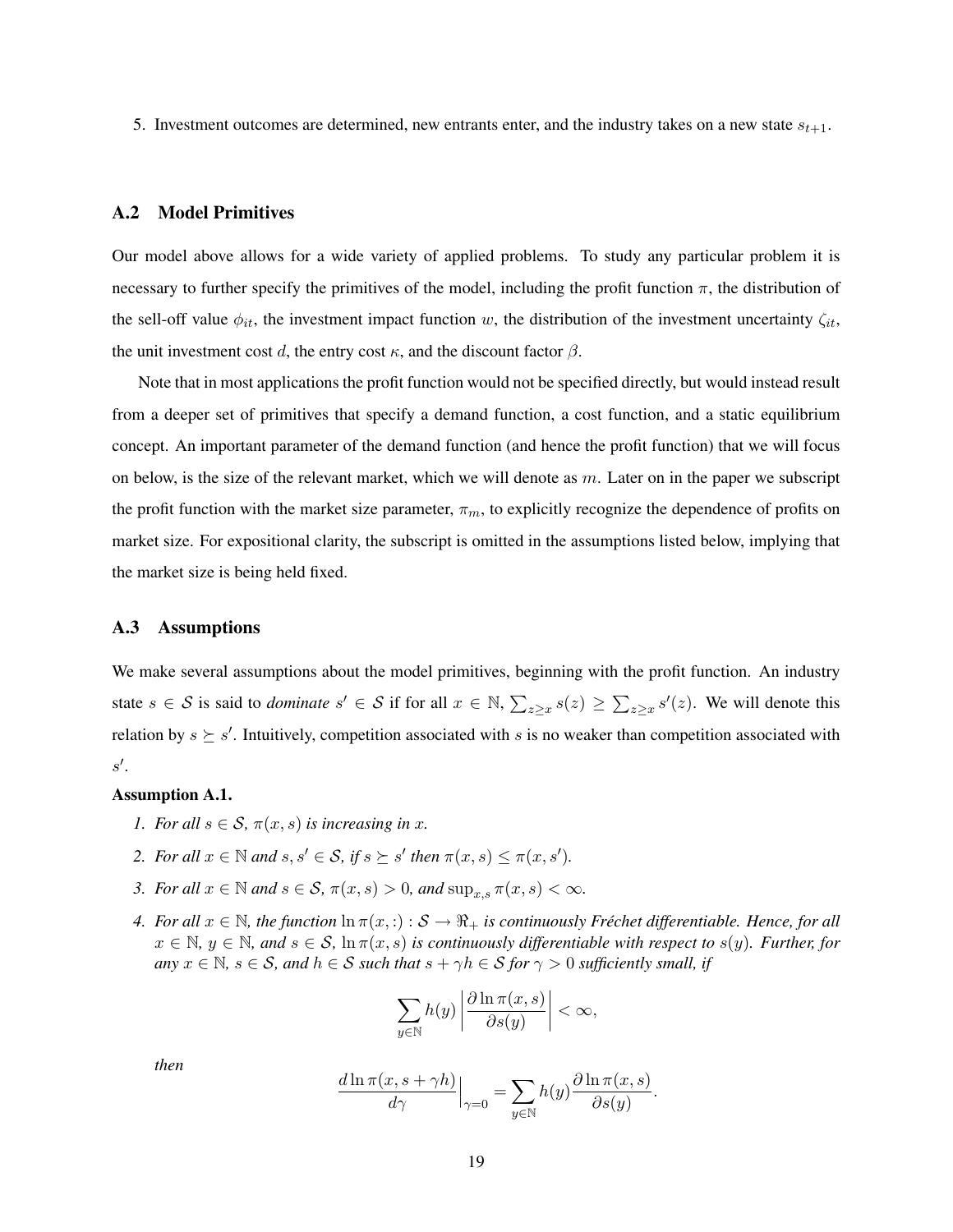The assumptions are fairly weak. Assumption A.1.1 ensures that increases in quality lead to increases in profit. Assumption A.1.2 states that strengthened competition cannot result in increased profit. Assumption A.1.3 ensures that profits are positive and bounded. Assumption A.1.4 is technical and requires that logprofits are Fréchet differentiable. Note that it requires partial differentiability of the profit function with respect to each  $s(y)$ . Profit functions that are "smooth", such as ones arising from random utility demand models like the logit model, will satisfy this assumption.

We also make assumptions about investment and the distributions of the private shocks:

#### Assumption A.2.

- *1. The random variables*  $\{\phi_{it}|t \geq 0, i \geq 1\}$  *are i.i.d. and have finite expectations and well-defined density functions with support*  $\mathbb{R}_+$ *.*
- *2. The random variables*  $\{\zeta_{it}|t \geq 0, i \geq 1\}$  *are i.i.d. and independent of*  $\{\phi_{it}|t \geq 0, i \geq 1\}$ *.*
- *3. For all*  $\zeta$ *, w*( $\iota$ *,* $\zeta$ ) *is nondecreasing in*  $\iota$ *.*
- *4. For all*  $\iota > 0$ ,  $\mathcal{P}[w(\iota, \zeta_{i,t+1}) > 0] > 0$ .
- *5. There exists a positive constant*  $\overline{w} \in \mathbb{N}$  *such that*  $|w(\iota,\zeta)| \leq \overline{w}$ *, for all*  $(\iota,\zeta)$ *. There exists a positive constant*  $\overline{\iota}$  *such that*  $\iota_{it} < \overline{\iota}$ ,  $\forall i, \forall t$ .
- *6. For all*  $k \in \{-\overline{w}, \ldots, \overline{w}\}$ ,  $\mathcal{P}[w(\iota, \zeta_{i,t+1}) = k]$  *is continuous in*  $\iota$ *.*
- *7.* The transitions generated by  $w(t, \zeta)$  are unique investment choice admissible.

Again the assumptions are natural and fairly weak. Assumptions 3.2.1 and 3.2.2 imply that investment and exit outcomes are idiosyncratic conditional on the state. Assumptions 3.2.3 and 3.2.4 imply that investment is productive. Note that positive depreciation is neither required nor ruled out. Assumption 3.2.5 places a finite bound on how much progress can be made or lost in a single period through investment. Assumption 3.2.6 ensures that the impact of investment on transition probabilities is continuous. Assumption 3.2.7 is an assumption introduced by Doraszelski and Satterthwaite (2007) that ensures a unique solution to the firms' investment decision problem. It is used to guarantee existence of an equilibrium in pure strategies, and is satisfied by many of the commonly used specifications in the literature.

We assume that there are a large number of potential entrants who play a symmetric mixed entry strategy. In that case the number of actual entrants is well approximated by the Poisson distribution (see the appendix for a derivation of this result). This leads to the following assumptions:

#### Assumption A.3.

- *1. The number of firms entering during period* t *is a Poisson random variable that is conditionally independent of*  $\{\phi_{it}, \zeta_{it} | t \geq 0, i \geq 1\}$ , conditioned on  $s_t$ .
- 2.  $\kappa > \beta \cdot \overline{\phi}$ , where  $\overline{\phi}$  *is the expected net present value of entering the market, investing zero and earning zero profits each period, and then exiting at an optimal stopping time.*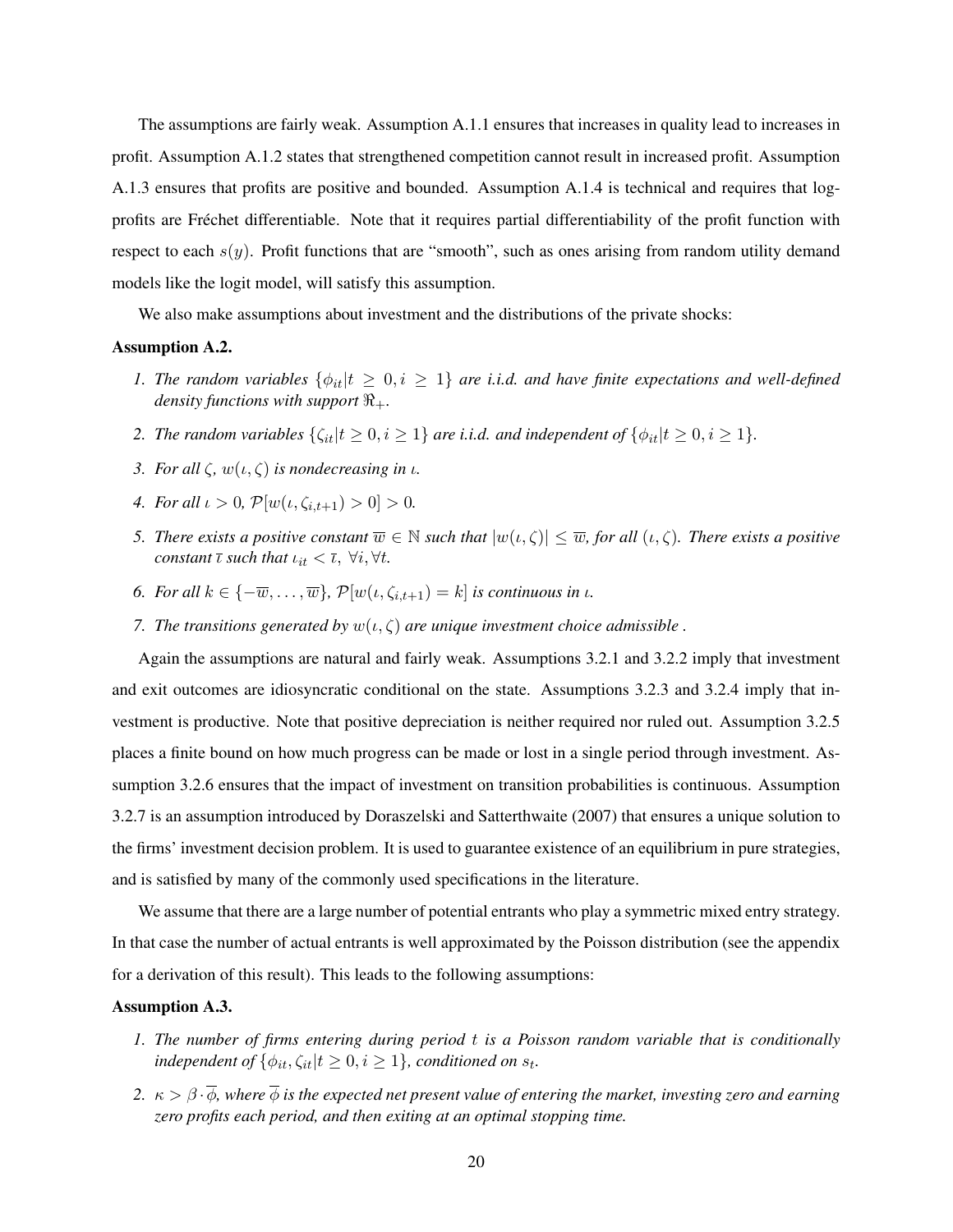We denote the expected number of firms entering at industry state  $s_t$ , by  $\lambda(s_t)$ . This state-dependent entry rate will be endogenously determined, and our solution concept will require that it satisfies a zero expected discounted profits condition. Modeling the number of entrants as a Poisson random variable has the advantage that it leads to more elegant asymptotic results. Assumption 3.3.2 ensures that the sell-off value by itself is not sufficient reason to enter the industry.

# B Proof Theorem 2.1

#### B.1 Preliminaries

In an abuse of notation, we consider a restricted state space  $S = \{ s \in \mathbb{R}^{\infty}_+ \mid$  $\sum_{x=0}^{x_{max}} s(x) < N$ .<sup>15</sup> We endowed the set S with a metric for which single-period profit functions are continuous for all  $s \in S$ .<sup>16</sup>

We define a set  $S^{\infty} = \{(s_0, s_1, s_2, ...) : s_t \in S;$  for which there exists  $s \in S$ ,  $\lim_{t \to \infty} s_t = s\}$ , endowed with the metric compatible with the product topology.<sup>17</sup> The elements of  $S^{\infty}$  are denoted by  $S = \{s_0, s_1, ...\}.$ 

We define a new set of strategies  $M_S : \mathbb{N} \cap [0, x_{max}] \times S^{\infty} \to [0, \hat{\iota}] \times [0, \sup_{x,s} \pi(x, s)/(1 - \beta) + \overline{\phi}]$ . Similarly, in an abuse of notation, for all  $\mu \in \mathcal{M}_{\mathcal{S}}, x \in \mathbb{N} \cap [0, x_{max}]$  and  $S \in \mathcal{S}^{\infty}$ , we define a new value function,

$$
\overline{V}(x, S | \mu) = E_{\mu} \left[ \sum_{k=0}^{\tau_i} \beta^k \left( \pi(x_{ik}, s_k) - d\mu_{ik} \right) + \beta^{\tau_i - t} \phi_{i, \tau_i} \middle| x_{i0} = x \right].
$$

Let  $\overline{V}(x, S) = \sup_{\mu \in \mathcal{M}_{\mathcal{S}}} \overline{V}(x, S | \mu)$ ,  $\forall x \in \mathbb{N} \cap [0, x_{max}]$ ,  $\forall S \in \mathcal{S}^{\infty}$ . Note that the state space of this dynamic programming problem is uncountable. However, because single-period profits, investments, and expected sell-off value are bounded, the supremum can always be attained simultaneously for all  $x$  and  $S$ by a common strategy  $\mu$  (Bertsekas (2001)).

We define a translation operator  $G : S^{\infty} \to S^{\infty}$ , such that,  $G(S) = \{s_1, s_2, ...\}$ .

We define the following Bellman operator:

(B.1) 
$$
TV(x, S) = \pi(x, s_0) + E\left[\max\left\{\phi_{it}, \sup_{t \in [0,\hat{t}]} (-dt + \beta E[V(x_{i,t+1}, G(S)) | x_{it} = x, t_{it} = t])\right\}\right],
$$

for all  $x \in \mathbb{N} \cap [0, x_{max}]$  and  $s \in \mathcal{S}^{\infty}$ .

<sup>&</sup>lt;sup>15</sup>Under our assumptions, this restriction is done without loss of generality for N large enough.

<sup>&</sup>lt;sup>16</sup>In general, in our case this is the metric defined by the  $\|\cdot\|_{1,g}$  norm. Since now we are restricting the state space to be finite dimensional, single period profits are continuous in any norm.

<sup>&</sup>lt;sup>17</sup>Note that  $\lim_{t\to\infty} s_t = s$  is defined with the metric for which single-period profit functions are continuous for all  $s \in \mathcal{S}$ .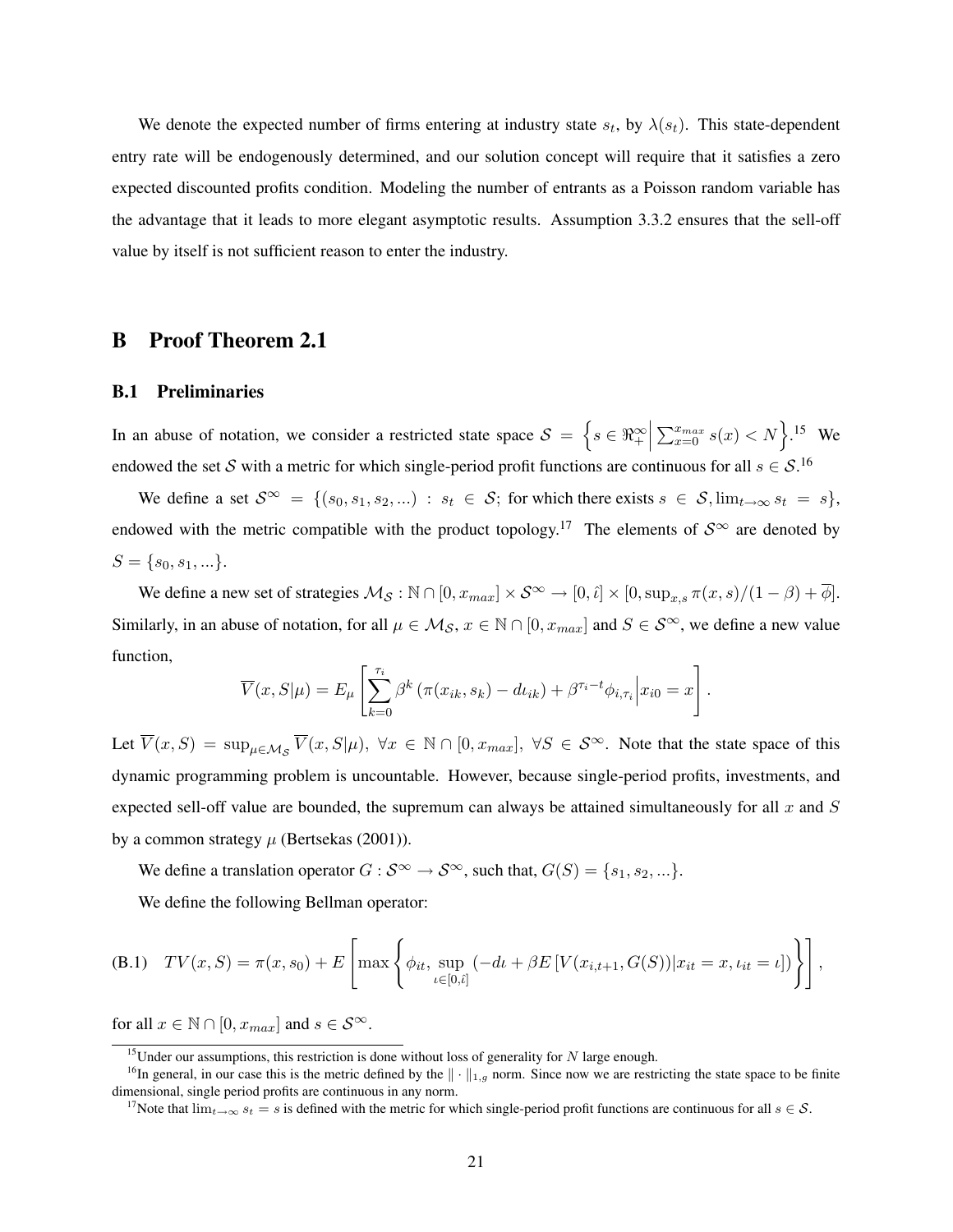We define  $\overline{\iota}$  :  $\mathbb{N} \cap [0, x_{max}] \times S^{\infty} \to \mathbb{R}_+$  as the greedy policy with respect to  $\overline{V}$ . That is,

(B.2) 
$$
\bar{\iota}(x, S) = \underset{\iota \in [0,\hat{\iota}]}{\text{argmax}} (-d\iota + \beta E \left[ \overline{V}(x_{i,t+1}, G(S)) | x_{it} = x, \iota_{it} = \iota \right]).
$$

By assumption A.2,  $\bar{\iota}(x, S)$  exists and is unique for all  $x \in \mathbb{N} \cap [0, x_{max}]$  and  $s \in S^{\infty}$ . We also define the exit strategy  $\overline{\rho}:\mathbb{N}\cap[0,x_{max}]\times\mathcal{S}^\infty\rightarrow\Re_+$  as

(B.3) 
$$
\overline{\rho}(x, S) = \max_{\iota \in [0,\hat{\iota}]} \left( -d\iota + \beta E \left[ \overline{V}(x_{i,t+1}, G(S)) | x_{it} = x, \iota_{it} = \iota \right] \right) .
$$

Finally, we denote  $\overline{\mu}(x, S) = (\overline{\iota}(x, S), \overline{\rho}(x, S)).$ 

For all  $\mu \in \hat{\mathcal{M}}_{ns}$  and  $\lambda \in \hat{\Lambda}_{ns}$  we define the following operator:

$$
H_1(\mu, \lambda) = (\{s_t\}_{t=0}^{\infty}, \lambda)
$$
, where

$$
(B.4) \t\t s_{t+1} = s_t P_{\mu_t} + \mathbf{1}_{x^e} \lambda_t,
$$

 $s_0$  is the initial state in the NOE, and  $\mathbf{1}_x(y) = 1$ , if  $y = x$  and  $\mathbf{1}_x(y) = 0$ , otherwise.

The first component of the operator  $H_1$  maps a sequence of strategies and entry rates into a sequence of expected states. The second component applies the identity to the sequence of entry rates.

For all  $S \in \mathcal{S}^{\infty}$  and  $\lambda \in \hat{\Lambda}_{ns}$ , we define the following operator

$$
H_2(S, \lambda) = \left\{ \overline{\mu}(\cdot, G^t(S)), \max\{0, \min\{\lambda_t + \beta \overline{V}(x^e, G^{t+1}(S)) - \kappa, \lambda_{max}\} \} \right\}_{t=0}^{\infty}.
$$

The operator  $H_2$  maps a sequence of states S and entry rates  $\lambda$  into a sequence of optimal strategies and updated entry rates.

## B.2 Outline of Proof

We prove Theorem 2.1 at the end of the section. In Section B.3, we prove useful lemmas. We provide an outline here. For  $\mu \in \hat{\mathcal{M}}_{ns}$  and  $\lambda \in \hat{\Lambda}_{ns}$ , define the operator  $H(\mu, \lambda) = H_2 \circ H_1(\mu, \lambda)$ . Note that a fixed point of H is a NOE. The proof uses Brouwer-Schauder-Tychonoff's theorem (Aliprantis and Border (2006)) to show that a fixed point of H exists in  $\hat{M}_{ns} \times \hat{\Lambda}_{ns}$ . The main steps of the proof are the following:

1. Prove that  $H_1$  is a continuous operator (Lemma B.1).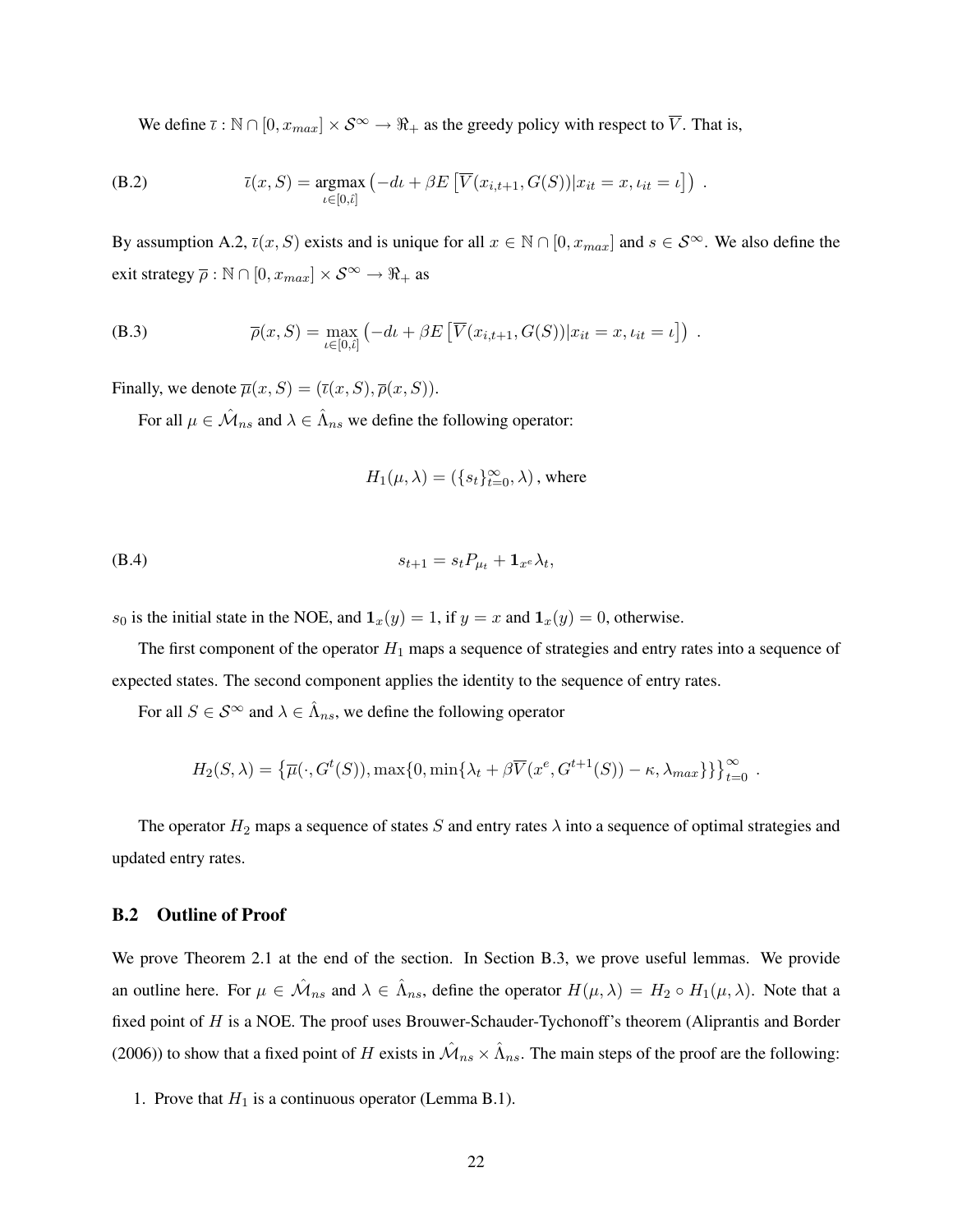- 2. Prove that  $H_2$  is a continuous operator (Lemma B.4).
- 3. Prove that  $H_2 \circ H_1$  maps elements from  $\hat{M}_{ns} \times \hat{\Lambda}_{ns}$  into itself (Lemmas B.1 and B.4 together).
- 4. Show that if NOE strategies and entry rates converge as time progresses, they converge to OE strategies and entry rate.

## B.3 Lemmas

The assumptions in Theorem 2.1 hold throughout this section.

**Lemma B.1.** The operator  $H_1$  maps elements from  $\hat{M}_{ns} \times \hat{\Lambda}_{ns}$  into  $S^{\infty} \times \hat{\Lambda}_{ns}$  and is continuos.

*Proof.* First, we prove that the first component of  $H_1$  maps elements from  $\hat{\mathcal{M}}_{ns}\times \hat{\Lambda}$  into  $\mathcal{S}^{\infty}$ , that is,  $\{s_t\}_{t=0}^{\infty}$ in equation (B.4) is a converging sequence.

Note that because profits are bounded and  $\phi_{it}$  has support in  $\Re_{+}$ , there is a probability uniformly bounded away from zero over all strategies  $\mu \in \hat{\mathcal{M}}_{ns}$ , states  $x \in \mathbb{N} \cap [0, x_{max}]$ , and time periods  $t \in \mathbb{N}$ , of exiting the industry at each time. Therefore, for all  $\mu \in \hat{\mathcal{M}}_{ns}$ ,  $\sup_{t \geq 0} \sigma(P_{\mu_t}) < 1$ , where  $\sigma(P)$  is the spectral radius of the matrix P.

Now,

(B.5) 
$$
s_t = s_0 \prod_{i=0}^{t-1} P_{\mu_i} + \sum_{i=0}^{t-1} \mathbf{1}_{x^e} \lambda_i \prod_{j=i+1}^{t-1} P_{\mu_j}.
$$

Let

$$
\tilde{s}_t = \tilde{\lambda} \mathbf{1}_{x^e} \sum_{i=0}^{t-1} P_{\tilde{\mu}}^{t-i-1} .
$$

Note that because  $\sigma(P_{\tilde{\mu}}) < 1$ ,

$$
\lim_{t \to \infty} \tilde{s}_t = \tilde{\lambda} \mathbf{1}_{x^e} (I - P_{\tilde{\mu}})^{-1} = \tilde{s} .
$$

We have that,

$$
s_t - \tilde{s}_t = s_0 \prod_{i=0}^{t-1} P_{\mu_i} + \sum_{i=0}^{t-1} \lambda_i \mathbf{1}_{x^e} \prod_{j=i+1}^{t-1} P_{\mu_j} - \tilde{\lambda} \mathbf{1}_{x^e} \sum_{i=0}^{t-1} P_{\tilde{\mu}}^{t-i-1}.
$$

Let  $\epsilon > 0$ . Because  $\sup_{t \geq 0} \sigma(P_{\mu_t}) < 1$ :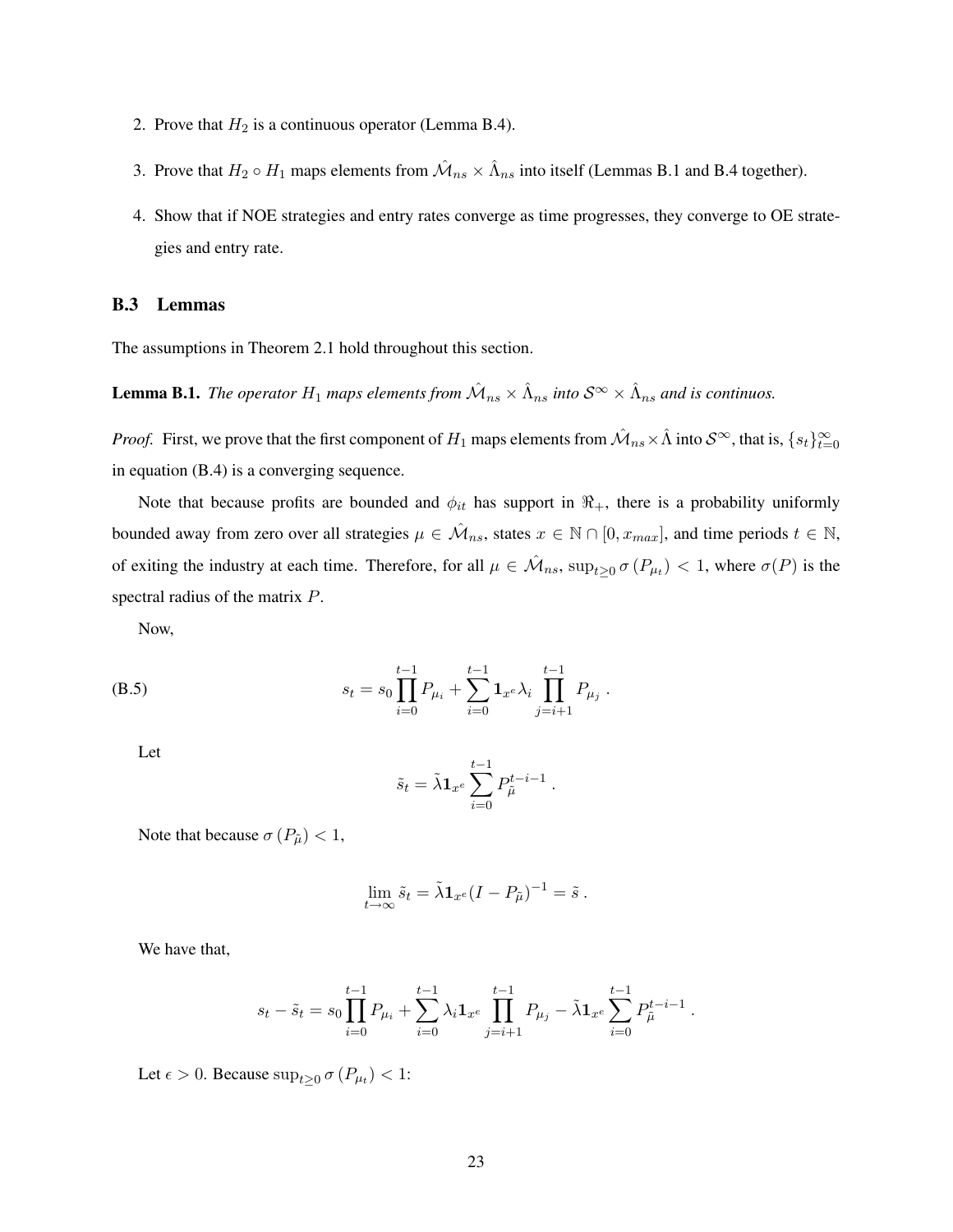1. There exist s such that for all  $t > s + 2$ ,

$$
\left\| \lambda_{max} \mathbf{1}_{x^e} \sum_{i=0}^{t-s-2} \prod_{j=i+1}^{t-1} P_{\mu_j} \right\| < \frac{\epsilon}{3},
$$

and

$$
\left\|\tilde{\lambda} \mathbf{1}_{x^e} \sum_{i=0}^{t-s-2} P_{\tilde{\mu}}^{t-i-1}\right\| < \frac{\epsilon}{3}.
$$

2. There exists  $T > s + 2$ , such that, for all  $t \geq T$ ,

$$
\left| \left| s_0 \prod_{i=0}^{t-1} P_{\mu_i} \right| \right| < \frac{\epsilon}{3} .
$$

Therefore, for  $t > T$  we have that,

$$
||s_t - \tilde{s}_t|| < \epsilon + \left\| \sum_{i=t-s-1}^{t-1} \lambda_i \mathbf{1}_{x^e} \prod_{j=i+1}^{t-1} P_{\mu_j} - \tilde{\lambda} \mathbf{1}_{x^e} \sum_{i=t-s-1}^{t-1} P_{\tilde{\mu}}^{t-i-1} \right\|
$$
  

$$
< \epsilon + \sum_{i=t-s-1}^{t-1} \left\| \lambda_i \mathbf{1}_{x^e} \prod_{j=i+1}^{t-1} P_{\mu_j} - \tilde{\lambda} \mathbf{1}_{x^e} P_{\tilde{\mu}}^{t-i-1} \right\|.
$$

Note that the sum has s terms, for all t. Additionally,  $\lim_{t\to\infty} \lambda_i = \tilde{\lambda}$ , and  $\lim_{t\to\infty} P_{\mu} = P_{\tilde{\mu}}$ , because  $P_{\mu}$ is continuous in  $\mu$ . Therefore,

$$
\lim_{t\to\infty}||s_t-\tilde{s}_t|| < \epsilon.
$$

Take  $\epsilon \to 0$  to conclude that  $\lim_{t\to\infty} ||s_t - \tilde{s}_t|| = 0$ , and hence,  $\lim_{t\to\infty} s_t = \tilde{s}$ .

Finally, by equation (B.5),  $s_t$  is continuous because  $P_\mu$  is continuos in  $\mu$ . Hence,  $H_1$  is continuos.  $\Box$ 

*Now, we show that the operator*  $H_2$  *is continuos. First, we show some preliminary lemmas.* 

**Lemma B.2.** *The transition operator G is continuous on*  $S^{\infty}$ *.* 

*Proof.* Consider the sequence  $\{S^k \in S^\infty : k \geq 0\}$ , such that  $\lim_{k \to \infty} S^k = S \in S^\infty$ . Therefore,  $\lim_{k\to\infty} s_t^k = s_t$ , for all  $t \geq 0$ . In particular, the latter holds for  $t \geq 1$ . Therefore,  $\lim_{k\to\infty} G(S^k) = G(S)$ . The result follows.  $\Box$ 

**Lemma B.3.** The value function  $\overline{V}$  is the unique solution of Bellman's equation  $V = TV$  within the class *of bounded functions. Moreover,*  $\overline{V}$  *and*  $\overline{\mu}$  *are continuous in the metric compatible with the product topology in*  $\mathbb{N} \cap [0, x_{max}] \times S^{\infty}$ .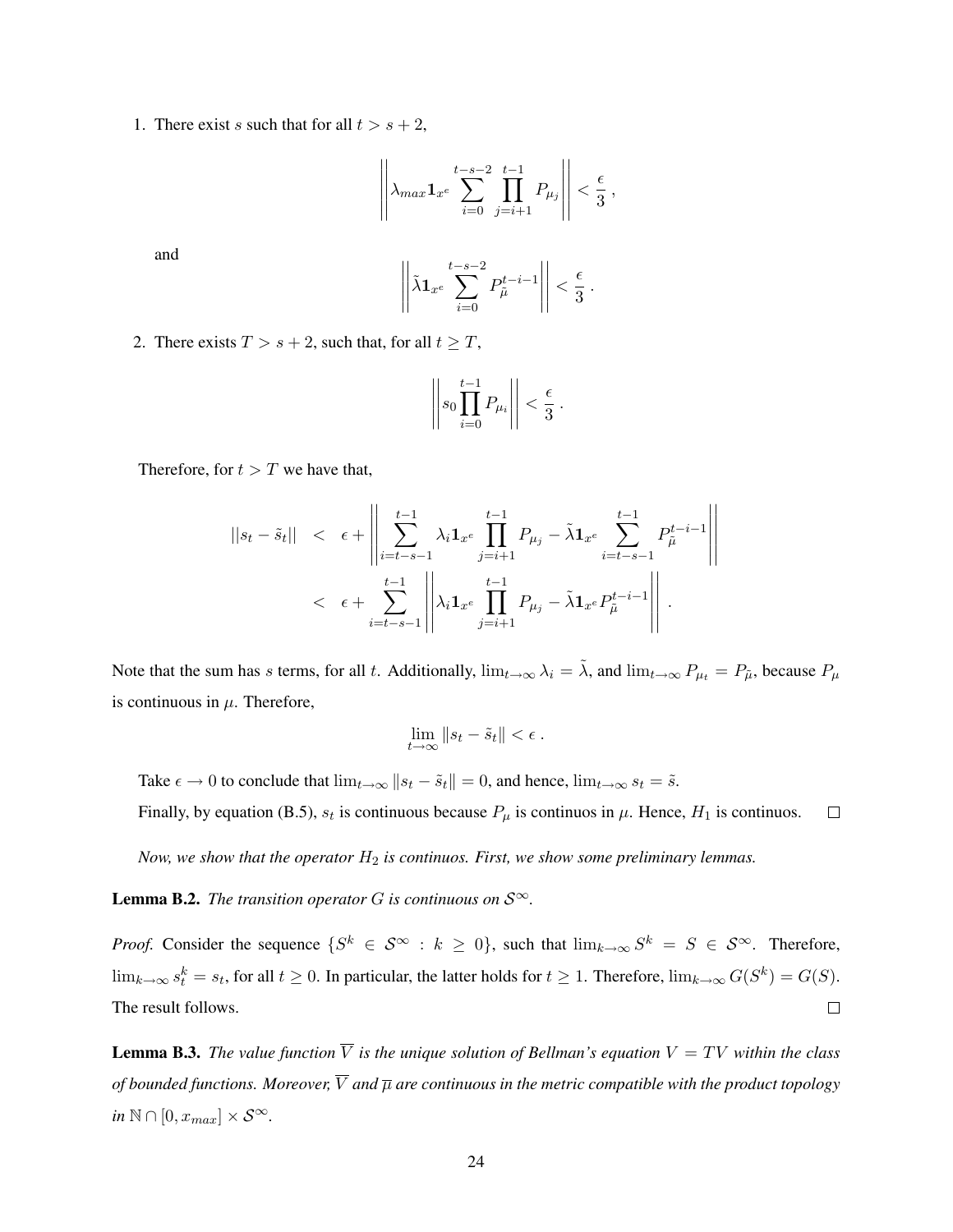*Proof.* Because single-period profits, investments, and expected sell-off value are bounded,  $\overline{V}$  is the unique solution of Bellman's equation  $V = TV$  within the class of bounded functions (Bertsekas (2001)). We use the contraction mapping theorem to prove that, additionally,  $\overline{V}$  is continuous in the metric compatible with the product topology in  $\mathbb{N} \cap [0, x_{max}] \times S^{\infty}$ . In particular, we show that T has a fixed point within the class of *bounded and continuous* functions. Because the fixed point is  $\overline{V}$ ,  $\overline{V}$  is continous.

Let  $C_b(\mathbb{N} \cap [0, x_{max}] \times S^{\infty}, \mathbb{R})$  be the space of continuous and bounded real-valued functions with domain  $\mathbb{N} \cap [0, x_{max}] \times S^{\infty}$ . Recall that  $C_b(\mathbb{N} \cap [0, x_{max}] \times S^{\infty}, \mathbb{R})$  is a complete metric space with the metric defined by the supremum norm (Marsden and Hoffman (1993)). Also, recall that  $T$  is a contraction in the supremum norm because  $\beta$  < 1 (Bertsekas (2001)). Now, we show that T maps elements from  $C_b(\mathbb{N} \cap [0, x_{max}] \times S^{\infty}, \mathbb{R})$  into  $C_b(\mathbb{N} \cap [0, x_{max}] \times S^{\infty}, \mathbb{R})$ .

Take a function  $V \in C_b(\mathbb{N} \cap [0, x_{max}] \times S^{\infty}, \Re)$ . By definition (B.1)

$$
TV(x, S) = \pi(x, s_0) + E\left[\max\left\{\phi_{it}, \sup_{t \in [0,\hat{t}]} (-dt + \beta E[V(x_{i,t+1}, G(S)) | x_{it} = x, \iota_{it} = \iota])\right\}\right].
$$

By Lemma B.2, the operator G is continuos. The profit function  $\pi$  and the value function V are continuos. By assumption A.2,  $(-dt + \beta E[V(x_{i,t+1}, G(S))]x_{it} = x, \iota_{it} = \iota])$  is continuos in  $\iota$  and  $V$ , and the random variable  $\phi_{it}$  is absolutely continuos. Moreover *i* is optimized over a compact space. By Berge's Maximum Theorem,  $TV(x, S)$  is continuos. Moreover, TV is bounded because profits, investments, and expected selloff value are uniformly bounded over all states. Therefore, T maps elements from  $C_b(\mathbb{N}\cap[0, x_{max}]\times\mathcal{S}^\infty, \Re)$ into  $C_b(\mathbb{N} \cap [0, x_{max}] \times S^{\infty}, \Re).$ 

Using the contraction mapping theorem (Marsden and Hoffman (1993)), we conclude that  $T$  has a fixed point among the class of continuous and bounded functions, therefore,  $\overline{V}$  is continous. Using Berge's  $\Box$ Maximum Theorem again, we conclude that  $\bar{\iota}$  and  $\bar{\rho}$  are also continuous.

**Lemma B.4.** The operator  $H_2$  maps elements from  $S^{\infty} \times \hat{\Lambda}_{ns}$  into  $\hat{\mathcal{M}}_{ns} \times \hat{\Lambda}_{ns}$ , and is continuous.

*Proof.* By Lemmas B.2 and B.3, for each  $t \ge 0$ ,  $\left\{ \overline{\mu}(\cdot, G^t(S))$ ,  $\max\{0, \min\{\lambda_t + \beta \overline{V}(x^e, G^{t+1}(S)) - \kappa, \lambda_{max}\} \} \right\}$ is continuous in  $(S, \lambda)$ . Hence,  $H_2$  is continuous.

Now,  $\lim_{t\to\infty} G^t(S) = \{s, s, s, ...\}$ , for some  $s \in S$ , because  $S \in S^{\infty}$ . Hence, using the continuity of  $\overline{\mu}$  (Lemma B.3),  $\lim_{t\to\infty}\overline{\mu}(\cdot,G^t(S))=\mu$ , for some  $\mu\in\tilde{\mathcal{M}}$ . By a similar argument, the second component of  $H_2$  also converges. Hence,  $H_2$  maps elements from  $S^\infty \times \hat{\Lambda}_{ns}$  into  $\hat{\mathcal{M}}_{ns} \times \hat{\Lambda}_{ns}$ .  $\Box$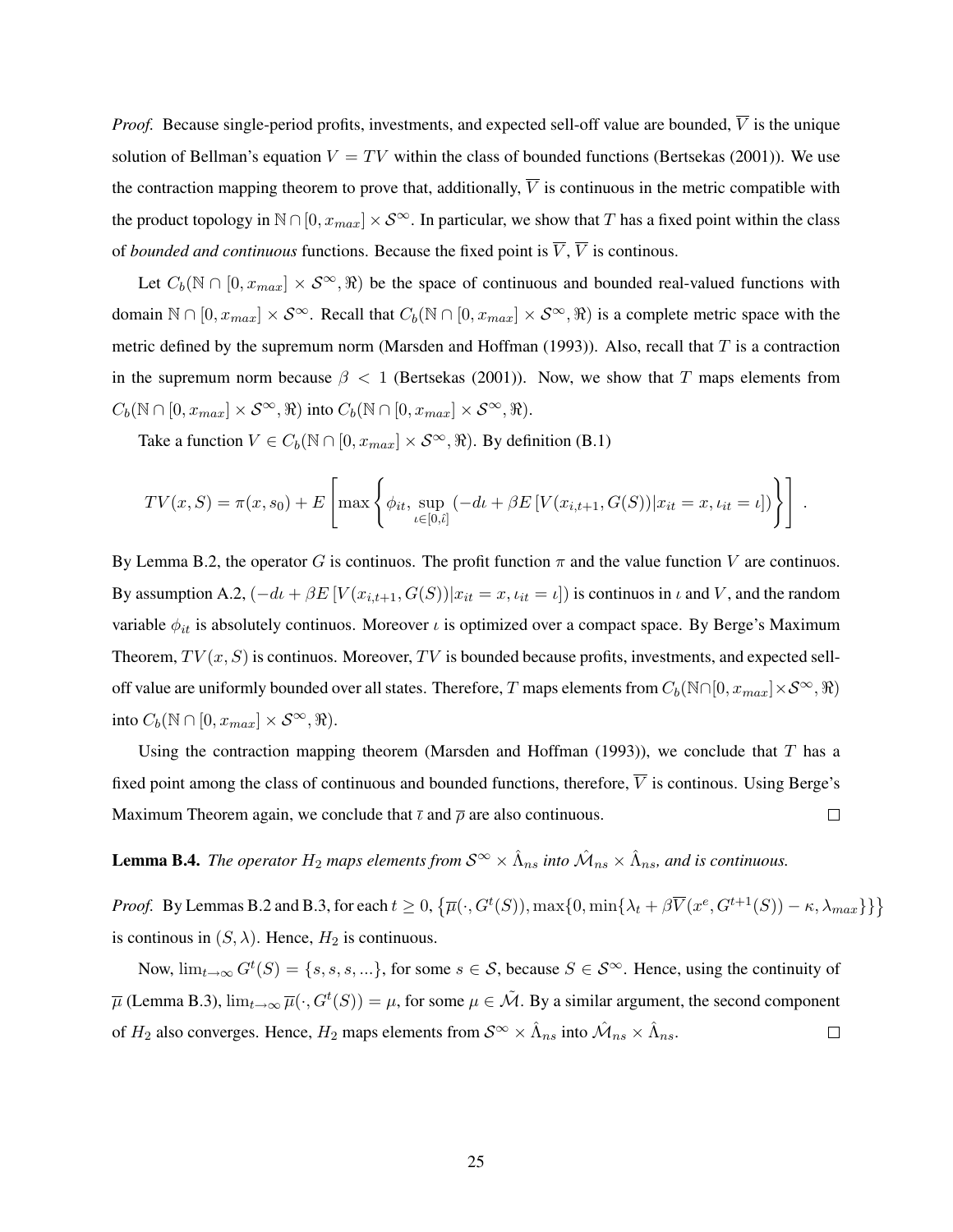### B.4 Proof Theorem 2.1

*Proof.* Because the range of  $\mu \in \tilde{\mathcal{M}}$  and  $\lambda \in \tilde{\mathcal{M}}$  are bounded, by Tychonoff Theorem (Royden (1988)),  $\hat{M}_{ns} \times \hat{\Lambda}_{ns}$  is a compact set with the product topology. It is also a convex set and a subset of a locally convex Haussdorff space.

By Lemmas B.1 and B.4, H is a continuos operator that maps elements from  $\hat{M}_{ns} \times \hat{\Lambda}_{ns}$  into itself. Hence, by Brouwer-Schauder-Tychonoff' theorem, there exists a fixed point  $(\mu, \lambda)$  of H in the set  $\hat{M}_{ns} \times$  $\hat{\Lambda}_{ns}$ . The fixed point is a NOE, such that, for all x,  $\lim_{t\to\infty}\mu_t(x) = \tilde{\mu}(x)$  and  $\lim_{t\to\infty}\lambda_t = \tilde{\lambda}$ .

To finish the proof we show that  $(\tilde{\mu}, \tilde{\lambda}) \in \mathcal{M} \times \Lambda$  is an OE. Using the argument in Lemma B.1, it is straightforward to show that the sequence S in the first component of  $H_1(\mu, \lambda)$  converges to  $\tilde{s} =$  $1_{x^e}\tilde{\lambda} (I-P_{\tilde{\mu}})^{-1}$ , the long-run expected state under oblivious strategy and entry rate  $(\tilde{\mu}, \tilde{\lambda})$ . By Lemma B.4,  $\mu_t(\cdot) = \overline{\mu}(\cdot, G^t(S))$ . Taking  $\lim_{t \to \infty}$ , using the fact that  $\lim_{t \to \infty} G^t(S) = \{\tilde{s}, \tilde{s}, ...\}$ , and that  $\overline{\mu}$  is continuous (Lemma B.3), we conclude that  $\tilde{\mu}(\cdot)$  is an OE strategy. Because  $\overline{V}$  is continuous (Lemma B.3), the associated OE value function is  $\overline{V}(x, \{\tilde{s}, \tilde{s}, ...\})$ . Because  $\lambda$  is a fixed point of H and taking  $\lim_{t\to\infty}$ , if  $\tilde{\lambda} = 0$ , then  $\overline{V}(x^e, \{\tilde{s}, \tilde{s}, ...\}) \leq 0$ . Similarly, if  $\tilde{\lambda} > 0$ , then  $\beta \overline{V}(x^e, \{\tilde{s}, \tilde{s}, ...\}) = \kappa$ . Therefore,  $\tilde{\lambda}$  is an OE entry rate. The result follows.  $\Box$ 

# C Proofs Section 4

Proof of Theorem 4.1. First, let us write,

(C.1)  
\n
$$
V_0(x,s|\mu',\tilde{\mu},\tilde{\lambda}) - V_0(x,s|\tilde{\mu},\tilde{\lambda}) = V_0(x,s|\mu',\tilde{\mu},\tilde{\lambda}) - \tilde{V}_0(x|\tilde{\mu},\tilde{\lambda},s) + \tilde{V}_0(x|\tilde{\mu},\tilde{\lambda},s) - V_0(x,s|\tilde{\mu},\tilde{\lambda}).
$$

Because  $\tilde{\mu}$  and  $\tilde{\lambda}$  attain an s−nonstationary oblivious equilibrium, for all x,

$$
\tilde{V}_0\n\left(x|\tilde{\mu},\tilde{\lambda},s\right) = \sup_{\mu' \in \tilde{\mathcal{M}}_{ns}} \tilde{V}_0\left(x|\mu',\tilde{\mu},\tilde{\lambda},s\right) = \sup_{\mu' \in \mathcal{M}_{ns}} \tilde{V}_0\left(x|\mu',\tilde{\mu},\tilde{\lambda},s\right) ,
$$

where the last equation follows because there will always be an optimal nonstationary oblivious strategy when optimizing a nonstationary oblivious value function even if we consider more general strategies. Let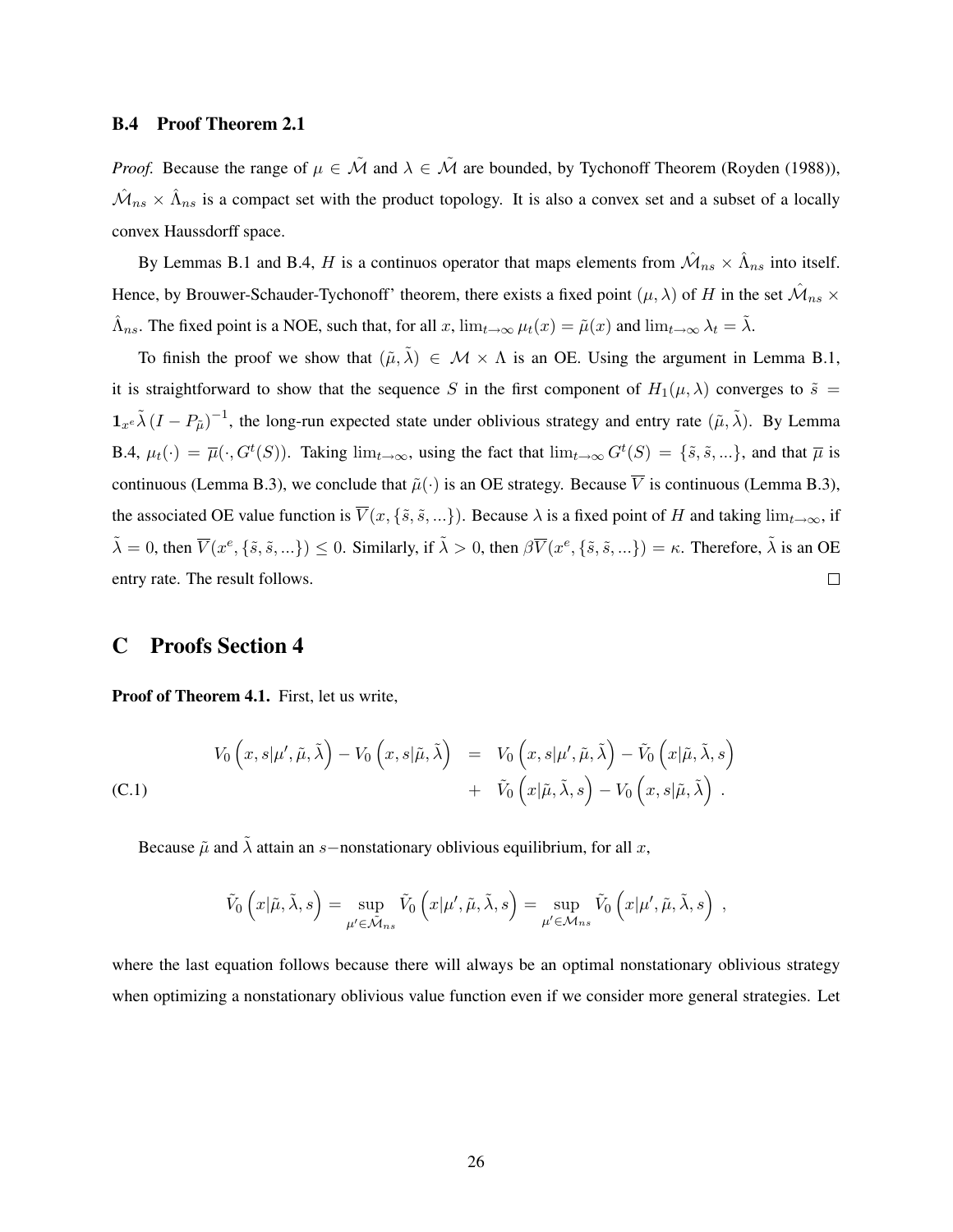$$
\mu^* \in \mathcal{M}_{ns} \text{ be such that } \sup_{\mu' \in \mathcal{M}_{ns}} V_0 \left( x, s | \mu', \tilde{\mu}, \tilde{\lambda} \right) = V_0 \left( x, s | \mu^*, \tilde{\mu}, \tilde{\lambda} \right), \text{ for all } x \in \mathbb{N}. \text{ We have,}
$$

(C.2) 
$$
V_0(x, s | \mu^*, \tilde{\mu}, \tilde{\lambda}) - \tilde{V}_0(x | \tilde{\mu}, \tilde{\lambda}, s) \le
$$
  

$$
E_{\mu^*, \tilde{\mu}, \tilde{\lambda}} \left[ \sum_{k=0}^{\tau_i} \beta^k \left( \pi(x_{ik}, s_{-i,k}) - \pi(x_{ik}, \tilde{s}_{(\tilde{\mu}, \tilde{\lambda}, s), k}) \right) \Big| x_{i0} = x, s_{-i,0} = s \right].
$$

Competitors of firm  $i$  are using nonstationary oblivious strategies, therefore, their evolution is not affected by firm i's evolution. Hence,

(C.3) 
$$
V_0(x, s | \mu^*, \tilde{\mu}, \tilde{\lambda}) - \tilde{V}_0(x | \tilde{\mu}, \tilde{\lambda}, s) \le
$$
  

$$
E_{\tilde{\mu}, \tilde{\lambda}} \left[ \sum_{k=0}^{\infty} \beta^k \left[ \max_{x' \in \{x(k), ..., x+k\overline{w}\}} \left( \pi(x', s_{-i,k}) - \pi(x', \tilde{s}_{(\tilde{\mu}, \tilde{\lambda}, s), k}) \right) \right]^+ \Big| s_{-i,0} = s \right].
$$

On the other hand,

(C.4) 
$$
\tilde{V}_0(x|\tilde{\mu}, \tilde{\lambda}, s) - V_0(x, s|\tilde{\mu}, \tilde{\lambda}) =
$$
  

$$
E_{\tilde{\mu}, \tilde{\lambda}} \left[ \sum_{k=0}^{\tau_i} \beta^k \left( \pi(x_{ik}, \tilde{s}_{(\tilde{\mu}, \tilde{\lambda}, s), k}) - \pi(x_{ik}, s_{-i,k}) \right) \Big| x_{i0} = x, s_{-i,0} = s \right].
$$

 $\Box$ 

The result follows by expressions (C.1), (C.3), and (C.4).

Proof of Theorem 4.2. By equation (C.2):

$$
V_0(x, s | \mu^*, \tilde{\mu}, \tilde{\lambda}) - \tilde{V}_0(x | \tilde{\mu}, \tilde{\lambda}, s) \le
$$
  

$$
E_{\mu^*, \tilde{\mu}, \tilde{\lambda}} \left[ \sum_{k=0}^{\tau_i} \beta^k \left( \pi(x_{ik}, s_{-i,k}) - \pi(x_{ik}, \tilde{s}_{(\tilde{\mu}, \tilde{\lambda}, s), k}) \right) \Big| x_{i0} = x, s_{-i,0} = s \right].
$$

Competitors of firm i are using nonstationary oblivious strategies, therefore, their evolution is not affected by firm i's evolution. Using this fact and a similar argument to Theorem 5.2 in Weintraub, Benkard, and Van Roy (2008a) we obtain:

(C.5) 
$$
V_0(x, s | \mu^*, \tilde{\mu}, \tilde{\lambda}) - \tilde{V}_0(x | \tilde{\mu}, \tilde{\lambda}, s)
$$

$$
\leq \sum_{k=0}^{\infty} \beta^k E_{\tilde{\mu}, \tilde{\mu}, \tilde{\lambda}} \left[ \left[ \pi(x_{ik}, s_{-i,k}) - \pi(x_{ik}, \tilde{s}_{(\tilde{\mu}, \tilde{\lambda}, s), k}) \right]^+ \Big| x_{i0} = x, s_{-i,0} = s \right]
$$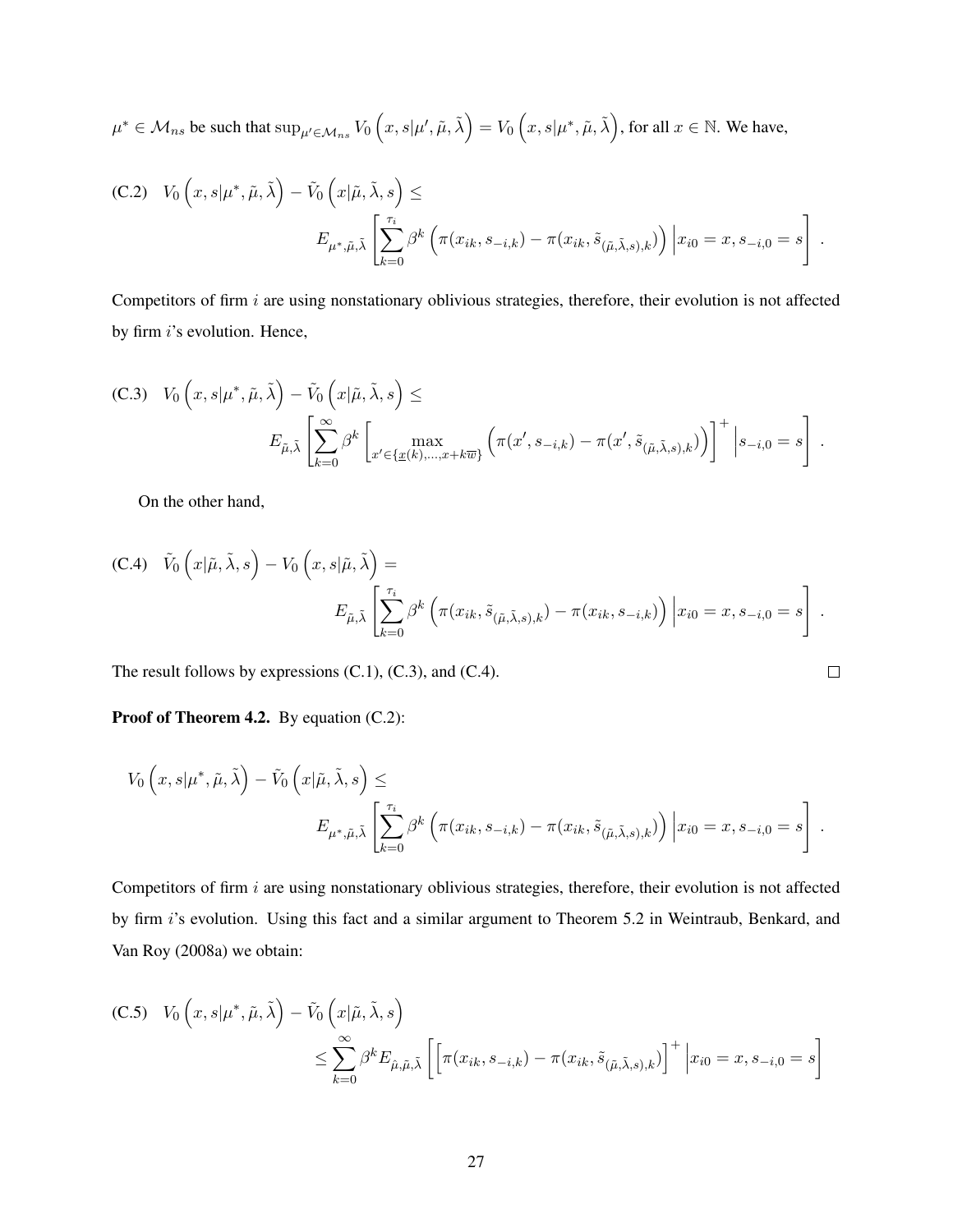Proof of Corollary 4.1. The proof is analogous to Theorem 4.2, but uses a similar argument to Corollary B.1 in Weintraub, Benkard, and Van Roy (2008a) to obtain:

(C.6) 
$$
V_0(x, s | \mu^*, \tilde{\mu}, \tilde{\lambda}) - \tilde{V}_0(x | \tilde{\mu}, \tilde{\lambda}, s)
$$
  
\n
$$
\leq E_{\hat{\mu}, \tilde{\mu}, \tilde{\lambda}} \left[ \sum_{k=0}^{\infty} \beta^k \left[ \pi(x_{ik}, s_{-i,k}) - \pi(x_{ik}, \tilde{s}_{(\tilde{\mu}, \tilde{\lambda}, s), k}) \right]^+ \Big| x_{i0} = x, s_{-i,0} = s \right]
$$
\n
$$
= \sum_{k=0}^{\infty} \beta^k \sum_{y \in \{x, \dots, x+k\}} {k \choose y - x} (1 - \delta)^{y - x} \delta^{k - (y - x)} E\left[ \pi(y, s_{-i,k}) - \pi(y, \tilde{s}_{(\tilde{\mu}, \tilde{\lambda}, s), k}) \right]^+ \Big| s_{-i,0} = s \right].
$$

# D Proofs Section 6

Let  $\ell_{1,g} = \{f \in \Re^\infty_+ \mid ||f||_{1,g} < \infty\}$ . With some abuse of notation, let  $\mathcal{S}_{1,g} = \mathcal{S}_1 \cap \ell_{1,g}$ .

## D.1 Proof of Proposition 6.1

**Proof of Proposition 6.1.** It is simple to show that Assumption A.1.4 implies that, for all  $f, f' \in S_{1,g}$ , and  $m, n \in \mathbb{R}_+$  (see Lemma A.6 in Weintraub, Benkard, and Van Roy (2008b))

$$
|\ln \pi_m(x^e, f, n) - \ln \pi_m(x^e, f', n)| \le ||f - f'||_{1,g}.
$$

By the previous equation and Assumption 6.2, it follows that, for all  $\epsilon > 0$ , there exists  $z \in \mathbb{N}$ , such that,

$$
\sup_{m,t} \inf_{\hat{f}\in\mathcal{S}_{1,z}} |\ln \pi_m(x^e, \tilde{f}_t^{(m)}, \tilde{n}_t^{(m)}) - \ln \pi_m(x^e, \hat{f}, \tilde{n}_t^{(m)})| \le \epsilon.
$$

Therefore, for all  $m \in \Re_+, t > 0$ , there exists  $\hat{f}_t^{(m)} \in \mathcal{S}_{1,z}$ , such that,

(D.1) 
$$
\exp(-\epsilon)\pi_m(x^e, \hat{f}_t^{(m)}, \tilde{n}_t^{(m)}) \leq \pi_m(x^e, \tilde{f}_t^{(m)}, \tilde{n}_t^{(m)}).
$$

Assumption 6.1.4 implies that there exists  $c_1 > 0$  and  $\overline{m}_1 \in \mathbb{N}$ , such that, if  $\tilde{n}_t^{(m)} < c_1 m$  and  $m > \overline{m}_1$ ,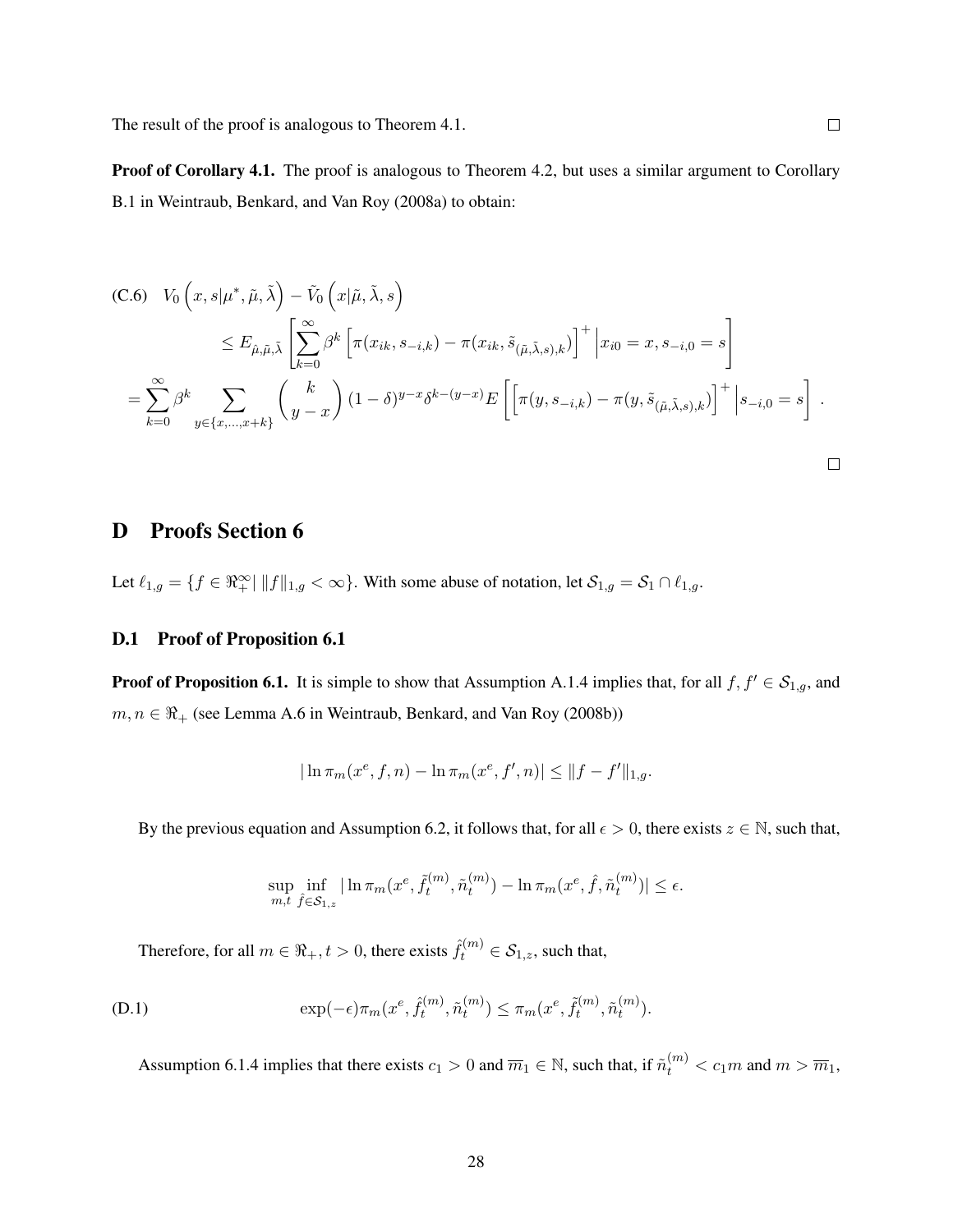then,

(D.2) 
$$
\pi_m(x^e, \hat{f}_t^{(m)}, \tilde{n}_t^{(m)}) > \frac{\kappa}{\beta} + 1.
$$

Assumption 6.3 implies that there exists  $c_2 > 0$  and  $\overline{m}_2$  such that,  $\lambda_{\max}^{(m)} > c_2 m$ , for all  $m > \overline{m}_2$ . Let  $\overline{m} = \max{\{\overline{m}_1, \overline{m}_2\}}$  and  $c = \min{\{c_1, c_2\}}$ . We show that the proposition holds for c and  $\overline{m}$  given by these quantities.

Let us assume for contradiction that there exists  $t > 0$  and  $m > \overline{m}$ , such that,  $\tilde{n}_t^{(m)}$  $\binom{m}{t}/m < c$ . We need to consider two cases. First, consider  $\lambda_{t-1}^{(m)} = \lambda_{max}^{(m)}$ . In this case,  $\tilde{n}_t^{(m)} \ge \lambda_{max}^{(m)} > cm$  by Assumption 6.3 and we arrive to a contradiction.

In the second case,  $\lambda_{t-1}^{(m)} < \lambda_{max}^{(m)}$ . By the zero expected value condition in the definition of NOE, it must be that

$$
\beta \tilde{V}_t^{(m)}(x^e|\mu^{(m)},\lambda^{(m)},s_0^{(m)})-\kappa\leq 0.
$$

By equations (D.1) and (D.2), for  $\epsilon$  sufficiently small

$$
\frac{\kappa}{\beta}<\pi_m(x^e,\tilde{f}_t^{(m)},\tilde{n}_t^{(m)})\leq \tilde{V}_t^{(m)}(x^e|\mu^{(m)},\lambda^{(m)},s_0^{(m)}),
$$

contradicting the zero expected value condition. The result follows.

#### D.2 Proof of Proposition 6.2

We start by proving some preliminary lemmas.

**Lemma D.1.** Let X be a binomial random variable with parameters  $(p, n)$ . Then,

• *If*  $p = 0$ *, for all*  $q \in \mathbb{R}, n \ge 1$ ,

$$
\frac{E \exp(qX)}{\exp[q(\delta+1)EX]} = 1.
$$

*and*

$$
\frac{E \exp(qX)}{\exp[q(\delta - 1)EX]} = 1.
$$

• *For all*  $\delta > 0$ *, there exists*  $C_1 > 0$ *, such that, for all*  $p \in (0,1], n \ge 1$ *,* 

(D.3) 
$$
\frac{E \exp(qX)}{\exp[q(\delta+1)EX]} \le \exp(-C_1 EX),
$$

*where*  $q = \ln(1 + \delta)$ *.* 

 $\Box$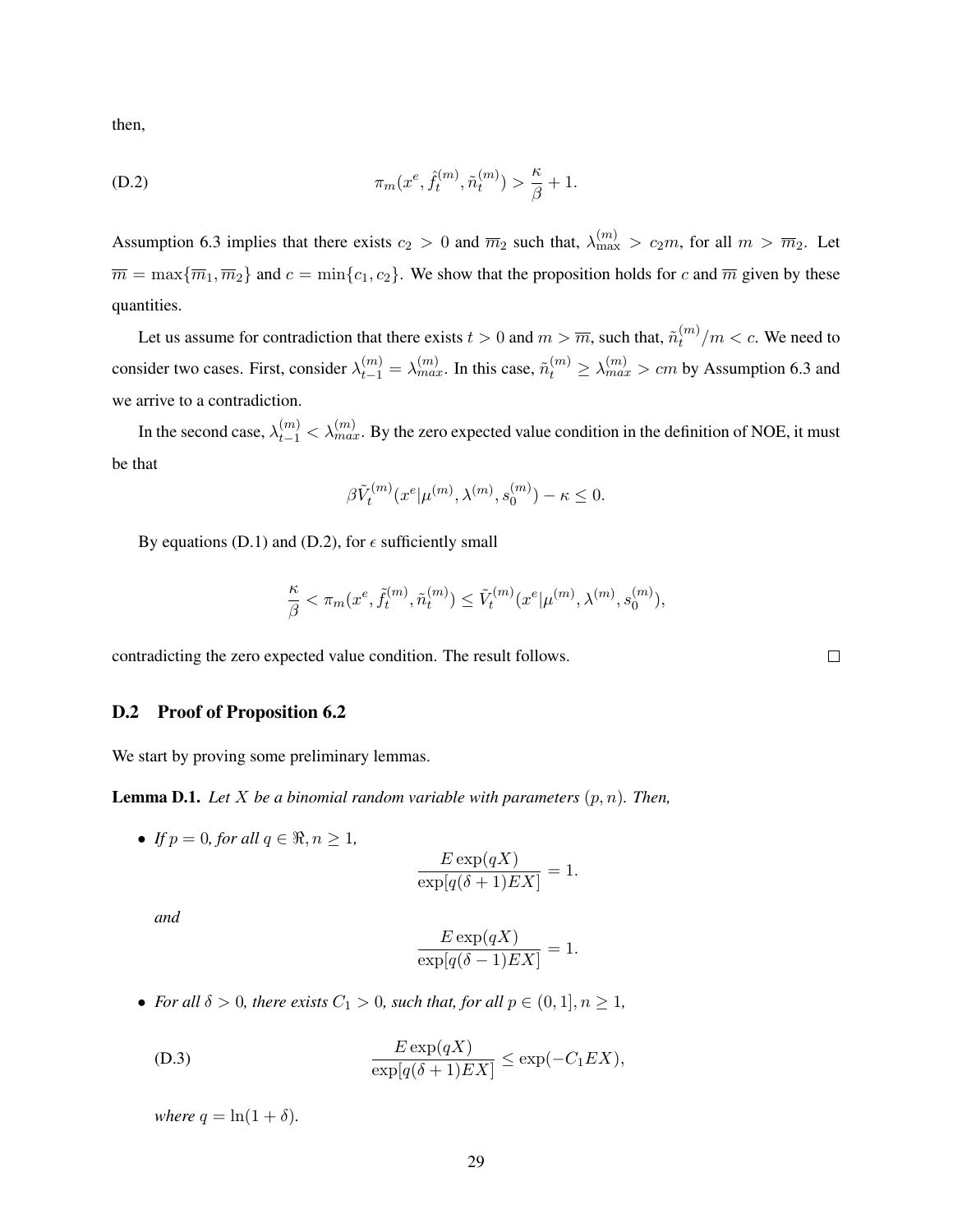*For all*  $\delta > 0$ *, there exists*  $C_2 > 0$ *, such that, for all*  $p \in (0, 1], n \ge 1$ *,* 

(D.4) 
$$
\frac{E \exp(qX)}{\exp[q(1-\delta)EX]} \le \exp(-C_2 EX),
$$

*where*  $q = \ln(1 - \delta)$ *.* 

*Proof.* The case  $p = 0$  is trivial. Suppose  $0 < p \le 1$ .

We use the following inequalities that are easy to show:

(D.5) 
$$
(1+x)\log(1+x) - x > 0 \text{ and } (1-x)\log(1-x) + x > 0, \forall x \in (0,1).
$$

Using the moment generating function for the binomial distribution, we have that for all  $q \in \Re$ ,

$$
\frac{E \exp(qX)}{\exp[q(\delta+1)EX]} = \frac{(1-p+pe^q)^n}{\exp[q(\delta+1)EX]} = \exp\left\{-EX\left[q(1+\delta)-\frac{1}{p}\log(1-p+pe^q)\right]\right\}
$$

Note that  $\frac{1}{p} \log(1 + (e^q - 1)p)$  is decreasing in p, for all q. Its derivative has the opposite sign to

$$
(1 + (eq - 1)p) \log(1 + (eq - 1)p) - (eq - 1)p > 0.
$$

So using that  $\lim_{p\to 0} \frac{1}{p}$  $\frac{1}{p} \log(1 - p + pe^q) = \exp(q) - 1$  we have that:

$$
q(1+\delta) - \frac{1}{p}\log(1-p + pe^q) \ge q(1+\delta) - \exp(q) + 1, \forall p \in (0,1], \forall q \in \Re.
$$

The right-hand side of the above inequality is maximizied at  $q = \ln(1 + \delta)$  and its maximum is  $C_1$  =  $(1 + \delta) \ln(1 + \delta) - \delta > 0$ , which is positive by equation (D.5). Inequality (D.3) then follows.

To show inequality (D.4) follow a similar argument, noting that,

$$
\frac{E \exp(qX)}{\exp[q(1-\delta)EX]} = \frac{(1-p+pe^q)^n}{\exp[q(1-\delta)EX]} = \exp\left\{-EX\left[q(1-\delta)-\frac{1}{p}\log(1-p+pe^q)\right]\right\},\,
$$

and choose  $q = \log(1 - \delta)$  and  $C_2 = (1 - \delta) \log(1 - \delta) + \delta > 0$ .

**Lemma D.2.** *Let Assumptions A.1, A.2, A.3, 6.1.4, 6.2, and 6.3 hold. Then, for all*  $\delta > 0$ *, there exists*  $c > 0$ *and*  $\overline{m} \in \mathbb{N}$ *, such that for all*  $t > 0$  *and*  $m > \overline{m}$ *,* 

$$
\mathcal{P}\left[\left|\frac{n_t^{(m)}}{\tilde{n}_t^{(m)}}-1\right|\geq \delta\right]\leq 2e^{-cm}.
$$

 $\Box$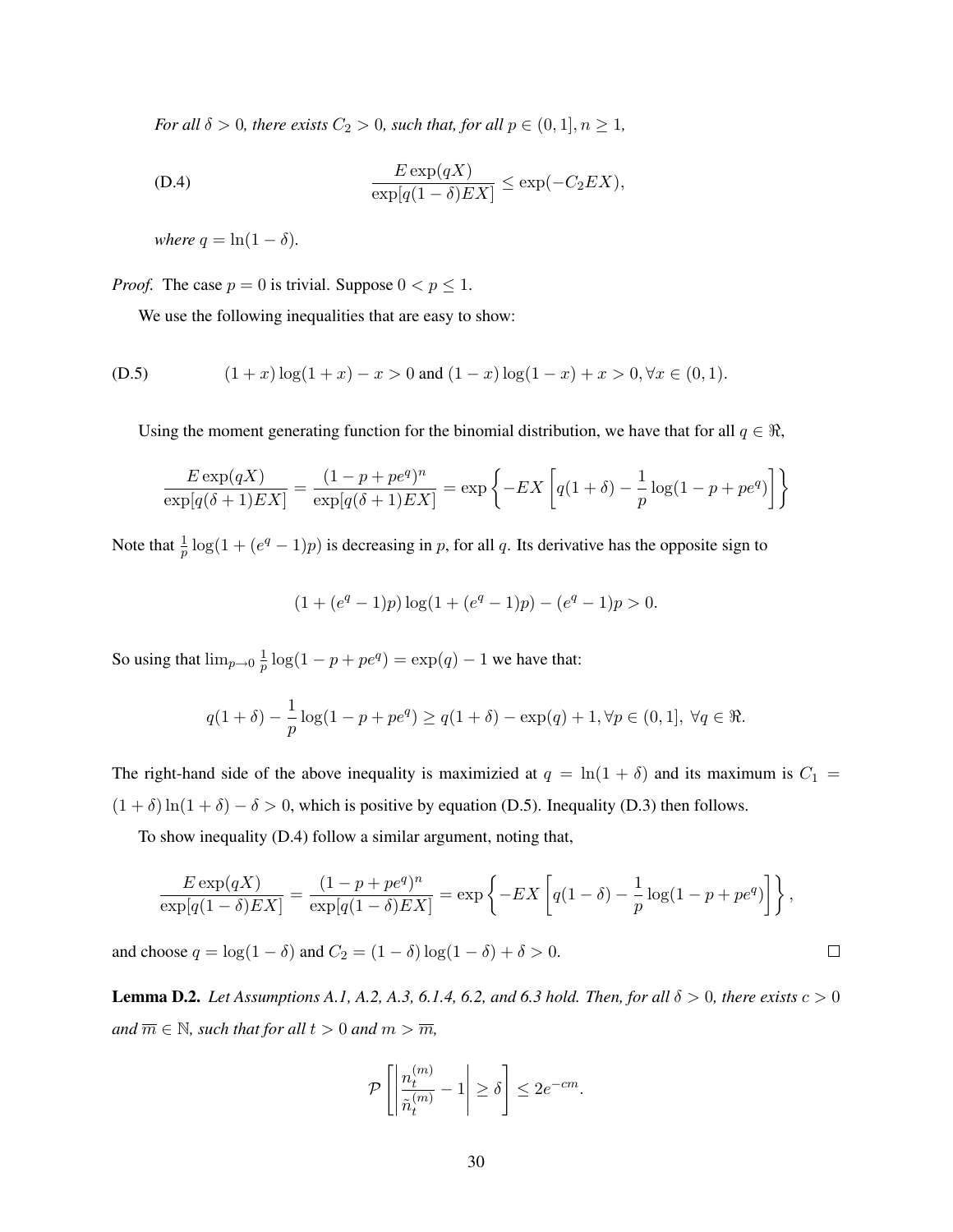*Proof.* Let  $B_{xt}$  be a binomial random variable that represents the number of firms that at the initial period were at quality level x and are still inside the industry at time period t. Let  $Y_{kt}$  be a random variable that represents the number of firms that entered the industry at time period  $0 < k \leq t$  and are still inside the industry at time period t. Because entry at every time period  $t \geq 1$  is represented by a Poisson random variable and firms' trajectories are independent (because they use NOE strategies), we have that  $Y_{kt}$  is Poisson. Let  $Y_t = \sum_{k=1}^t Y_{kt}$ . The random variable  $Y_t$  is Poisson because it is a sum of independent Poisson random variables. Hence, we can write

$$
n_t = \sum_x B_{xt} + Y_t,
$$

where each random variable  $B_{xt}$  is binomial and  $Y_t$  is Poisson. Moreover, these random variables are independent. Note that for each market size  $m, \sum_x \tilde{s}_0^{(m)}$  $\binom{m}{0}(x) < \infty$ , hence, the sum above has a finite number of terms  $B_{xt}$  for each market size m.

We have that

$$
\mathcal{P}\left(\frac{n_t^{(m)}}{\tilde{n}_t^{(m)}} - 1 \ge \delta\right) \le \frac{E \exp\left(\sum_x q B_{xt}^{(m)} + q Y_t^{(m)}\right)}{\exp\left[q(\delta+1)\left(\sum_x E B_{xt}^{(m)} + E Y_t^{(m)}\right)\right]} = \frac{E \exp(q Y_t^{(m)})}{\exp[q(\delta+1) E Y_t^{(m)}]} \prod_x \frac{E \exp(q B_{xt}^{(m)})}{\exp[q(\delta+1) E B_{xt}^{(m)}]}
$$

Now, using Lemma D.1 and a similar analysis for the Poisson distribution based on the moment generating function, there exists  $C_1 > 0$ , such that, for all  $t > 0$  and  $m \in \mathbb{R}^{18}$ ,

$$
\mathcal{P}\left(\frac{n_t^{(m)}}{\tilde{n}_t^{(m)}} - 1 \ge \delta\right) \le \exp(-C_1 E Y_t^{(m)}) \prod_x \exp(-C_1 E B_{xt}^{(m)}) =
$$
  
=  $\exp\left(-C_1 E\left[Y_t^{(m)} + \sum_x B_{xt}^{(m)}\right]\right) = \exp(-C_1 \tilde{n}_t^{(m)}).$ 

Now, by Proposition 6.1, there exists  $C_2 > 0$  and  $\overline{m}$ , such that, for all  $m > \overline{m}$  and  $t > 0$ ,  $\tilde{n}_t^{(m)} \ge C_2 m$ . Therefore, there exists  $c = C_1 C_2$  and  $\overline{m}$ , such that, for all  $t > 0$  and  $m > \overline{m}$ ,

(D.6) 
$$
\mathcal{P}\left(\frac{n_t^{(m)}}{\tilde{n}_t^{(m)}}-1\geq \delta\right)\leq \exp(-cm).
$$

<sup>&</sup>lt;sup>18</sup>The same constant  $C_1$  as in inequality (D.3) serves to bound the term corresponding to the Poisson random variable.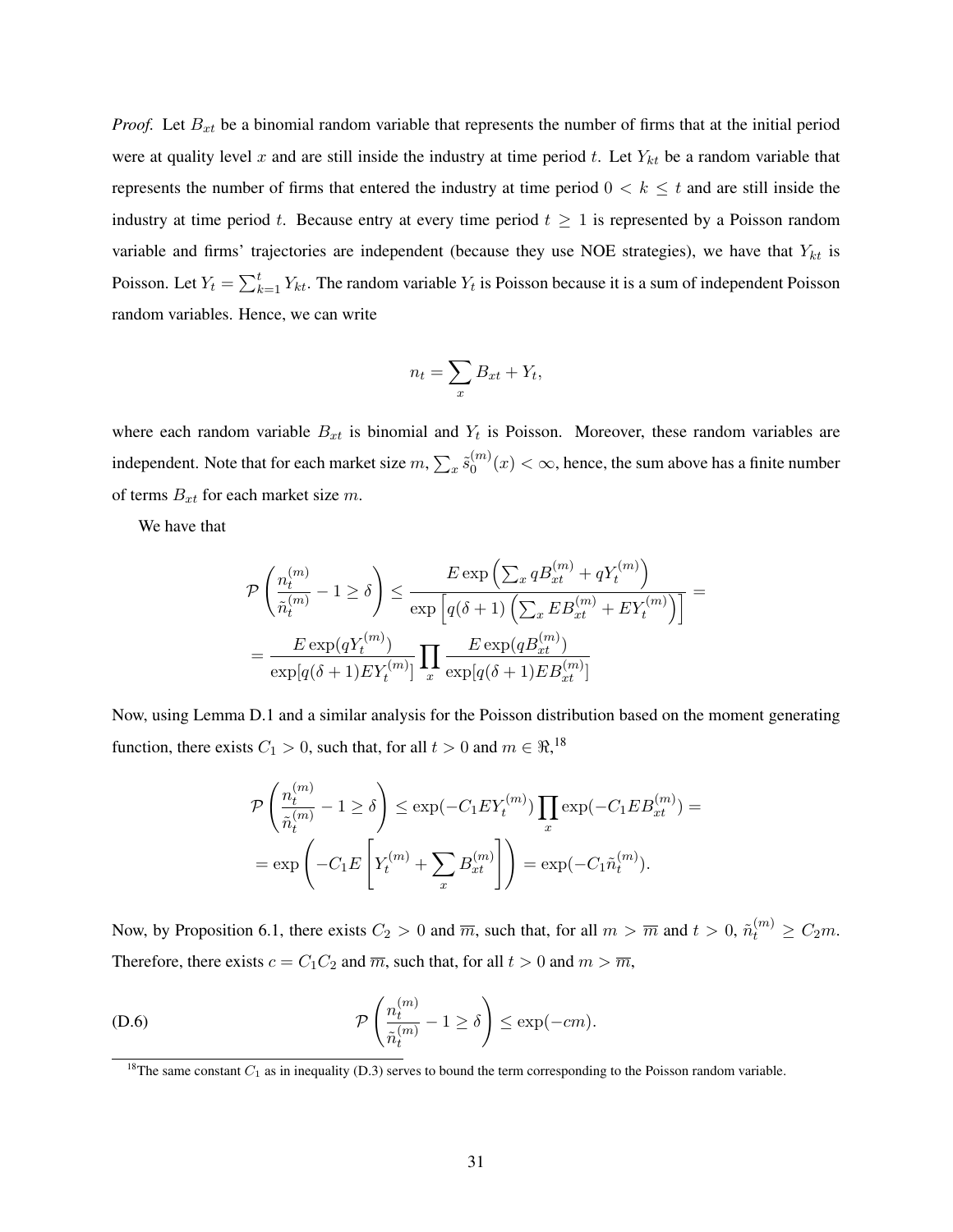A similar bound can be derived for  $\mathcal{P}\left(1-\frac{n_t^{(m)}}{n_t^{(m)}}\right)$  $\frac{n_t^{(m)}}{\tilde{n}_t^{(m)}} \ge \delta$ . The result follows by putting together both  $\Box$ bounds.

Proof of Proposition 6.2. Convergence of  $n_t^{(m)}$  $_{t}^{(m)}/\tilde{n}_{t}^{(m)}$  $t_t^{(m)}$  follows from Lemma D.2. To complete the proof, we will establish convergence of  $||f_t^{(m)} - \tilde{f}_t^{(m)}||$  $\mathcal{H}_t^{(m)} \|_{1,g}$ , for all  $t > 0$ . Note that for any  $z \in \mathbb{N}$ ,

$$
||f_t^{(m)} - \tilde{f}_t^{(m)}||_{1,g} \le z \max_{x \le z} g(x)|f_t^{(m)}(x) - \tilde{f}_t^{(m)}(x)| + \sum_{x > z} g(x)f_t^{(m)}(x) + \sum_{x > z} g(x)\tilde{f}_t^{(m)}(x)
$$
  

$$
\equiv A_z^{(m)} + B_z^{(m)} + C_z^{(m)},
$$

where we have omitted the dependence on t to simplify notation. We will show that for any  $z$ ,  $A_z^{(m)}$ converges in probability to zero, that for any  $\delta > 0$ , for sufficiently large z,  $\lim_{m\to\infty} \mathcal{P}[C_z^{(m)} \geq \delta] = 0$ , and that for any  $\delta > 0$  and  $\epsilon > 0$ , for sufficiently large z,  $\limsup_{m\to\infty} \mathcal{P}[B_z^{(m)} \ge \delta] \le \epsilon/\delta$ . The assertion that  $\Vert f_t^{(m)} - \tilde{f}_t^{(m)} \Vert$  $t_t^{(m)} \|_{1,g} \rightarrow_p 0$  follows from these facts.

By Assumption 6.2, for any  $\delta > 0$ , for sufficiently large z,  $\limsup_{m\to\infty} C_z^{(m)} < \delta$ , and therefore,  $\lim_{m\to\infty} \mathcal{P}[C_z^{(m)} \geq \delta] = 0$ . By Tonelli's Theorem,  $E[B_z^{(m)}] = C_z^{(m)}$ . Invoking Markov's inequality, for any  $\delta > 0$  and  $\epsilon > 0$ , for sufficiently large z,  $\limsup_{m \to \infty} \mathcal{P}[B_z^{(m)} \ge \delta] \le \epsilon/\delta$ .

To finish the proof we show that for any  $z$ ,  $A_z^{(m)}$  converges in probability to zero. In particular, we show that, for all  $x, |f_t^{(m)}|$  $f_t^{(m)}(x) - \tilde{f}_t^{(m)}$  $t_t^{(m)}(x) \rightarrow p 0$  using mathematical induction. First, note that the result holds for  $t=0$  because  $\tilde{f}_0^{(m)}$  $f_0^{(m)}(x) = f_0^{(m)}$  $\delta_0^{(m)}(x)$  (recall that at  $t=0, s_0^{(m)}=\tilde{s}_0^{(m)}$  $0^{(m)}$ ). To complete our inductive argument, we now show that  $|f_k^{(m)}|$  $f_k^{(m)}(x) - \tilde{f}_k^{(m)}$  $\mathcal{F}_k^{(m)}(x)$ | →  $_0$ ,  $\forall x$ , implies  $|f_{k+1}^{(m)}(x) - \tilde{f}_{k+1}^{(m)}(x)|$  →  $_0$ ,  $\forall x$ .

We define

$$
D_k^{(m)}(x) = \frac{1}{n_{k+1}^{(m)}} \left( \hat{n}_k^{(m)} \sum_{y \in [x \pm \overline{w}]} \hat{f}_k^{(m)}(y) \hat{p}_k^{(m)}(y, x) + \mathbf{1}_{\{x = x^e\}} e_k^{(m)} \right),
$$

where  $\hat{s}_{k}^{(m)}$  $k_k^{(m)}(y)$  is the number of firms at time k in state y in market m after exit decisions have been realized;  $\hat{n}^{(m)}_k \, = \, \sum_y \hat{s}^{(m)}_k$  $k_{k}^{(m)}(y)$  is the total number of firms after exit decisions have been realized (and before new entrants enter the industry);  $\hat{f}_k^{(m)}$  $\hat{s}_k^{(m)}(y) = \frac{\hat{s}_k^{(m)}(y)}{\hat{p}^{(m)}}$  $\frac{k \binom{y}{m}}{n_k^{(m)}}$  is the fraction of firms at time k in state y after exit decisions k have been realized;  $e_k^{(m)}$  $\hat{h}_k^{(m)}$  is the number of entrants at time  $k+1$  in market  $m$ ;  $\hat{p}_k^{(m)}$  $k^{(m)}(y, x)$  is the probability of transitioning from state y to state x conditional on staying in the industry; and  $1_{\{.\}}$  is the indicator function. Let  $p_k^{(m)}$  $k^{(m)}(y)$  be the probability of staying in the industry for a firm in state y in market m in time period k, and  $p_k^{(m)}$  $k_{k}^{(m)}(y,x)$  the unconditional probability of transitioning from state y to state x. Then,  $\hat{p}_{k}^{(m)}$  $\binom{m}{k}(y,x) = \frac{p_k^{(m)}(y,x)}{p^{(m)}(y,x)}$  $p_k^{(m)}(y)$ . Note that this conditional probability is well defined for all  $m, k, x, y$ , because by  $p_k^{(m)}(y)$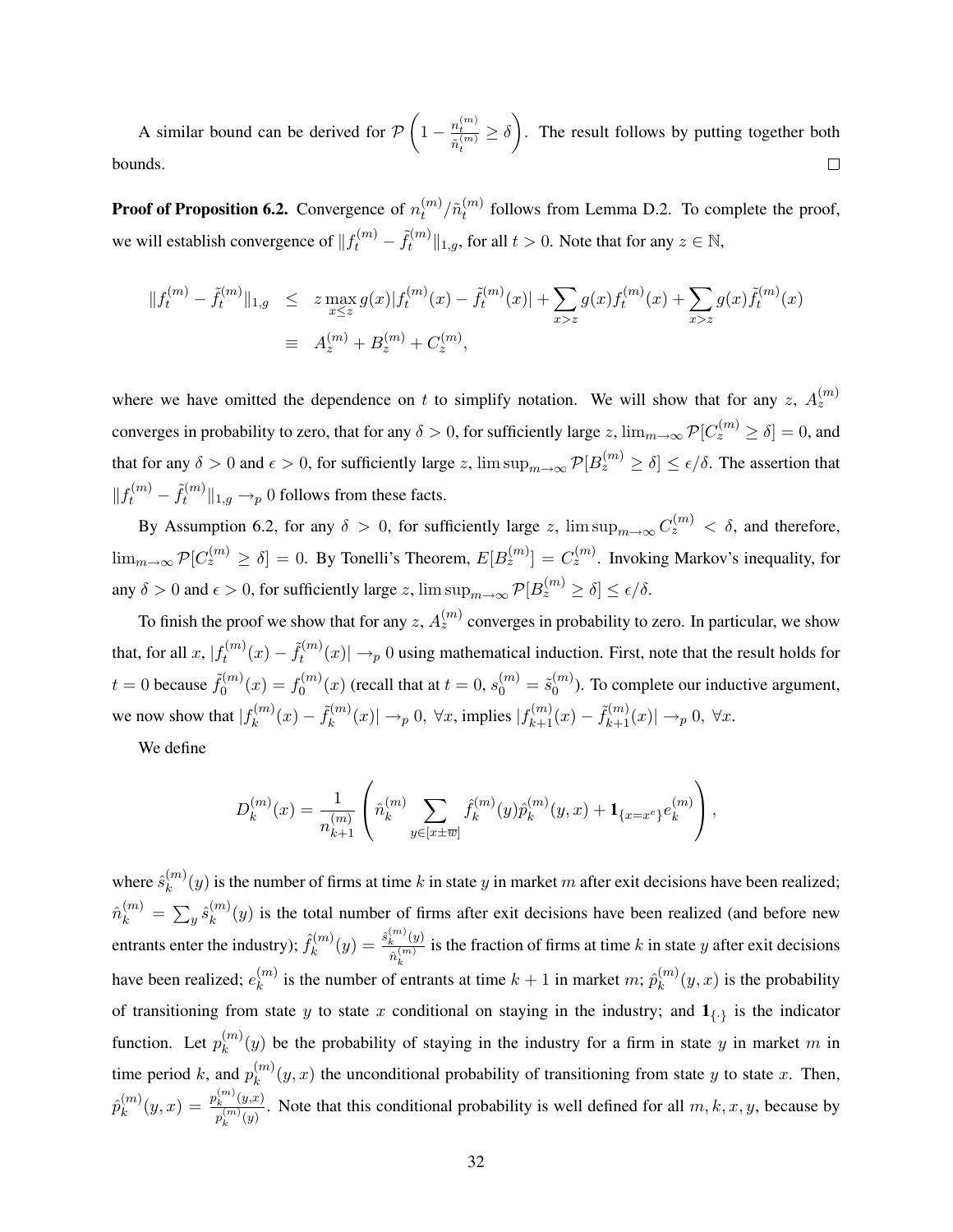assumption,  $\pi_m(x, s) > 0$ ,  $\forall m, x, s$ , and the random variables  $\phi_{it}$  have support in  $\Re_+$ .

By the triangle inequality  $|f_{k+1}^{(m)}(x) - \tilde{f}_{k+1}^{(m)}(x)| \leq |f_{k+1}^{(m)}(x) - D_k^{(m)}|$  ${k \choose k}(x)|+|D_k^{(m)}|$  ${k \choose k}(x) - \tilde{f}_{k+1}^{(m)}(x)$ . Therefore it suffices to show that every term at the right hand side of the inequality goes to zero in probability as the market size grows.

First, we show that  $|f_{k+1}^{(m)}(x) - D_k^{(m)}|$  $\binom{m}{k}(x) \rightarrow_p 0$ . We can decompose  $f_{k+1}^{(m)}(x)$  as

$$
f_{k+1}^{(m)}(x) = \frac{1}{n_{k+1}^{(m)}} \left( \sum_{y \in [x \pm \overline{w}]} Z_y(x) + \mathbf{1}_{\{x = x^e\}} e_k^{(m)} \right),
$$

where  $Z_y(x)$  is a binomial random variable with parameters  $\{\hat{n}_k^{(m)}\}$  $_{k}^{\left( m\right) }\hat{f}_{k}^{\left( m\right) }$  $\hat{p}_k^{(m)}(y), \hat{p}_k^{(m)}$  ${k^{(m)}(y,x)}$ . For any  $\epsilon > 0$ , conditional on  $\hat{f}_k^{(m)}$  $\hat{n}_{k}^{(m)}, \hat{n}_{k}^{(m)}$  $\binom{m}{k}, n \binom{m}{k+1} > 0,$ 

$$
\mathcal{P}(|f_{k+1}^{(m)}(x) - D_k^{(m)}(x)| > \epsilon) = \mathcal{P}\left(\left|\sum_{y \in [x \pm \overline{w}]} Z_y(x) - \hat{n}_k^{(m)} \sum_{y \in [x \pm \overline{w}]} \hat{f}_k^{(m)}(y)\hat{p}_k^{(m)}(y,x)\right| > \epsilon n_{k+1}^{(m)}\right)
$$

$$
\leq \frac{\hat{n}_k^{(m)}}{\epsilon^2 (n_{k+1}^{(m)})^2} \sum_{y \in [x \pm \overline{w}]} \hat{f}_k^{(m)}(y)\hat{p}_k^{(m)}(y,x)(1-\hat{p}_k^{(m)}(y,x)) \leq \frac{2\overline{w} + 1}{\epsilon^2 n_{k+1}^{(m)}},
$$

where the first inequality follows by Chebyshev's inequality. Integrating over  $\hat{f}_k^{(m)}$  $\hat{n}_{k}^{(m)}, \hat{n}_{k}^{(m)}$  $\binom{m}{k},n_{k+1}^{(m)},$  it follows that unconditionally,

$$
\mathcal{P}(|f_{k+1}^{(m)}(x) - D_k^{(m)}(x)| > \epsilon) \le (2\overline{w} + 1)/\epsilon^2 E\left[1/n_{k+1}^{(m)}\mathbf{1}_{\{n_{k+1}^{(m)} > 0\}}\right] + \mathcal{P}\left(n_{k+1}^{(m)} = 0\right)
$$

.

Because  $n_{k+1}^{(m)}/\tilde{n}_{k+1}^{(m)} \to 1$  and  $\tilde{n}_{k+1}^{(m)} \to \infty$  (Proposition 6.1) it must be that  $n_{k+1}^{(m)} \to p \infty$ . Therefore,  $1/n_{k+1}^{(m)} \to p 0$ , and by the bounded convergence theorem we have that  $E\left[1/n_{k+1}^{(m)}\mathbf{1}_{n_{k+1}^{(m)}>0}\right]$  $\Big] \rightarrow 0.$  It follows that  $|f_{k+1}^{(m)}(x) - D_k^{(m)}|$  $_{k}^{(m)}(x)| \rightarrow_{p} 0.$ 

Now, we show that  $|D_k^{(m)}|$  $\binom{m}{k}(x) - \tilde{f}_{k+1}^{(m)}(x) \rightarrow p 0$ . By definition,

$$
\tilde{f}_{k+1}^{(m)}(x) = \frac{1}{\tilde{n}_{k+1}^{(m)}} \left( \sum_{y \in [x \pm \overline{w}]} \tilde{n}_k^{(m)} \tilde{f}_k^{(m)}(y) p_k^{(m)}(y, x) + \mathbf{1}_{\{x = x^e\}} \lambda_k^{(m)} \right)
$$

Suppose  $x \neq x^e$ . Then, by the triangle inequality,

$$
|D_k^{(m)} - \tilde{f}_{k+1}^{(m)}(x)| \le \sum_{y \in [x \pm \overline{w}]} \hat{p}_k^{(m)}(y,x) \left| \frac{\hat{s}_k^{(m)}(y)}{n_{k+1}^{(m)}} - \frac{\tilde{n}_k^{(m)} \tilde{f}_k^{(m)}(y) p_k^{(m)}(y)}{\tilde{n}_{k+1}^{(m)}} \right|.
$$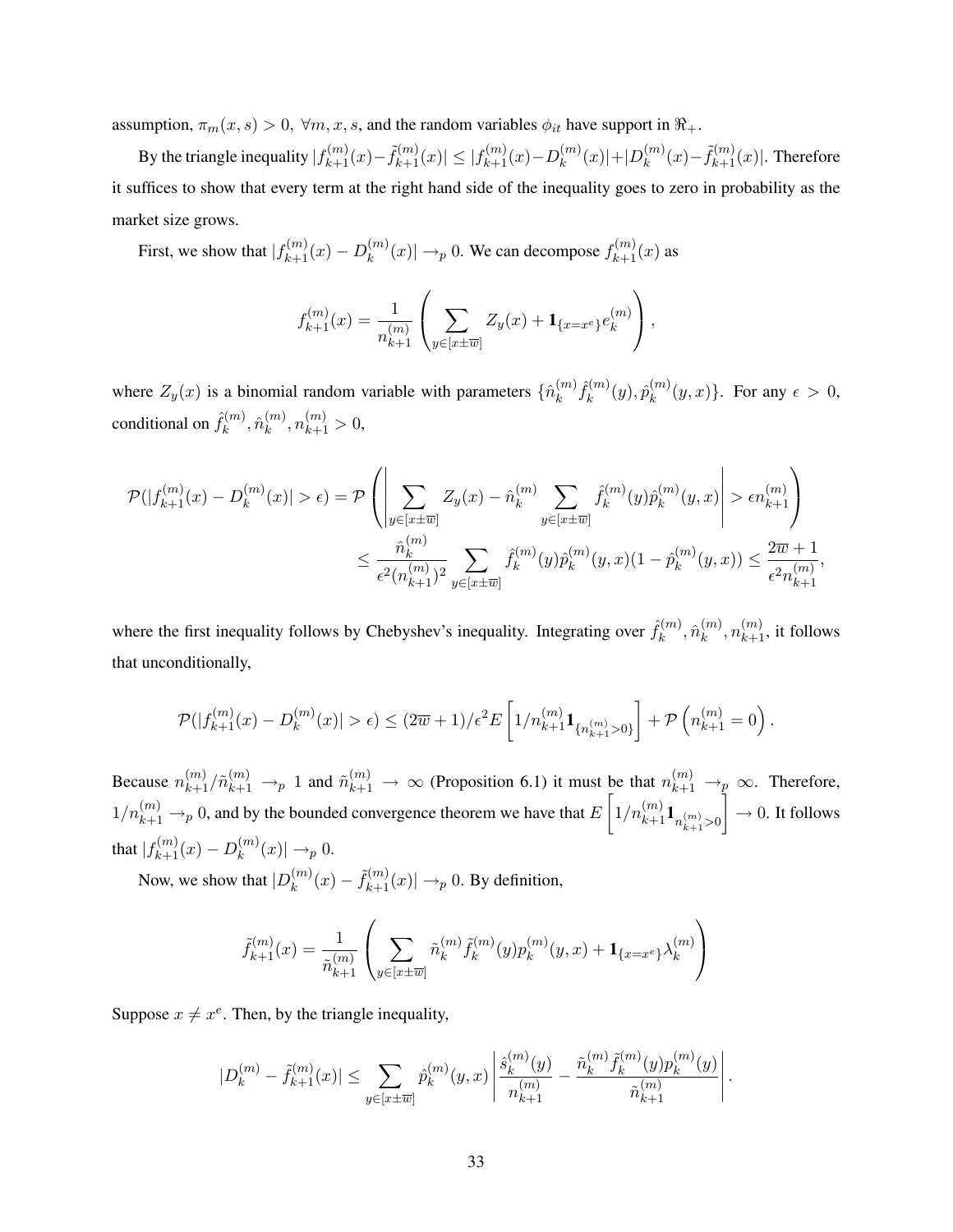It suffice to show that each term in the sum converges to zero in probability.

We can write:

$$
(D.7)\left|\frac{\hat{s}_{k}^{(m)}(y)}{n_{k+1}^{(m)}} - \frac{\tilde{n}_{k}^{(m)}\tilde{f}_{k}^{(m)}(y)p_{k}^{(m)}(y)}{\tilde{n}_{k+1}^{(m)}}\right| = \left|\frac{n_{k}^{(m)}f_{k}^{(m)}(y)}{n_{k+1}^{(m)}s_{k}^{(m)}(y)}\sum_{i=1}^{s_{k}^{(m)}(y)}W_{iky}^{(m)} - \frac{\tilde{n}_{k}^{(m)}}{\tilde{n}_{k+1}^{(m)}}\tilde{f}_{k}^{(m)}(y)p_{k}^{(m)}(y)\right|,
$$

where  $W_{iky}^{(m)}$  are i.i.d. Bernoulli random variables with mean  $p_k^{(m)}$  $\binom{m}{k}(y)$  that are equal to one if firm *i* at state  $y$  stays inside the industry at time period  $k$  in market  $m$ . We consider two cases:

- (i) Suppose  $\liminf_{m \to \infty} \tilde{f}_k^{(m)}$  $k_k^{(m)}(y) > 0$ . Because  $|f_k^{(m)}|$  $f_k^{(m)}(y) - \tilde{f}_k^{(m)}$  $\mathcal{L}_{k}^{(m)}(y)$   $\rightarrow_{p} 0$  by the inductive hypothesis and  $n_k^{(m)} \rightarrow_p \infty$ , one can check that in this case  $s_k^{(m)}$  $\binom{m}{k}(y) \rightarrow_p \infty$ . Then, it is simple to verify using Chebyshev's inequality that  $1/s_k^{(m)}(y) \sum_{i=1}^{s_k^{(m)}(y)} W_{iky}^{(m)} - p_k^{(m)}$  $\binom{m}{k}(y) \rightarrow_p 0$ . Because for all k,  $n_k^{(m)}$  ${k \choose k} / \tilde{n}_k^{(m)} \rightarrow_p 1$ , we have that  $(n_k^{(m)})$  $_{k}^{(m)}/\tilde{n}_{k}^{(m)}$  ${k \choose k} (\tilde{n}_{k+1}^{(m)}/n_{k+1}^{(m)}) \to_p 1$ . Also,  $|f_k^{(m)}|$  $f_k^{(m)}(y) - \tilde{f}_k^{(m)}$  $\mathfrak{h}^{(m)}_k(y)\vert \rightarrow_p 0$  by the inductive hypothesis. Finally, Proposition 6.1 together with Assumption 6.3 imply that  $\tilde{n}_k^{(m)}$  $_{k}^{(m)}/\tilde{n}_{k+1}^{(m)}$  $k+1$ remains uniformly bounded from above over all market sizes. The previous convergence results together with the latter uniform bound imply that  $(D.7) \rightarrow p 0$ .
- (ii) Suppose  $\liminf_{m\to\infty} \tilde{f}_k^{(m)}$  $f_k^{(m)}(y) = 0$ . For a subsequence for which  $\lim_{r \to \infty} \tilde{f}_k^{(m_r)}$  $\kappa^{(m_r)}(y) > 0$ , we can apply argument (i). Now, we consider a subsequence for which  $\lim_{r\to\infty} \tilde{f}_k^{(m_r)}$  $k^{(m_r)}(y) = 0$ . Considering that  $\tilde{n}_k^{(m)}$  ${k \choose k}/\tilde{n}_{k+1}^{(m)}$  remains uniformly bounded from above over all market sizes, we have that  $\lim_{r\to\infty} \tilde n_k^{(m_r)}$  $_{k}^{(m_{r})} \tilde{f}_{k}^{(m_{r})}$  $\tilde{k}_k^{(m_r)}(y) p_k^{(m_r)}$  $\binom{(m_r)}{k}(y)/\tilde{n}^{(m_r)}_{k+1} = 0$ . Now,  $|f_k^{(m)}|$  $f_k^{(m)}(y) - \tilde{f}_k^{(m)}$  $f_k^{(m)}(y) \rightarrow_p 0$  implies  $f_k^{(m_r)} \rightarrow_p 0$ . Also,  $1/s_k^{(m)}(y) \sum_{i=1}^{s_k^{(m)}(y)} W_{iky}^{(m)} \le 1$ . Moreover,  $(n_k^{(m)})$  $_{k}^{(m)}/\tilde{n}_{k}^{(m)}$  ${k \choose k} (\tilde{n}_{k+1}^{(m)}/n_{k+1}^{(m)}) \rightarrow_p 1$ . These facts with the converging together lemma imply that  $\frac{n_k^{(m_r)} f_k^{(m_r)}(y)}{\binom{m_r}{m_r}}$  $\frac{n_k^{(m_r)} f_k^{(m_r)}(y)}{n_{k+1}^{(m_r)} s_k^{(m_r)}(y)} \sum_{i=1}^{s_k^{(m_r)}(y)} W_{iky}^{(m_r)} \to_p 0$ . We conclude that  $(D.7) \rightarrow_p 0$ .

If  $x \neq x_e$  we need to additionally show that  $\lambda_k^{(m)}$  $\tilde{n}_{k+1}^{(m)}$  $-\frac{e_k^{(m)}}{(m)}$  $n_{k+1}^{(m)}$  $\bigg| \rightarrow_p 0$ . By the fact that  $\frac{n_{k+1}^{(m)}}{\tilde{n}_{k+1}^{(m)}}$  $\frac{n_{k+1}}{\tilde{n}_{k+1}^{(m)}} \rightarrow_p 1$  it suffices to show that  $\begin{array}{c} \hline \end{array}$  $\lambda_k^{(m)}$  $\tilde{n}_{k+1}^{(m)}$  $-\frac{e_k^{(m)}}{e_m^{(m)}}$  $\tilde{n}_{k+1}^{(m)}$  $\Big|\rightarrow_p 0$ . Using Chebyshev's inequality and the fact that  $e_k^{(m)}$  $\binom{m}{k}$  is distributed Poisson we have that

$$
\mathcal{P}(|e_k^{(m)}-\lambda_k^{(m)}|>\epsilon \tilde n_{k+1}^{(m)})\leq \frac{\lambda_k^{(m)}}{(\epsilon \tilde n_{k+1}^{(m)})^2}\leq \frac{1}{\epsilon \tilde n_{k+1}^{(m)}}\rightarrow 0.
$$

Hence, for all  $x, |f_t^{(m)}|$  $f_t^{(m)}(x) - \tilde{f}_t^{(m)}$  $t_t^{(m)}(x) \rightarrow_p 0$ , concluding the proof.

 $\Box$ 

## D.3 Proof of Theorem 6.1

We start by proving some preliminary lemmas.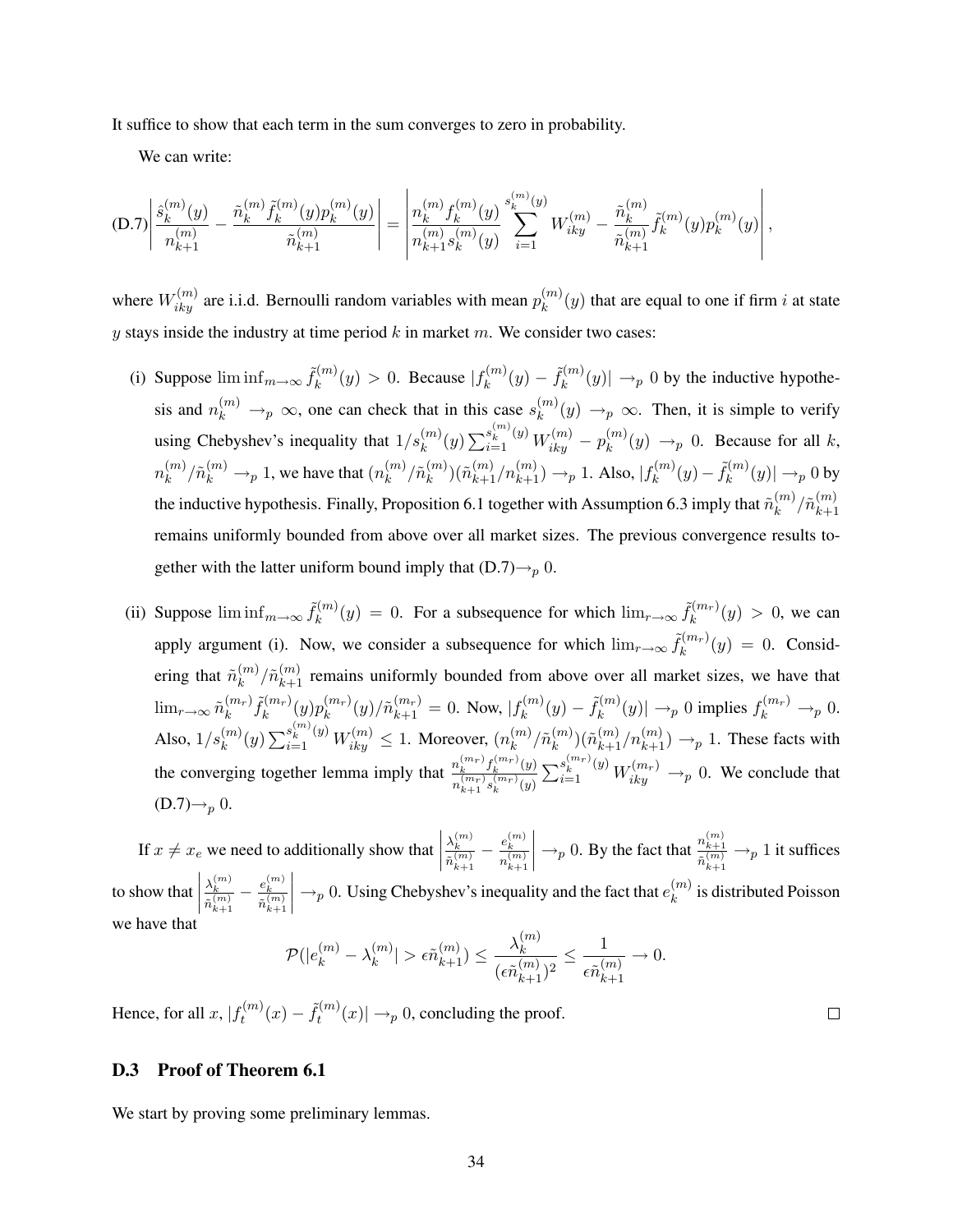**Lemma D.3.** *Let Assumptions A.1, A.2, A.3, 6.1, 6.2 and 6.3 hold. Then, for all*  $x \in \mathbb{N}$  *and*  $t > 0$ *,* 

$$
\sup_{m} \sup_{\mu \in \mathcal{M}} E_{\mu} \left[ \sum_{k=t}^{\infty} \beta^{k-t} \sup_{f \in \mathcal{S}_1} \pi_m(x_{ik}, f, \tilde{n}_k^{(m)}) \mid x_{it} = x \right] < \infty.
$$

*Proof.* Take  $c > 0$  and  $\overline{m}$  given by Proposition 6.1. Using Assumption 6.1.3 and the fact that for all  $m > \overline{m}$ and  $t > 0$ ,  $\tilde{n}_t^{(m)} \ge cm$ , we have that

$$
\sup_{m} \sup_{\mu \in \mathcal{M}} E_{\mu} \left[ \sum_{k=t}^{\infty} \beta^{k-t} \sup_{f \in \mathcal{S}_1} \pi_m(x_{ik}, f, \tilde{n}_k^{(m)}) \middle| x_{it} = x \right] \le \sup_{\mu \in \mathcal{M}} E_{\mu} \left[ \sum_{k=t}^{\infty} \beta^{k-t} \overline{\pi}(x_{ik}) \middle| x_{it} = x \right] < \infty.
$$

 $\Box$ 

The result follows.

The following technical lemma follows immediately from Assumption 6.1.3. We omit the proof.

**Lemma D.4.** *Let Assumptions A.1.3 and 6.1.2 hold. Then, for all*  $\epsilon > 0$  *there exists*  $\delta > 0$  *such that for all*  $n, \hat{n}$  ∈  $\Re$ <sub>+</sub> *satisfying*  $|n/\hat{n} - 1| < \delta$ ,

$$
\sup_{m \in \Re_+, x \in \mathbb{N}, f \in \mathcal{S}_1} \left| \frac{\pi_m(x, f, n) - \pi_m(x, f, \hat{n})}{\pi_m(x, f, \hat{n})} \right| \le \epsilon.
$$

**Lemma D.5.** Let Assumptions A.1, A.2, A.3, 6.1, 6.2, and 6.3 hold. Then, for all sequences  $\{\hat{\mu}^{(m)} \in \mathcal{M}_{ns}\}$ *and*  $x \in \mathbb{N}$ ,

$$
\lim_{m \to \infty} E_{\hat{\mu}^{(m)}, \mu^{(m)}, \lambda^{(m)}} \left[ \sum_{k=0}^{\tau_i} \beta^k |\pi_m(x_{ik}, s_{-i,k}^{(m)}) - \pi_m(x_{ik}, f_{-i,k}^{(m)}, \tilde{n}_k^{(m)})| \right] x_{i0} = x, s_{-i,0}^{(m)} = \tilde{s}_0^{(m)} \right] = 0.
$$

*Proof.* For the purpose of this proof, we will assume that all expectations are conditioned on  $x_{i0} = x$  and  $s_{-i,0}^{(m)}\,=\,\tilde{s}_0^{(m)}$  $\hat{\theta}_0^{(m)}$ . Let  $\Delta_{it}^{(m)} \, = \, |\pi_m(x_{it},s_{-i,t}^{(m)}) - \pi_m(x_{it},f_{-i,t}^{(m)},\tilde{n}_t^{(m)})|$  $\binom{m}{t}$ . Fix  $\epsilon > 0$  and let  $\delta > 0$  satisfy the assertion of Lemma D.4. Let  $Z_t^{(m)}$  $t_t^{(m)}$  denote the event  $\Big|$  $n_t^{(m)}$  $\left| \binom{m}{t} / \tilde{n}_t^{(m)} - 1 \right| \ge \delta$ . Applying Tonelli's Theorem and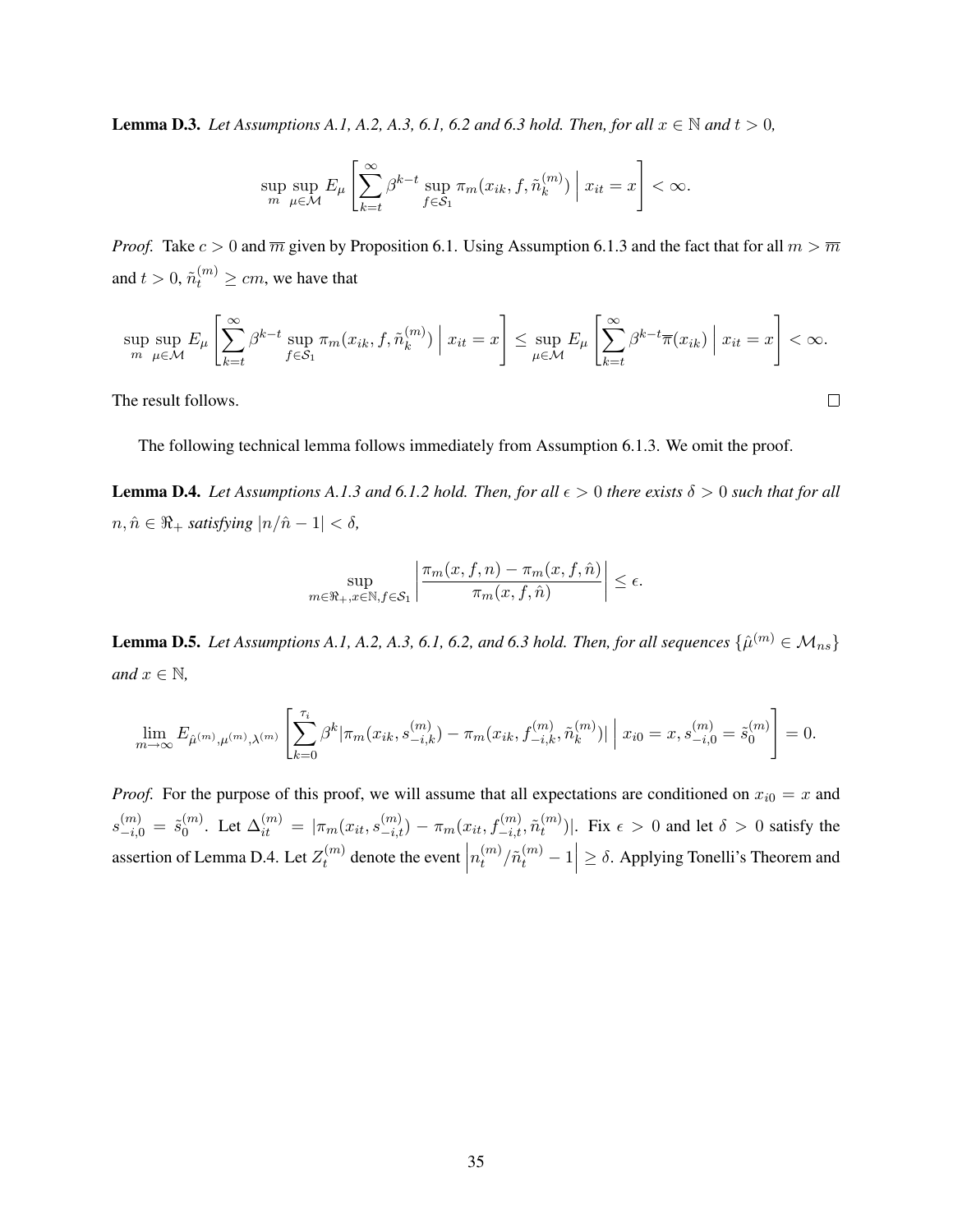noting that  $s_{-i,0}^{(m)} = \tilde{s}_0^{(m)}$  we obtain,

$$
E_{\hat{\mu}^{(m)},\mu^{(m)},\lambda^{(m)}}\left[\sum_{k=0}^{\tau_{i}}\beta^{k}\Delta_{ik}^{(m)}\right] \leq \sum_{k=1}^{\infty}\beta^{k}E_{\hat{\mu}^{(m)},\mu^{(m)},\lambda^{(m)}}\left[\Delta_{ik}^{(m)}\right]
$$
  
\n
$$
= \sum_{k=1}^{\infty}\beta^{k}\left(E_{\hat{\mu}^{(m)},\mu^{(m)},\lambda^{(m)}}\left[\Delta_{ik}^{(m)}\mathbf{1}_{\neg Z_{k}^{(m)}}\right] + E_{\hat{\mu}^{(m)},\mu^{(m)},\lambda^{(m)}}\left[\Delta_{ik}^{(m)}\mathbf{1}_{Z_{k}^{(m)}}\right]\right)
$$
  
\n
$$
\leq \sum_{k=1}^{\infty}\beta^{k}\left(\epsilon E_{\hat{\mu}^{(m)},\mu^{(m)},\lambda^{(m)}}\left[\pi_{m}(x_{ik},f_{-i,k}^{(m)},\tilde{n}_{k}^{(m)})\right] + O(m)\mathcal{P}[Z_{k}^{(m)}]\right)
$$
  
\n
$$
\leq \epsilon E_{\hat{\mu}^{(m)},\mu^{(m)},\lambda^{(m)}}\left[\sum_{k=1}^{\infty}\beta^{k}\sup_{f\in\mathcal{S}_{1}}\pi_{m}(x_{ik},f,\tilde{n}_{k}^{(m)})\right] + \sum_{k=1}^{\infty}\beta^{k}O(m)\mathcal{P}[Z_{k}^{(m)}],
$$

where the second to last inequality follows from Assumption 6.1.1 and Lemma D.4. By Lemma D.2, there exist constants  $c, \overline{m}$  such that  $\mathcal{P}[Z_k^{(m)}]$  ${k \choose k} \leq 2e^{-cm}$ , for all  $k > 0$  and  $m > \overline{m}$ . Hence, the second sum above converges to zero. Moreover,  $\epsilon$  is arbitrary and the expected sum in the first term is uniformly bounded over  $\Box$ all market sizes (by Lemma D.3). The result follows.

The following technical lemma is proved in Weintraub, Benkard, and Van Roy (2008b).

**Lemma D.6.** Let Assumptions A.1.3 and A.1.4 hold. Then, for all  $\epsilon > 0$  there exists  $\delta > 0$  such that for  $f, \hat{f} \in \mathcal{S}_{1,g}$  *satisfying*  $||f - \hat{f}||_{1,g} < \delta$ *,* 

$$
\sup_{m \in \mathbb{R}_+, x \in \mathbb{N}, n \in \mathbb{R}_+} \left| \frac{\pi_m(x, f, n) - \pi_m(x, \hat{f}, n)}{\pi_m(x, \hat{f}, n)} \right| \le \epsilon.
$$

**Lemma D.7.** Let Assumptions A.1, A.2, A.3, 6.1, 6.2, and 6.3 hold. Then, for all sequences  $\{\hat{\mu}^{(m)} \in \mathcal{M}_{ns}\}$ *and*  $x \in \mathbb{N}$ *,* 

$$
\lim_{m \to \infty} E_{\hat{\mu}^{(m)}, \mu^{(m)}, \lambda^{(m)}} \left[ \sum_{k=0}^{\tau_i} \beta^k |\pi_m(x_{ik}, f_{-i,k}^{(m)}, \tilde{n}_k^{(m)}) - \pi_m(x_{ik}, \tilde{s}_k^{(m)})| \right] x_{i0} = x, s_{-i,0}^{(m)} = \tilde{s}_0^{(m)} \right] = 0.
$$

*Proof.* For the purpose of this proof, we will assume that all expectations are conditioned on  $x_{i0} = x$  and  $s_{-i,0}^{(m)}=\tilde{s}_0^{(m)}$  $\mathcal{O}_0^{(m)}.$  Let  $\Delta_{it}^{(m)}=|\pi_m(x_{it},f_{-i,t}^{(m)},\tilde{n}_t^{(m)}|)$  $\binom{m}{t}-\pi_m(x_{it},\tilde{s}^{(m)}_t)$  $\binom{m}{t}$ . Fix  $\epsilon > 0$  and let  $\delta$  satisfy the assertion of Lemma D.6. Let  $Z_t^{(m)}$  $t_t^{(m)}$  denote the event  $|| f_t^{(m)} - \tilde{f}_t^{(m)}||$  $\mathcal{H}_t^{(m)} \|_{1,g} \ge \delta$ . Applying Tonelli's Theorem and noting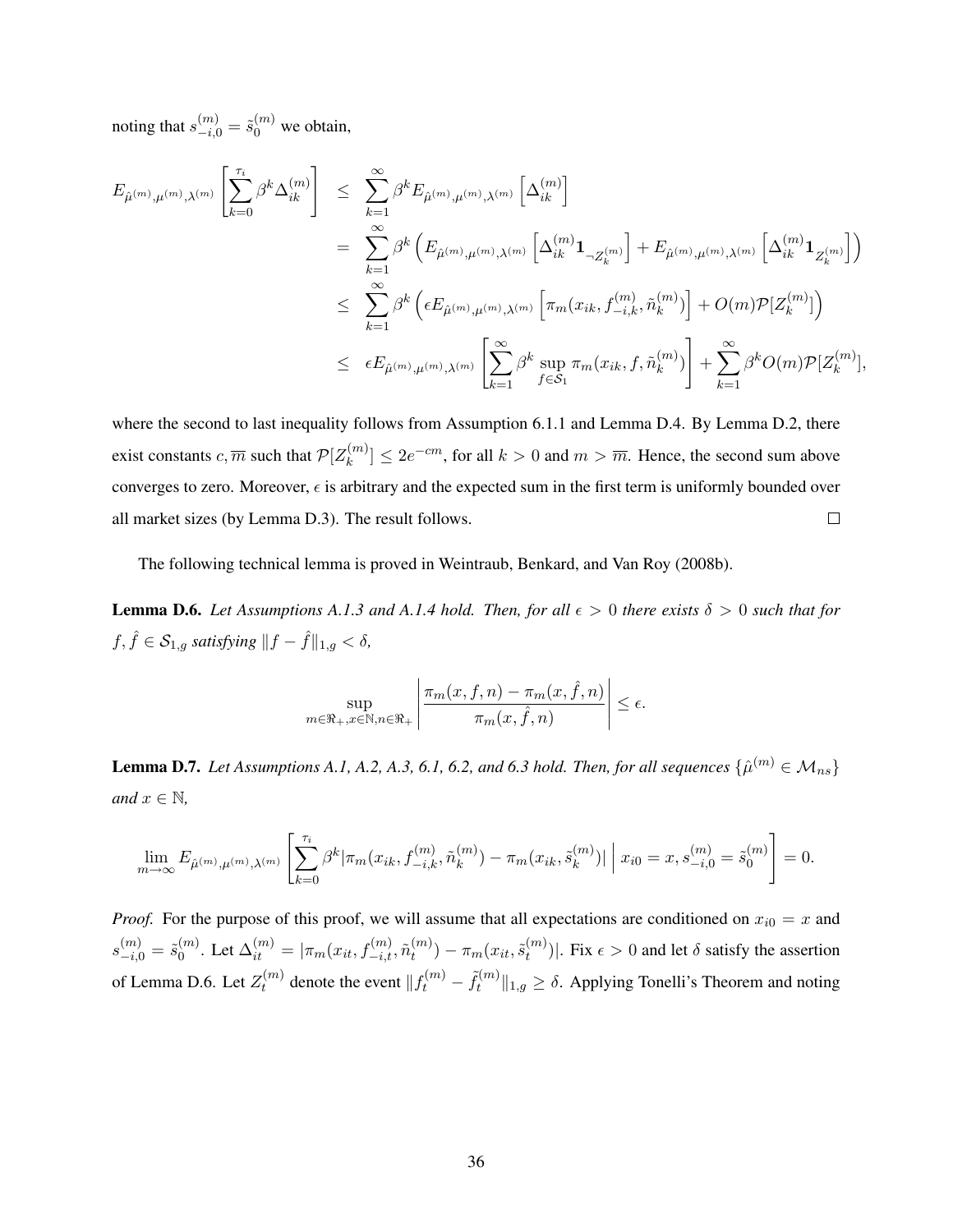that  $s_{-i,0}^{(m)} = \tilde{s}_0^{(m)}$  we obtain,

$$
E_{\hat{\mu}^{(m)},\mu^{(m)},\lambda^{(m)}}\left[\sum_{k=0}^{\tau_{i}}\beta^{k}\Delta_{ik}^{(m)}\right] \leq \sum_{k=1}^{\infty}\beta^{k}E_{\hat{\mu}^{(m)},\mu^{(m)},\lambda^{(m)}}\left[\Delta_{ik}^{(m)}\right]
$$
  
\n
$$
= \sum_{k=1}^{\infty}\beta^{k}\left(E_{\hat{\mu}^{(m)},\mu^{(m)},\lambda^{(m)}}\left[\Delta_{ik}^{(m)}\mathbf{1}_{\mathcal{Z}_{k}^{(m)}}\right] + E_{\hat{\mu}^{(m)},\mu^{(m)},\lambda^{(m)}}\left[\Delta_{ik}^{(m)}\mathbf{1}_{Z_{k}^{(m)}}\right]\right)
$$
  
\n(D.8)  
\n
$$
\leq \epsilon C + \sum_{k=1}^{\infty}\beta^{k}E_{\hat{\mu}^{(m)},\mu^{(m)},\lambda^{(m)}}\left[\Delta_{ik}^{(m)}\mathbf{1}_{Z_{k}^{(m)}}\right],
$$

for some constant  $C > 0$ . The last inequality follows from Lemmas D.3 and D.6.

Note that  $\Delta_{ik}^{(m)} \leq 2 \sup_{f \in \mathcal{S}_1} \pi_m(x_{ik}, f, \tilde{n}_k^{(m)}$  $\binom{m}{k}$ . Hence,

$$
\sum_{k=1}^{\infty} \beta^{k} E_{\hat{\mu}^{(m)}, \mu^{(m)}, \lambda^{(m)}} \left[ \Delta_{ik}^{(m)} \mathbf{1}_{Z_{k}^{(m)}} \right] \leq \sum_{k=1}^{\infty} \beta^{k} E_{\hat{\mu}^{(m)}, \mu^{(m)}, \lambda^{(m)}} \left[ 2 \sup_{f \in \mathcal{S}_{1}} \pi_{m}(x_{ik}, f, \tilde{n}_{k}^{(m)}) \mathbf{1}_{Z_{k}^{(m)}} \right]
$$
\n
$$
\leq 2 \sup_{\mu \in \mathcal{M}_{ns}} \sum_{k=1}^{\infty} \beta^{k} E_{\mu, \mu^{(m)}, \lambda^{(m)}} \left[ \sup_{f \in \mathcal{S}_{1}} \pi_{m}(x_{ik}, f, \tilde{n}_{k}^{(m)}) \mathbf{1}_{Z_{k}^{(m)}} \right]
$$
\n(D.9)\n
$$
= 2 \sup_{\mu \in \mathcal{M}_{ns}} \sum_{k=1}^{\infty} \beta^{k} E_{\mu} \left[ \sup_{f \in \mathcal{S}_{1}} \pi_{m}(x_{ik}, f, \tilde{n}_{k}^{(m)}) \right] \mathcal{P}[Z_{k}^{(m)}],
$$

because  $\sup_{\mu \in \mathcal{M}_{ns}}$  is attained by an oblivious strategy, so  $f_{-i,k}^{(m)}$  evolves independently from  $x_{ik}$ . Assumption 6.1.3 together with Proposition 6.1 implies

$$
\sup_{\mu \in \mathcal{M}_{ns}} E_{\mu} \left[ \sum_{k=1}^{\infty} \beta^k \sup_{f \in \mathcal{S}_1} \pi_m(x_{ik}, f, \tilde{n}_k^{(m)}) \mathcal{P}[Z_k^{(m)}] \right] \leq \sup_{\mu \in \mathcal{M}} E_{\mu} \left[ \sum_{k=1}^{\infty} \beta^k \overline{\pi}(x_{ik}) \mathcal{P}[Z_k^{(m)}] \right].
$$

By the second part of Assumption 6.1.3,  $\sup_{\mu \in \mathcal{M}} E_{\mu} \left[ \sum_{k=1}^{\infty} \beta^k \overline{\pi}(x_{ik}) \right] < \infty$ . Moreover, by Proposition 6.2, for all  $k \geq 1$ ,  $\mathcal{P}(Z_k^{(m)})$  $(k_n^{(m)}) \to 0$  as  $m \to \infty$ . Then by the dominated convergence theorem  $(D.9) \to m 0$ . Finally,  $\epsilon$  in (D.8) is arbitrary. The result follows.  $\Box$ 

**Proof of Theorem 6.1.** Let  $\mu^{*(m)}$  be an optimal (non-oblivious) best response to  $(\mu^{(m)}, \lambda^{(m)})$ ; in particular,

$$
V_0^{(m)}(x,s_0^{(m)}|\mu^{*(m)},\mu^{(m)},\lambda^{(m)})=\sup_{\mu\in\mathcal{M}_{ns}}V_0^{(m)}(x,s_0^{(m)}|\mu,\mu^{(m)},\lambda^{(m)}).
$$

Let

$$
\hat{V}^{(m)}(x) = V_0^{(m)}(x, s_0^{(m)} | \mu^{*(m)}, \mu^{(m)}, \lambda^{(m)}) - V_0^{(m)}(x, s_0^{(m)} | \mu^{(m)}, \lambda^{(m)}) \ge 0.
$$

The ANME property, which we set out to establish, asserts that for all  $x \in \mathbb{N}$ ,  $\lim_{m \to \infty} \hat{V}^{(m)}(x) = 0$ .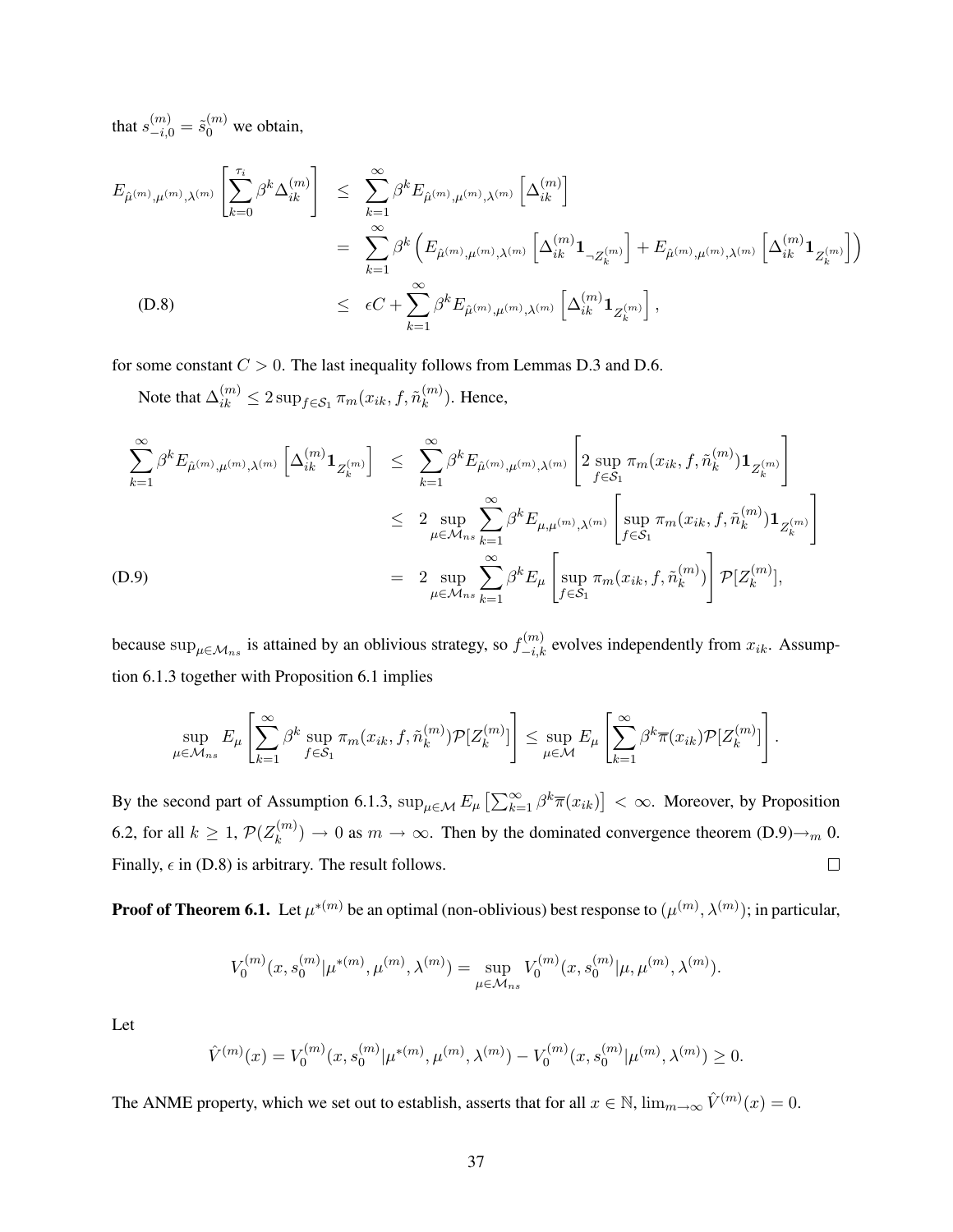For any m, because  $\mu^{(m)}$  and  $\lambda^{(m)}$  attain a NOE, for all x,

$$
\tilde{V}_0^{(m)}(x|\mu^{(m)},\lambda^{(m)},s_0^{(m)})=\sup_{\tilde{\mu}\in \tilde{\mathcal{M}}_{ns}}\tilde{V}_0^{(m)}(x|\tilde{\mu},\mu^{(m)},\lambda^{(m)},s_0^{(m)})=\sup_{\tilde{\mu}\in \mathcal{M}_{ns}}\tilde{V}_0^{(m)}(x|\tilde{\mu},\mu^{(m)},\lambda^{(m)}s_0^{(m)}),
$$

where the last equation follows because there will always be an optimal nonstationary oblivious strategy when optimizing a nonstationary oblivious value function even if we consider more general strategies. It follows that

$$
\hat{V}^{(m)}(x) = \left( V_0^{(m)}(x, s_0^{(m)} | \mu^{*(m)}, \mu^{(m)}, \lambda^{(m)}) - \tilde{V}_0^{(m)}(x | \mu^{(m)}, \lambda^{(m)}, s_0^{(m)}) \right) \n+ \left( \tilde{V}_0^{(m)}(x | \mu^{(m)}, \lambda^{(m)}, s_0^{(m)}) - V_0^{(m)}(x, s_0^{(m)} | \mu^{(m)}, \lambda^{(m)}) \right) \n\leq \left( V_0^{(m)}(x, s_0^{(m)} | \mu^{*(m)}, \mu^{(m)}, \lambda^{(m)}) - \tilde{V}_0^{(m)}(x | \mu^{*(m)}, \mu^{(m)}, \lambda^{(m)}, s_0^{(m)}) \right) \n+ \left( \tilde{V}_0^{(m)}(x | \mu^{(m)}, \lambda^{(m)}, s_0^{(m)}) - V_0^{(m)}(x, s_0^{(m)} | \mu^{(m)}, \lambda^{(m)}) \right) \n\equiv A^{(m)}(x) + B^{(m)}(x).
$$

To complete the proof, we will establish that  $A^{(m)}(x)$  and  $B^{(m)}(x)$  converge to zero.

Let  $\Delta_{it}^{(m)}=|\pi_m(x_{it},s_{-i,t}^{(m)})-\pi_m(x_{it},\tilde{s}_t^{(m)})$  $\binom{m}{t}$ . It is easy to see that

$$
A^{(m)}(x) \leq E_{\mu^{*(m)},\mu^{(m)},\lambda^{(m)}} \left[ \sum_{k=0}^{\tau_i} \beta^k \Delta_{ik}^{(m)} \middle| x_{i0} = x, s_{-i,0}^{(m)} = s_0^{(m)} \right]
$$
  

$$
B^{(m)}(x) \leq E_{\mu^{(m)},\lambda^{(m)}} \left[ \sum_{k=0}^{\tau_i} \beta^k \Delta_{ik}^{(m)} \middle| x_{i0} = x, s_{-i,0}^{(m)} = s_0^{(m)} \right],
$$

By the triangle inequality,

$$
\Delta_{ik}^{(m)} \leq |\pi_m(x_{ik}, s_{-i,k}^{(m)}) - \pi_m(x_{ik}, f_{-i,k}^{(m)}, \tilde{n}_k^{(m)})| + |\pi_m(x_{ik}, f_{-i,k}^{(m)}, \tilde{n}_k^{(m)}) - \pi_m(x_{ik}, \tilde{s}_k^{(m)})|.
$$

The result therefore follows from Lemmas D.5 and D.7.

$$
\Box
$$

# E Figures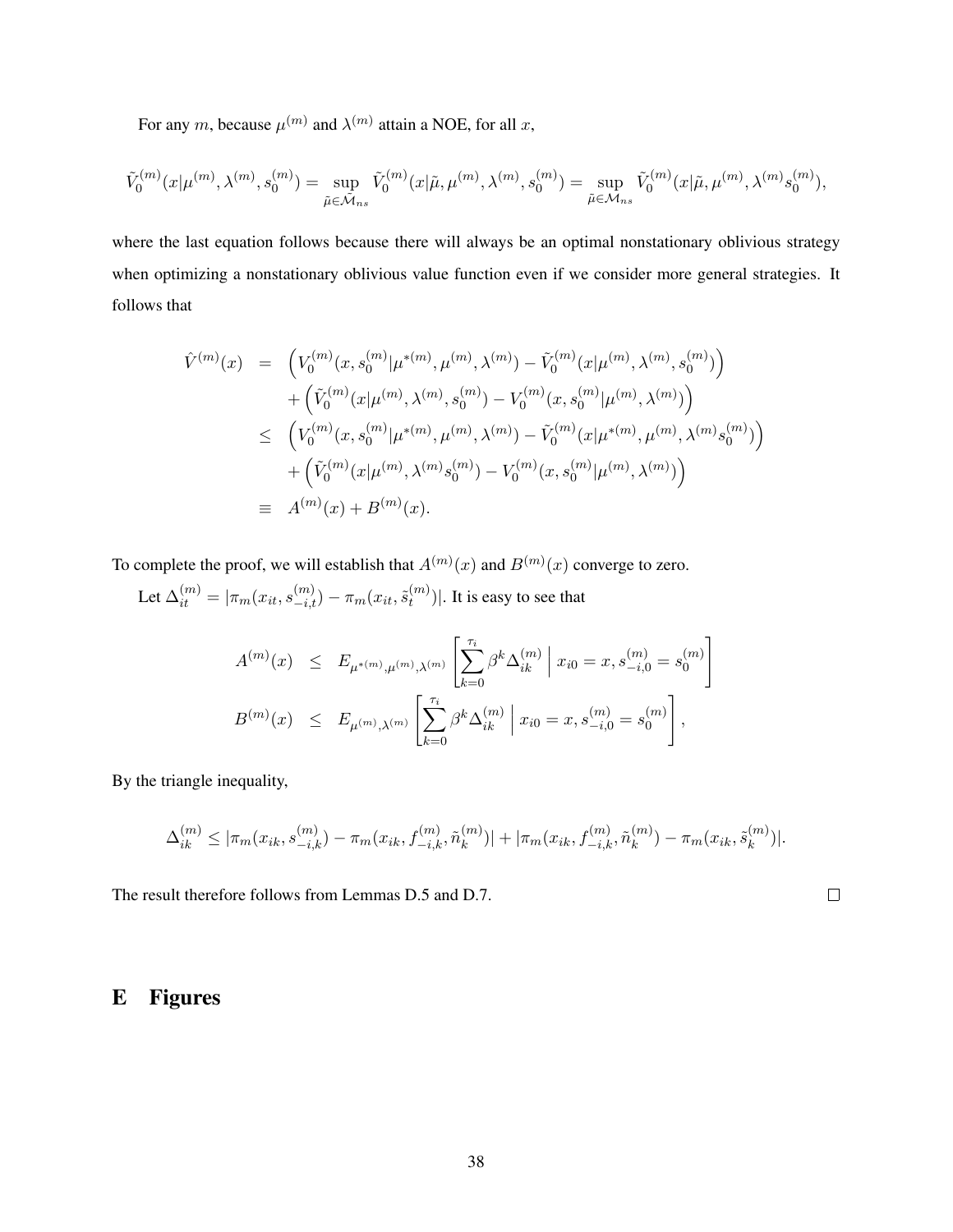Figure 1: NOE evolution from original OE to new OE after a shock to profits.



Figure 2: Percentage approximation error bound for different market sizes.

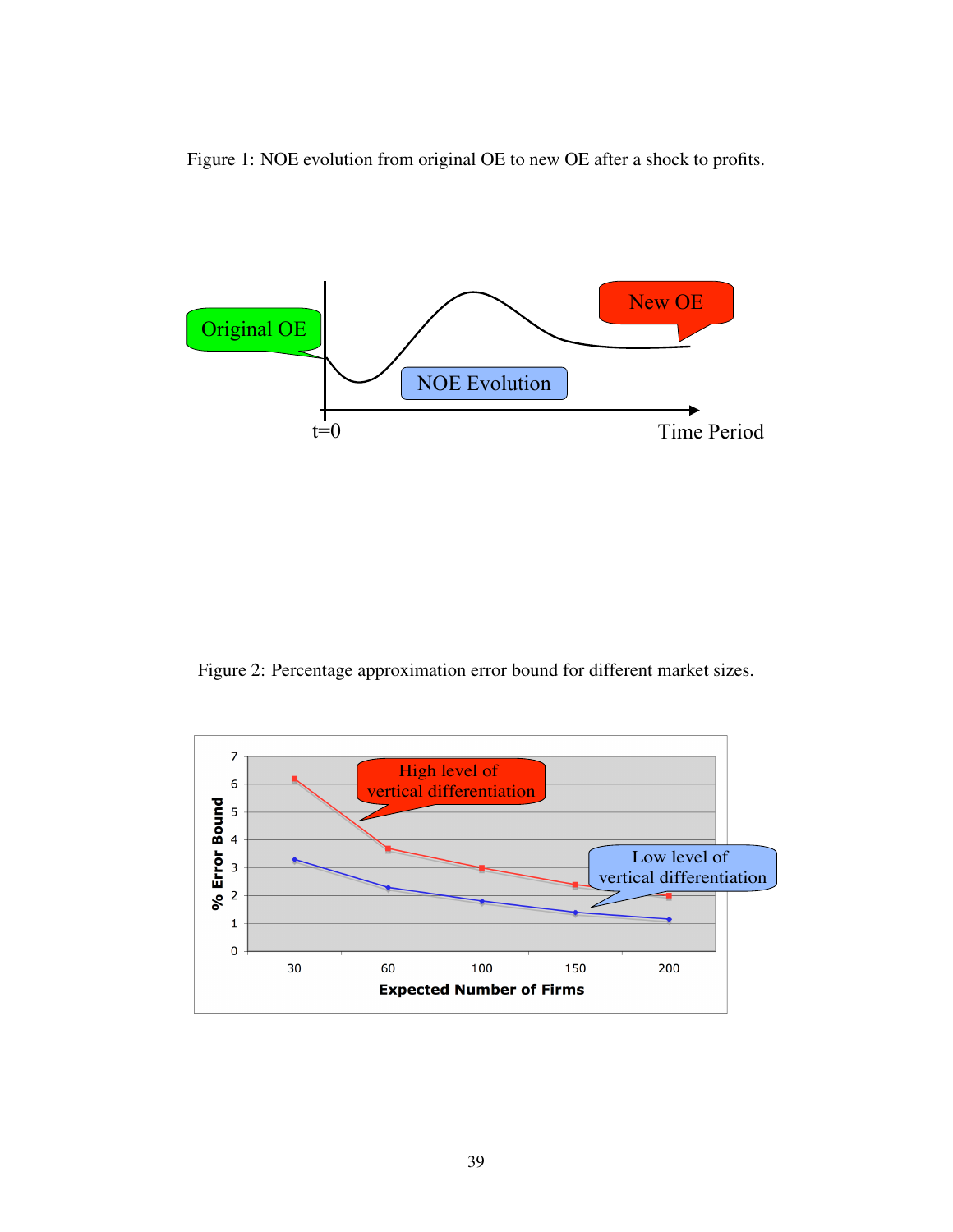Figure 3: NOE total number of firms and entry rate as a function of the time period for low level of vertical differentiation.



Figure 4: NOE total number of firms and entry rate as a function of the time period for high level of vertical differentiation.